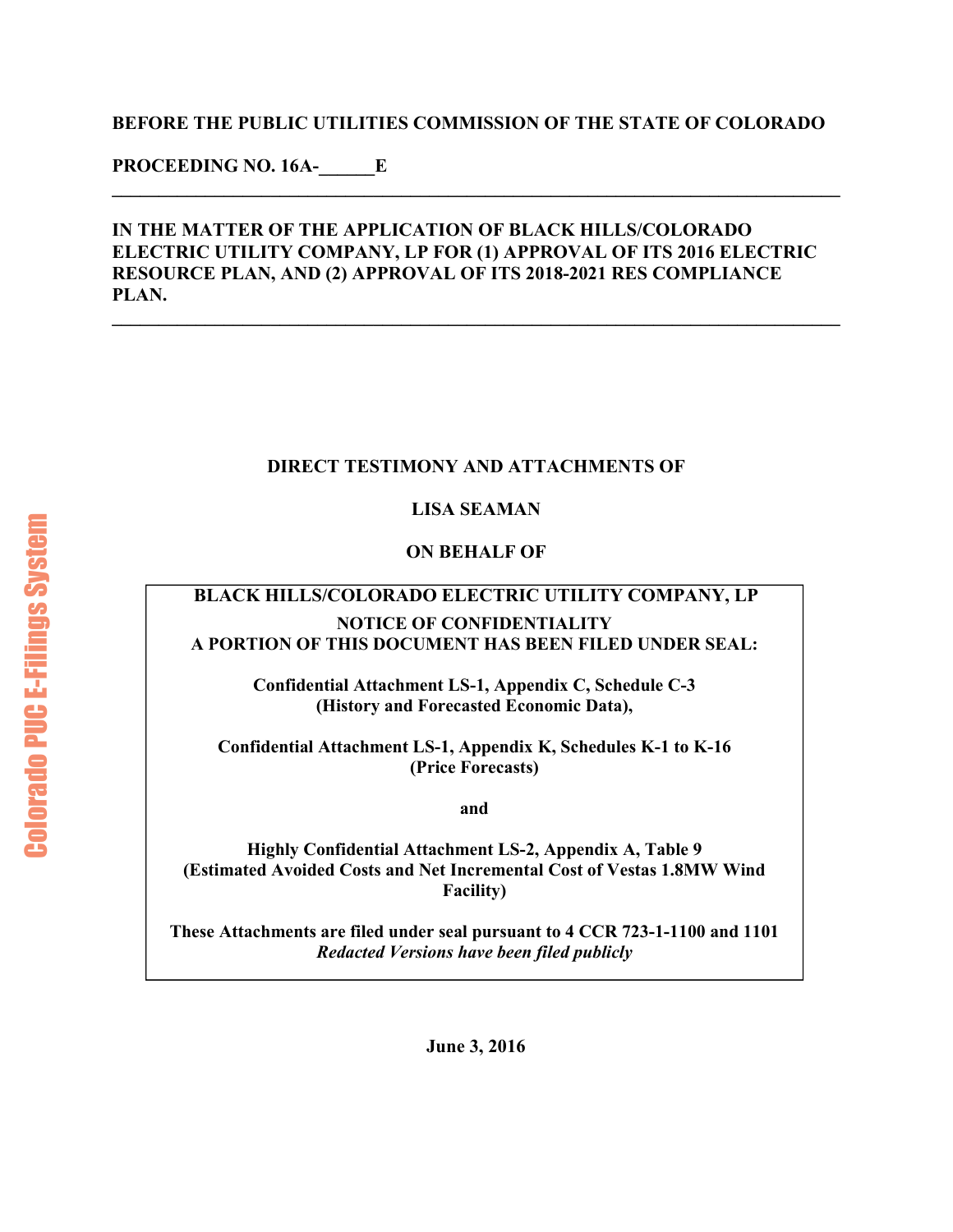#### **Table of Contents**

| <b>SECTION</b><br><b>PAGE</b>                               |
|-------------------------------------------------------------|
|                                                             |
|                                                             |
|                                                             |
|                                                             |
|                                                             |
| THE RESOURCE NEED (LOAD AND RESOURCE BALANCE)12             |
| <b>ASSUMPTIONS REGARDING EXISTING RESOURCES14</b>           |
| ASSUMPTIONS REGARDING EXISTING POWER PURCHASE               |
| <b>ASSUMPTIONS REGARDING EXISTING RENEWABLE RESOURCES16</b> |
| <b>ASSUMPTIONS REGARDING NEW CONVENTIONAL RESOURCES18</b>   |
| <b>ASSUMPTIONS REGARDING AVAILABLE RENEWABLE</b>            |
|                                                             |
|                                                             |
|                                                             |
|                                                             |
|                                                             |
|                                                             |

#### **Attachments**

| <b>Attachment LS-1</b> | 2016 Electric Resource Plan   |
|------------------------|-------------------------------|
| <b>Attachment LS-2</b> | 2018-2021 RES Compliance Plan |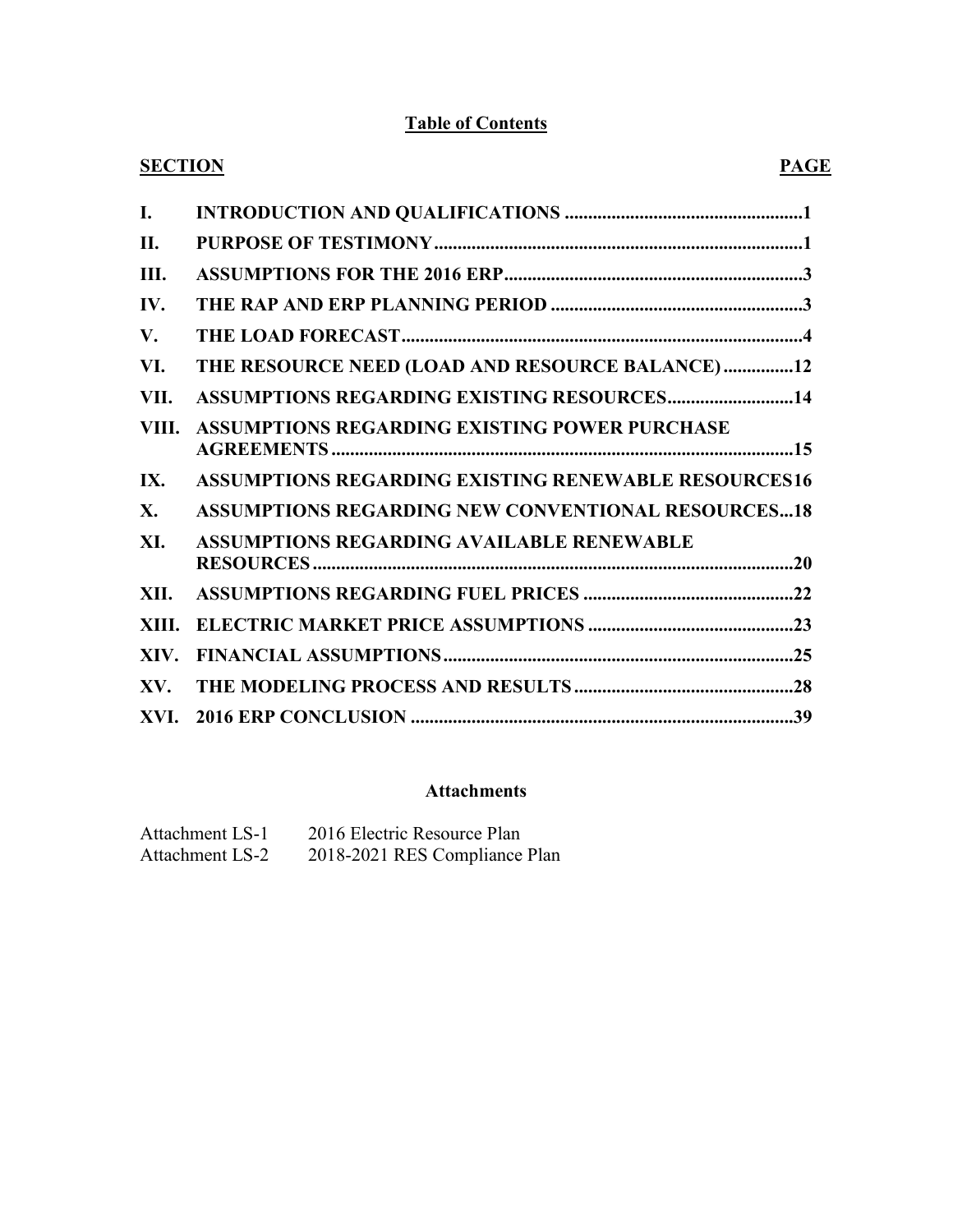<span id="page-2-0"></span>

|                |    | Proceeding No. 16A-<br>Ε<br>Direct Testimony of Lisa Seaman                     |
|----------------|----|---------------------------------------------------------------------------------|
| 1              |    | <b>DIRECT TESTIMONY OF LISA SEAMAN</b>                                          |
| $\overline{2}$ |    | I.<br><b>INTRODUCTION AND QUALIFICATIONS</b>                                    |
| 3              | Q. | PLEASE STATE YOUR NAME AND BUSINESS ADDRESS.                                    |
| $\overline{4}$ | A. | My name is Lisa Seaman. My business address is 2828 Plant Street, Rapid City,   |
| 5              |    | SD 57702.                                                                       |
| 6              | Q. | BY WHOM ARE YOU EMPLOYED AND IN WHAT CAPACITY?                                  |
| 7              | A. | I am Manager of Resource Planning for Black Hills Utility Holdings, Inc.        |
| 8              |    | ("BHUH"), a wholly-owned subsidiary of Black Hills Corporation ("BHC").         |
| 9              | Q. | <b>BRIEFLY DESCRIBE YOUR EDUCATIONAL BACKGROUND AND</b>                         |
| 10             |    | <b>BUSINESS BACKGROUND.</b>                                                     |
| 11             | A. | I graduated from the South Dakota School of Mines and Technology with a         |
| 12             |    | Bachelor of Science degree in Civil Engineering. I joined Black Hills in 2003.  |
| 13             |    | My employment history and expertise is provided in Appendix A.                  |
| 14             | Q. | <b>HAVE YOU PREVIOUSLY TESTIFIED BEFORE THE COMMISSION?</b>                     |
| 15             | A. | Yes.                                                                            |
| 16             | Q. | ON WHOSE BEHALF ARE YOU TESTIFYING?                                             |
| 17             | A. | I am testifying on behalf of Black Hills/Colorado Electric Utility Company, LP, |
| 18             |    | d/b/a Black Hills Energy ("Black Hills" or the "Company").                      |
| 19             |    |                                                                                 |
| 20             |    | П.<br><b>PURPOSE OF TESTIMONY</b>                                               |
| 21             | Q. | WHAT IS THE PURPOSE OF YOUR TESTIMONY?                                          |
| 22             | A. | The purpose of my testimony is to provide information related to Black Hills'   |
| 23             |    | Electric Resource Plan ("2016 ERP") and the 2018-2021 Renewable Energy          |
| 24             |    | Standard ("RES") Compliance Plan (the "RES Plan"). For the 2016 ERP, I          |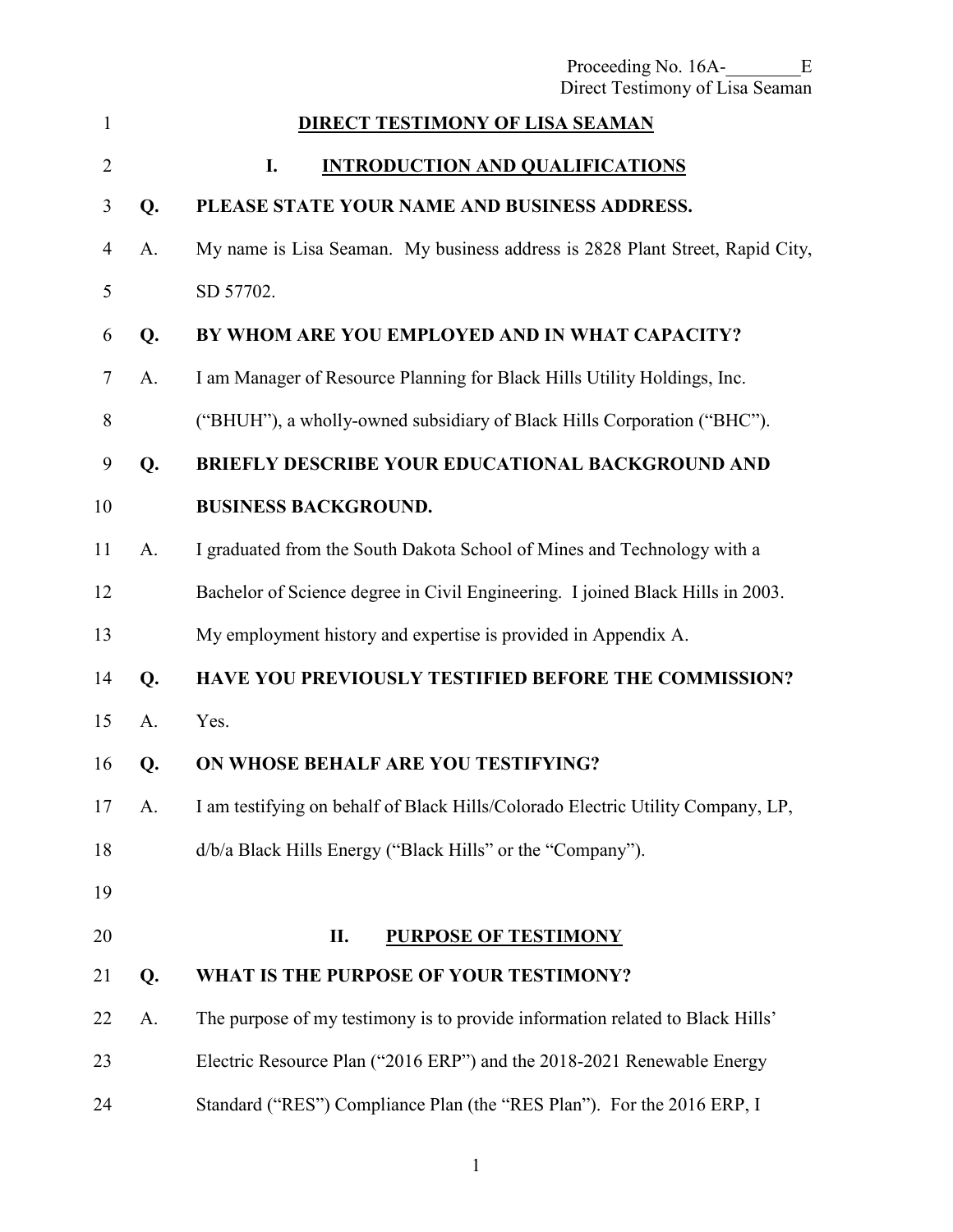| $\mathbf{1}$   |    | describe how the load forecast was developed, the assumptions used in the                                                  |
|----------------|----|----------------------------------------------------------------------------------------------------------------------------|
| $\overline{2}$ |    | modeling for the 2016 ERP, and the 2016 ERP modeling process and results. For                                              |
| 3              |    | the RES Plan, I provide an overview of the RES Plan, the tables in the RES Plan,                                           |
| 4              |    | and the analysis of the retail rate impact of the $(1)$ Company's solar resources; $(2)$                                   |
| 5              |    | Busch Ranch Wind Project ("Busch Ranch"); (3) Peak View Wind Project; and                                                  |
| 6              |    | (4) additional Eligible energy resources selected in modeling conducted in the                                             |
| 7              |    | Company's 2016 ERP.                                                                                                        |
| 8              | Q. | ARE YOU SPONSORING ANY ATTACHMENTS?                                                                                        |
| 9              | A. | Yes. I am sponsoring the following attachments:                                                                            |
| 10<br>11       |    | Attachment LS-1 is the Company's 2016 ERP. Mr. Stoffel sponsors<br>$\bullet$<br>Appendices M, N, and O to Attachment LS-1. |
| 12<br>13<br>14 |    | Attachment LS-2 is the RES Plan. Mr. Stoffel sponsors Appendices B, C,<br>$\bullet$<br>D, and E to Attachment LS-2.        |
| 15             |    |                                                                                                                            |
| 16             | Q. | WHAT IS THE COMPANY'S PREFERRED PLAN IN THE 2016 ERP?                                                                      |
| 17             | A. | The Company's Preferred Plan ("Base-with-RES Plan") ("Preferred Plan") does                                                |
| 18             |    | not include the addition of any new capacity resources during the Resource                                                 |
| 19             |    | Acquisition Period ("RAP"). However, based on bid pricing that was received in                                             |
| 20             |    | the Company's 2014 All-Source Solicitation, the Preferred Plan does include the                                            |
| 21             |    | addition of 60 MW of wind resources in 2019. Based on the 2014 All-Source                                                  |
| 22             |    | Solicitation bid prices, the forecasted cost of natural gas, and the forecasted                                            |
| 23             |    | electric prices, the model identified a 60 MW wind resource in 2019 as an                                                  |
| 24             |    | economical option for energy. With the acquisition of 60 MW of wind resources                                              |
| 25             |    | in 2019, Black Hills will be able to acquire all of the renewable energy credits                                           |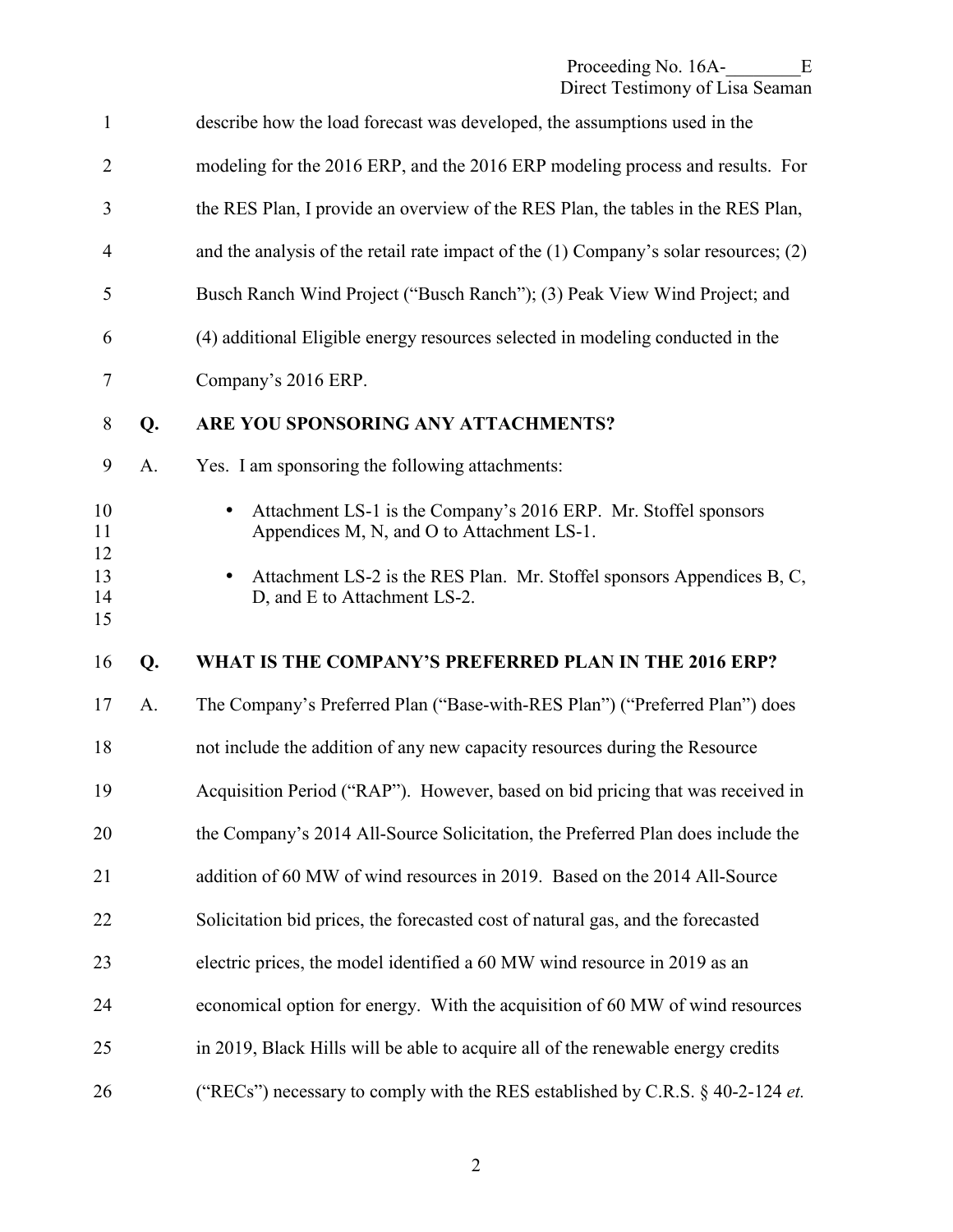<span id="page-4-0"></span>1 *seq.* (the "RES Statute") and implemented by Rules 3650 through 3668 (the "RES 2 Rules") through 2025.

# 3 **Q. WHAT ARE THE PRIMARY ELEMENTS OF THE COMPANY'S**  4 **PROPOSED RES PLAN?**

- 5 A. In addition to the proposed acquisition of 60 MW of wind resources in 2019 6 included in the Base-with-RES Plan, Black Hills is proposing to add 1,500 kW of 7 on-site solar and 2,500 kW of Community Solar Garden ("CSG") annual capacity. 8 The Company is also proposing to lock-down the net incremental costs of these 9 proposed solar programs and to reduce the RESA funding surcharge when the
- 10 RESA balance becomes positive (beginning in approximately 2020).
- 12 **III. ASSUMPTIONS FOR THE 2016 ERP**

#### 13 **Q. WHAT ASSUMPTIONS WERE REQUIRED TO PREPARE THE 2016**

14 **ERP?** 

11

23

| 15 | A. | Assumptions for this 2016 ERP include the following categories: (1) planning       |
|----|----|------------------------------------------------------------------------------------|
| 16 |    | period and RAP; (2) reserve margin; (3) load forecast; (4) the operating           |
| 17 |    | parameters for the Company's existing and committed resources; (5) the operating   |
| 18 |    | parameters and capital costs of potential future conventional, renewable, and      |
| 19 |    | Section 123 resources; $(6)$ fuel prices; (7) the cost and amount of seasonal firm |
| 20 |    | market power and economy energy purchases; and (8) financial parameters such       |
| 21 |    | as capital structure and discount rate.                                            |
| 22 |    |                                                                                    |

24 **IV. THE RAP AND ERP PLANNING PERIOD** 

 $\overline{a}$ <sup>1</sup> Section 123 Resources are defined in C.R.S. § 40-2-123.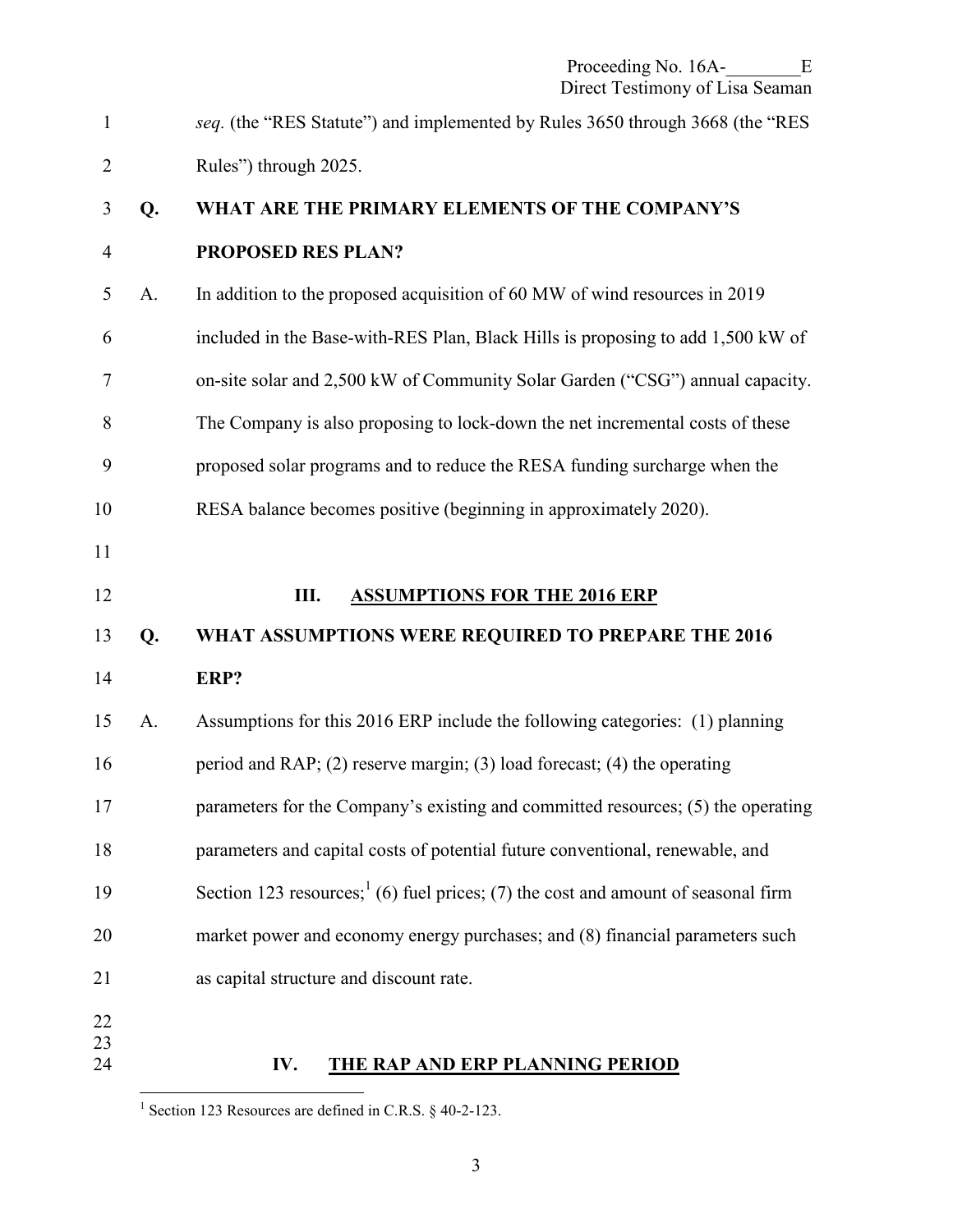<span id="page-5-0"></span>

| $\mathbf{1}$   | Q. | WHAT IS THE PLANNING PERIOD OF THE 2016 ERP?                                        |
|----------------|----|-------------------------------------------------------------------------------------|
| $\overline{2}$ | A. | The planning period is twenty-five years, from 2016 through 2040 ("ERP              |
| 3              |    | Planning Period"). Black Hills selected a twenty-five year planning period to       |
| $\overline{4}$ |    | provide a sufficiently long period to evaluate conventional and renewable           |
| 5              |    | resources relative to the lives of those resources.                                 |
| 6              | Q. | WHAT IS THE RAP OF THE 2016 ERP?                                                    |
| $\tau$         | A. | The RAP is seven years, 2016 through 2022. The Company chose a seven-year           |
| 8              |    | RAP because it complies with Rule 3602(n) and includes the years when Black         |
| 9              |    | Hills has identified a need for additional Eligible energy resources to comply with |
| 10             |    | the RES. In addition, Commission Rule 3603(a) requires that utilities file resource |
| 11             |    | plans every four years. The Company will file its next ERP on October 31, 2019.     |
| 12             |    |                                                                                     |
| 13             |    | V.<br><b>THE LOAD FORECAST</b>                                                      |
| 14             | Q. | WHO PREPARED THE LOAD FORECAST?                                                     |
| 15             | A. | The Company completed the load forecast with the assistance of Christensen          |
| 16             |    | Associates Energy Consulting, LLC ("Christensen Associates").                       |
| 17             | Q. | WHAT WAS CHRISTENSEN ASSOCIATES' ROLE IN PREPARING                                  |
| 18             |    | THE LOAD FORECAST?                                                                  |
| 19             | A. | Christensen Associates assisted Black Hills staff in the collection and review of   |
| 20             |    | required data and the development and review of statistical models that produced    |
| 21             |    | the forecasts. They also reviewed the resulting sales and peak demand forecasts.    |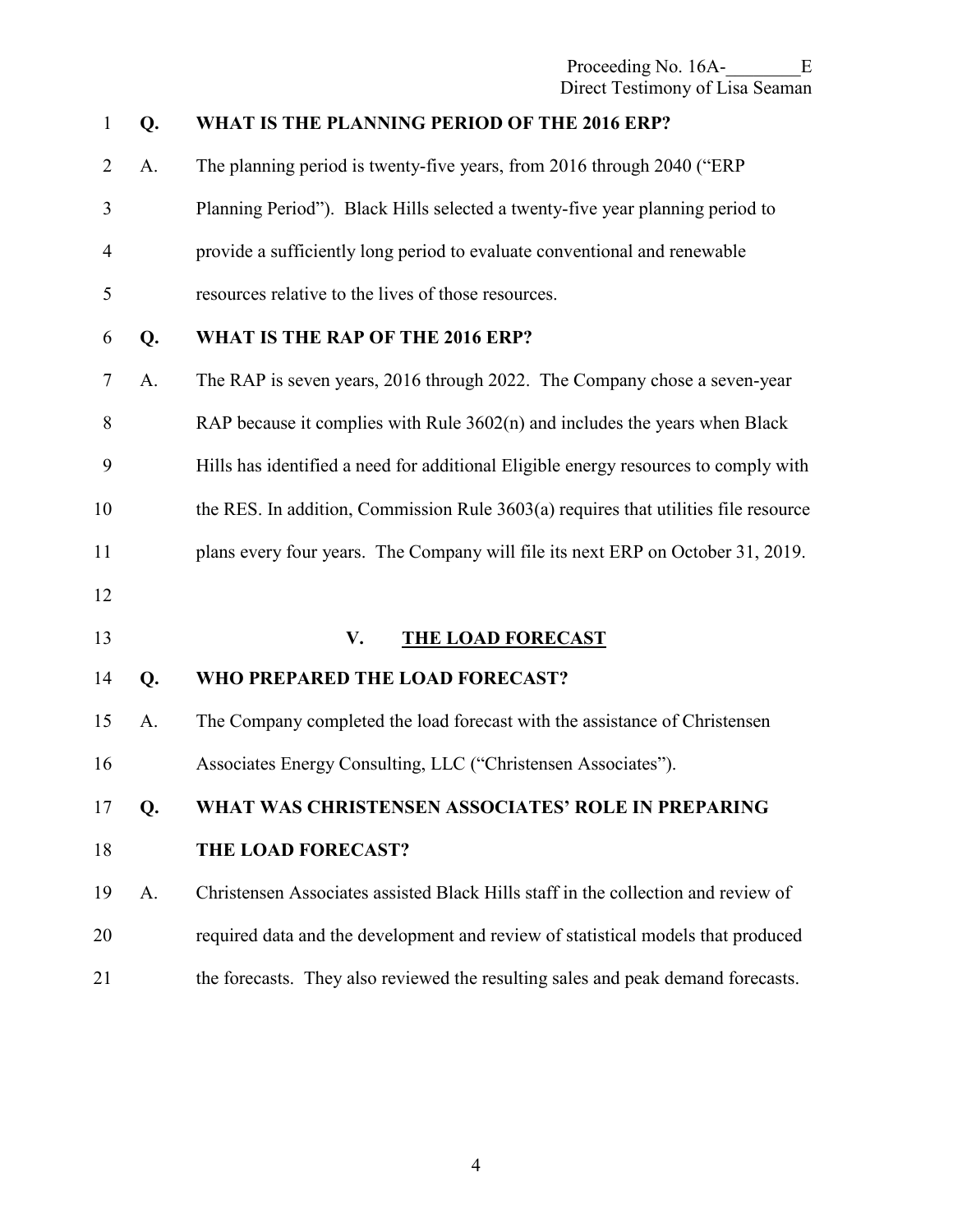Proceeding No. 16A-<br>E Direct Testimony of Lisa Seaman

# 1 **Q. WHAT METHODOLOGY WAS USED TO PREPARE THE COMPANY'S**  2 **DEMAND AND ENERGY FORECASTS FOR THE 2016 ERP?**  3 A. The Company used an econometric forecasting methodology to forecast peak 4 demand and energy for the 2016 ERP. 5 **Q. WHY DID THE COMPANY USE AN ECONOMETRIC METHODOLOGY**  6 **TO DEVELOP THE LOAD FORECAST INSTEAD OF AN END-USE**  7 **ANAYLSIS?**  8 A. Black Hills, as a comparatively small utility (400 MW peak demand and 9 approximately 2 million MWh of sales annually), believes that the econometric 10 analysis used for the 2016 ERP load forecast adequately estimates the relationship 11 between electricity consumption and the major variables that affect consumption. 12 The econometric methodology used by the Company has been used by other 13 utilities for load forecasting, is relatively inexpensive, and requires less data and 14 fewer assumptions as compared to an end-use analysis. Mr. Hansen, a consultant 15 with Christensen Associates, testifies regarding the details of this load forecasting 16 method. 17 **Q. HOW WAS THE LOAD FORECAST PREPARED?**

18 A. Mr. Daniel Hansen, the consultant that assisted the Company to prepare the load 19 forecast, has filed testimony in this proceeding and describes the methodology 20 used to prepare the system-level peak demand and customer class energy 21 forecasts. The Company collected the required data, performed the modeling, and 22 developed the resulting forecasts under the guidance of Mr. Hansen.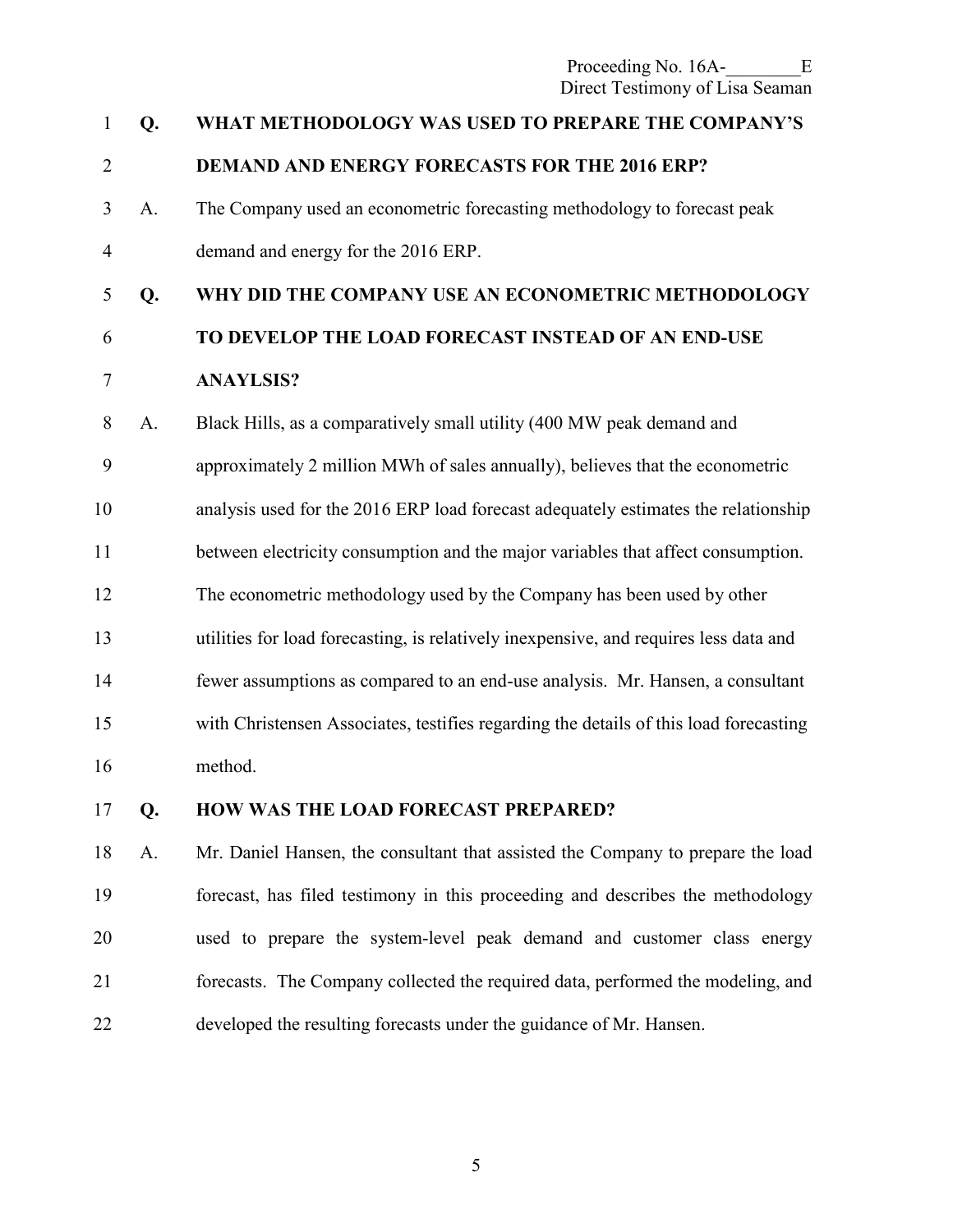## 1 **Q. WHAT HISTORICAL DATA WERE USED IN DEVELOPING THE LOAD**  2 **FORECAST?**

3 A. The major customer class energy forecasts were developed using historical sales 4 and customer count data that has been maintained by the Company in its customer 5 information system, CIS+. Sales data by rate identification code from 2006 6 through 2015 were gathered, reviewed and aggregated into three major customer 7 classes – residential, commercial, and industrial. For the system-level demand 8 forecast, the Company utilized historical system-level hourly load data that has 9 been maintained in a database since 2006. These data are summarized in 10 Appendix A in the 2016 ERP.

11 Economic and demographic historical data were obtained from Woods & 12 Poole Economics, Inc. ("W&P") for Pueblo and Fremont Counties for the years 13 1969 through 2015. In addition, historical electric price data was gathered from 14 the Company's filings in FERC Form 1, page 304, reflecting the average annual 15 price of electricity, on a dollars per kWh basis, for each of Black Hills' customer 16 classes.

17 Historical weather data were collected from the NOAA National Climatic 18 Data Center's Pueblo Airport weather station. The historical hourly temperature 19 data were used to calculate heating degree days and cooling degree days by using 20 a 60 degree Fahrenheit threshold. The heating degree hours and cooling degree 21 hours were calculated using 50 degree and 70 degree Fahrenheit thresholds, 22 respectively.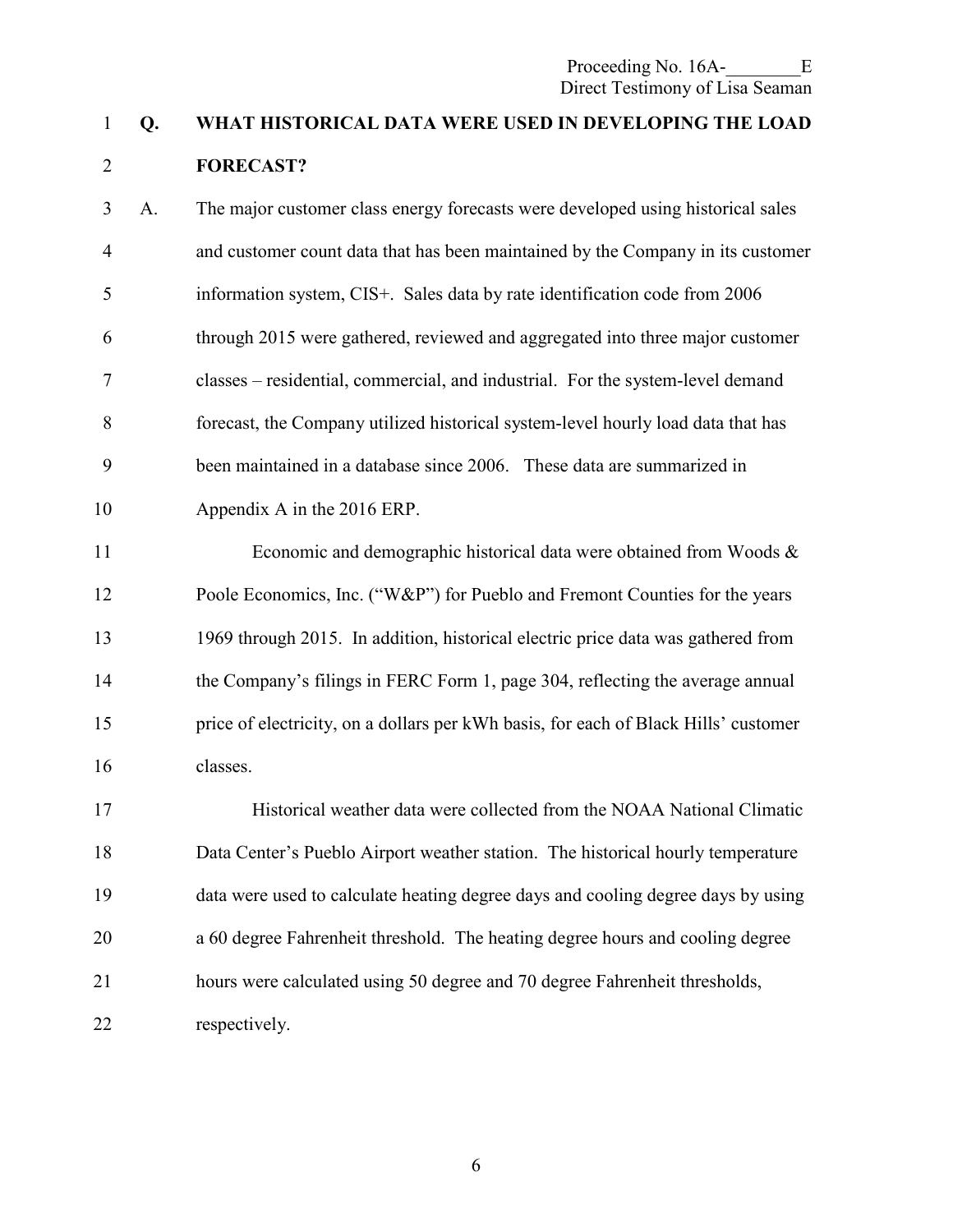Proceeding No. 16A-<br>E Direct Testimony of Lisa Seaman

1 Historical economic, demographic, and weather data were used in the peak 2 demand and sales models and are summarized in Appendix A in the 2016 ERP. 3 **Q. DID THE COMPANY USE ADVANCED METERING**  4 **INFRASTRUCTURE ("AMI") DATA FOR ITS LOAD FORECAST?**  5 A. Yes. The AMI interval consumption data available for 2014 and 2015 has been 6 validated for overall accuracy by comparing the total kilowatt hours of measured 7 consumption by rate code to the total retail kilowatt hours billed in the CIS+ 8 billing system during 2014 and 2015, respectively. With only two years of 9 historical customer-level demand data available from the AMI dataset, the 10 Company determined that a system-level peak demand forecast using system-11 level hourly load data from the Company's OATI database and Aquila legacy 12 systems would provide a better base for the peak demand forecast. The variance 13 between the two datasets for 2015 is 0.09 percent. 14 **Q. WHAT FORECAST DATA WERE USED IN DEVELOPING THE LOAD**  15 **FORECAST?**  16 A. Economic and demographic forecast data were used in developing the load 17 forecast. These data were also obtained from W&P for Pueblo and Fremont 18 Counties for the years 2016 through 2050 and are included in Confidential 19 Schedule C-3 of Appendix C of the 2016 ERP.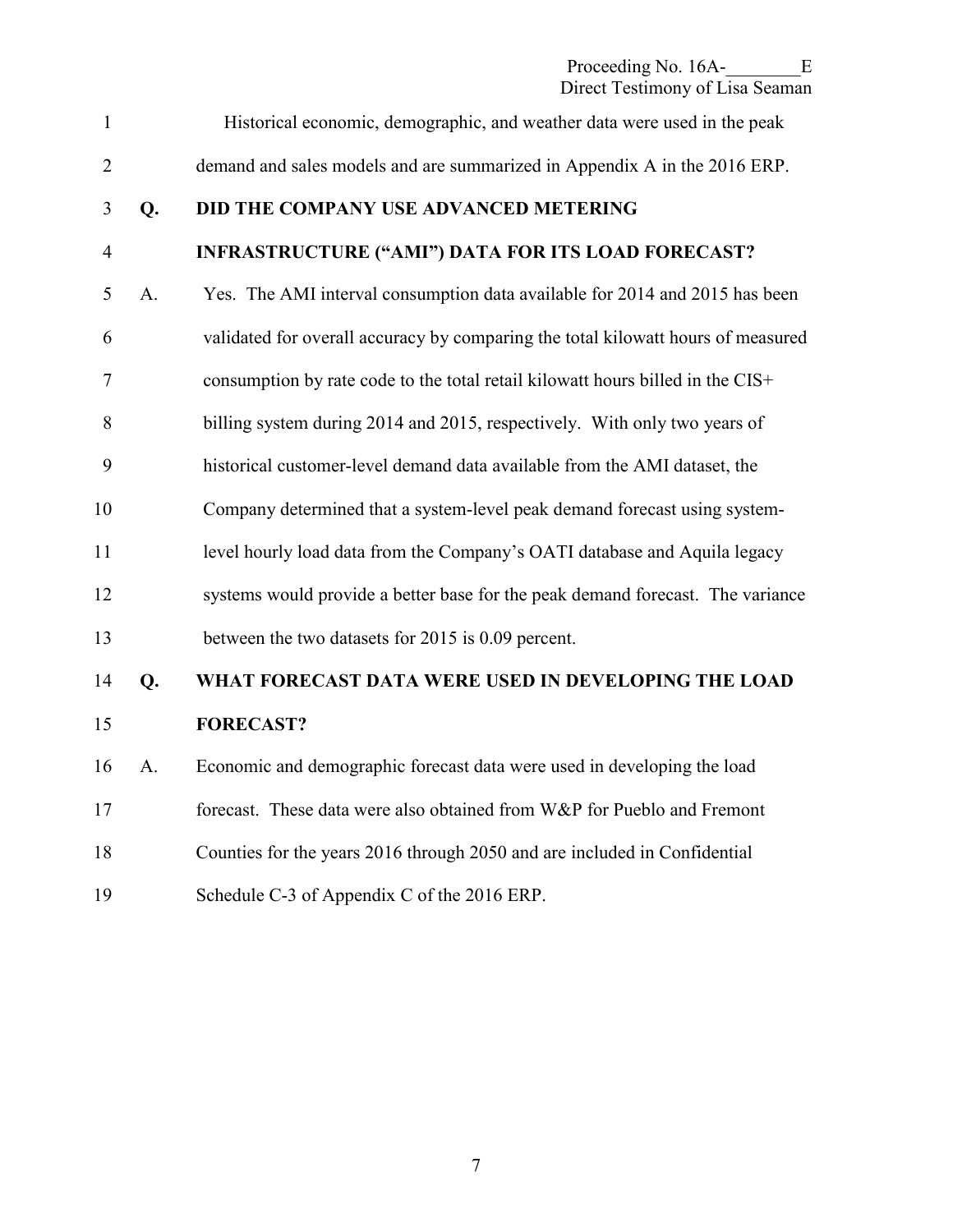Proceeding No. 16A-<br>E Direct Testimony of Lisa Seaman

## 1 **Q. WHAT INFORMATION REGARDING LARGE CUSTOMER LOAD**  2 **ADDITIONS AND REDUCTIONS WAS USED IN THE PREPARATION**  3 **OF THE LOAD FORECAST?**

4 A. The Company periodically reviews the growth plans of the largest customers in its 5 service territory. Through these conversations, the Company identified large 6 customers that have confirmed strategic plans for expansion or already have 7 expansion under construction in the Company's service territory. One of these 8 customers has indicated that they plan to ramp up operations for the first few 9 years of the RAP and then decrease operations by the end of the RAP. Though 10 these large customer anticipated load increases and/or decreases can be uncertain 11 and depend to a great extent on economic conditions, the Company does reflect 12 these load increases/decreases in the load forecast. As a result of these customer 13 communications, the Company is expecting net load gains of approximately five 14 MW for these customers by the end of the RAP (2022). The anticipated additions 15 and reductions in load by year for each of these customers are shown in Table 4-1 16 in the 2016 ERP.

17 **Q. HOW WAS DEMAND SIDE MANAGEMENT FACTORED INTO THE** 

#### 18 **LOAD FORECAST?**

19 A. Pursuant to C.R.S. § 40-3.2-104, the load forecast was adjusted for assumed 20 reductions in peak demand and annual energy levels due to the effects of the 21 2016-2018 Demand Side Management Plan ("DSM Plan") which was approved 22 by Decision No. R15-1292 in Proceeding No. 15A-0424E. Black Hills treats 23 DSM as a reduction in load rather than a resource.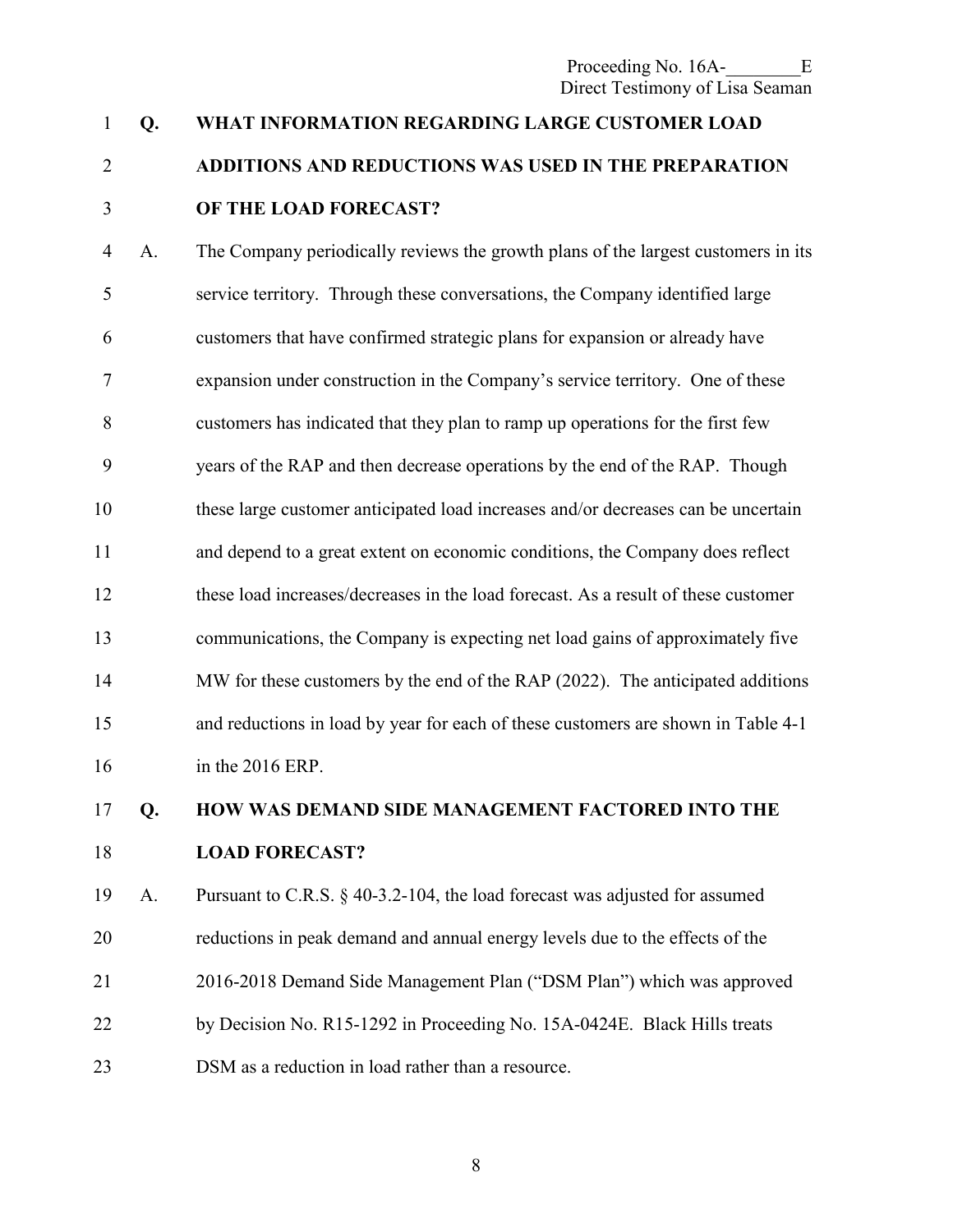| $\mathbf{1}$   |    | The load reductions from the DSM Plan were assumed to be 100 percent                |
|----------------|----|-------------------------------------------------------------------------------------|
| $\overline{2}$ |    | coincident, with the result that the projection of kW savings for each program      |
| 3              |    | year was subtracted in total from the Company's load forecast. The energy was       |
| $\overline{4}$ |    | prorated over the hours of the year to sum to the total energy savings in a program |
| 5              |    | year. Table 3-4 in the 2016 ERP shows the peak demand and annual energy             |
| 6              |    | savings due to the effects of the DSM Plan.                                         |
| $\tau$         | Q. | PLEASE SUMMARIZE THE FINAL PEAK DEMAND AND SALES                                    |
| 8              |    | <b>FORECASTS THAT WERE USED IN THE 2016 ERP.</b>                                    |
| 9              | A. | From 2016 to 2040, system demand, including the effects of the DSM Plan and         |
| 10             |    | the anticipated growth plans of large customers' load, is forecast to grow by       |
| 11             |    | approximately 0.4 percent. The growth rate over the RAP (2016-2022) was             |
| 12             |    | forecasted at 0.1 percent. From 2016 to 2040, energy sales are forecasted to grow   |
| 13             |    | by approximately 0.82 percent and the sales growth rate over the RAP (2016-         |
| 14             |    | 2022) was forecasted at 0.87 percent. These sales growth rates also take into       |
| 15             |    | account the effects of the DSM Plan, system losses and the anticipated growth       |
| 16             |    | plans of large customers. The peak demand and energy sales forecasts used in the    |
| 17             |    | 2016 ERP are shown in Table 4-4 in the 2016 ERP, which is replicated below as       |
| 18             |    | Table LS-1.                                                                         |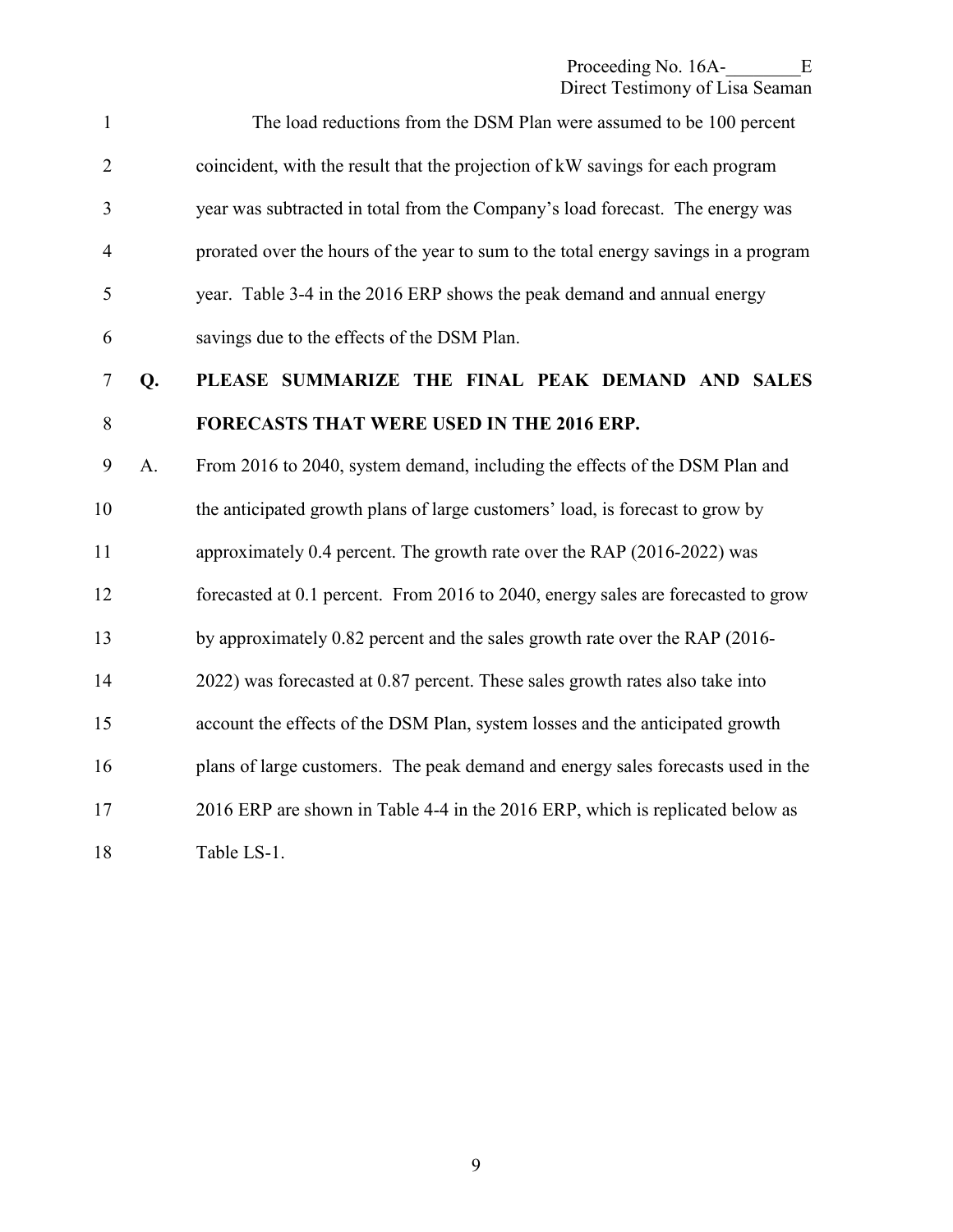| 2 |      | <b>Base Load Forecast</b> |                       |
|---|------|---------------------------|-----------------------|
|   |      | Peak Demand*              | <b>Annual Energy*</b> |
|   | Year | (MW)                      | (MWh)                 |
|   | 2016 | 395                       | 2,037,488             |
|   | 2017 | 395                       | 2,065,684             |
|   | 2018 | 394                       | 2,084,666             |
|   | 2019 | 397                       | 2,123,907             |
|   | 2020 | 401                       | 2,156,324             |
|   | 2021 | 401                       | 2,157,010             |
|   | 2022 | 397                       | 2,145,097             |
|   | 2023 | 398                       | 2,152,368             |
|   | 2024 | 401                       | 2,173,886             |
|   | 2025 | 404                       | 2,194,817             |
|   | 2026 | 406                       | 2,216,110             |
|   | 2027 | 409                       | 2,237,165             |
|   | 2028 | 411                       | 2,258,860             |
|   | 2029 | 414                       | 2,280,431             |
|   | 2030 | 416                       | 2,300,541             |
|   | 2031 | 419                       | 2,319,801             |
|   | 2032 | 421                       | 2,338,428             |
|   | 2033 | 423                       | 2,356,329             |
|   | 2034 | 426                       | 2,374,779             |
|   | 2035 | 428                       | 2,393,173             |
|   | 2036 | 430                       | 2,411,213             |
|   | 2037 | 432                       | 2,427,570             |
|   | 2038 | 435                       | 2,443,671             |
|   | 2039 | 437                       | 2,460,146             |
|   | 2040 | 439                       | 2,476,553             |

1 Table LS-1<br>2 Base Load Fore

<sup>2</sup>Peak Demand and Annual Energy Forecast values includes impacts of the DSM Plan and losses. and losses.

### 5

### 6 **Q. HOW DOES THE 2016 ERP LOAD FORECAST COMPARE TO THE 2013**

#### 7 **ERP LOAD FORECAST?**

8 A. The forecast completed by the Company for the 2016 ERP predicts that peak

- 9 demand growth will be lower than forecasted in the 2013 ERP but that energy
- 10 consumption will be similar to what was predicted in the 2013 ERP load forecast.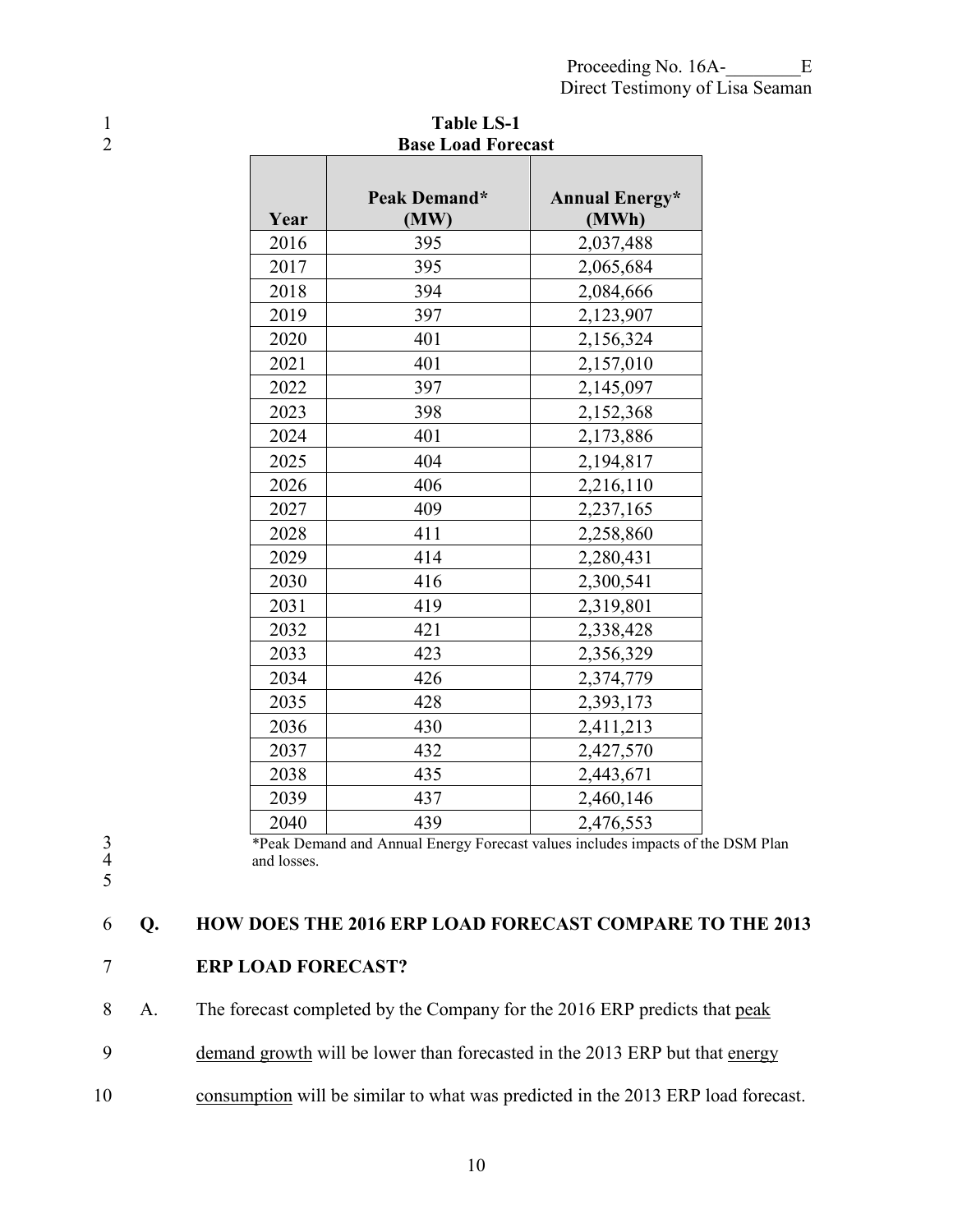| $\mathbf{1}$   |    | A comparison of actual peak demand and energy sales and the forecasts from the      |
|----------------|----|-------------------------------------------------------------------------------------|
| $\overline{2}$ |    | 2013 ERP and the 2016 ERP is shown in 2016 ERP Table 4-9. In the 2013 ERP,          |
| 3              |    | the annual energy growth rate was projected at 0.92 percent over the 2013-2037      |
| $\overline{4}$ |    | period, compared to the 0.82 percent growth rate projection in the current plan     |
| 5              |    | over the 2016-2040 time period. The annual summer and winter peak demand            |
| 6              |    | growth rates over the 2013-2037 planning period was forecasted at 1.09 percent      |
| 7              |    | and 1.16 percent, respectively, in the 2013 ERP, compared to the summer and         |
| 8              |    | winter 2016 ERP growth rates projected to be 0.44 percent and 0.41 percent,         |
| 9              |    | respectively, for the 2016-2040 planning period (previously defined as the ERP      |
| 10             |    | Planning Period).                                                                   |
| 11             | Q. | WHY IS THE 2016 ERP LOAD FORECAST LOWER THAN THE 2013                               |
| 12             |    | <b>ERP LOAD FORECAST?</b>                                                           |
| 13             | A. | The primary reasons are: (1) the anticipated effects of the Company's DSM Plan;     |
| 14             |    | (2) the sizable revisions to the large customer load projection since the 2013 ERP; |
| 15             |    | and (3) the fact that the econometric analysis used in this 2016 ERP included       |
| 16             |    | three additional years of historical data. This is important because the Company's  |
| 17             |    | historical system peak occurred in June 2012, the last year of data used in the     |
| 18             |    | 2013 ERP load forecast analysis. The lower annual system peaks in 2013, 2014,       |
| 19             |    | and 2015 are accounted for in the 2016 ERP load forecast.                           |
| 20             | Q. | HOW WERE INTERRUPTIBLE LOAD CONTRACTS TAKEN INTO                                    |
| 21             |    | <b>ACCOUNT IN THE LOAD FORECAST?</b>                                                |
| 22             | A. | The Company included two interruptible loads in its load and resource analysis.     |
| 23             |    | The Company has one customer that has a contract pursuant to the Interruptible      |
|                |    |                                                                                     |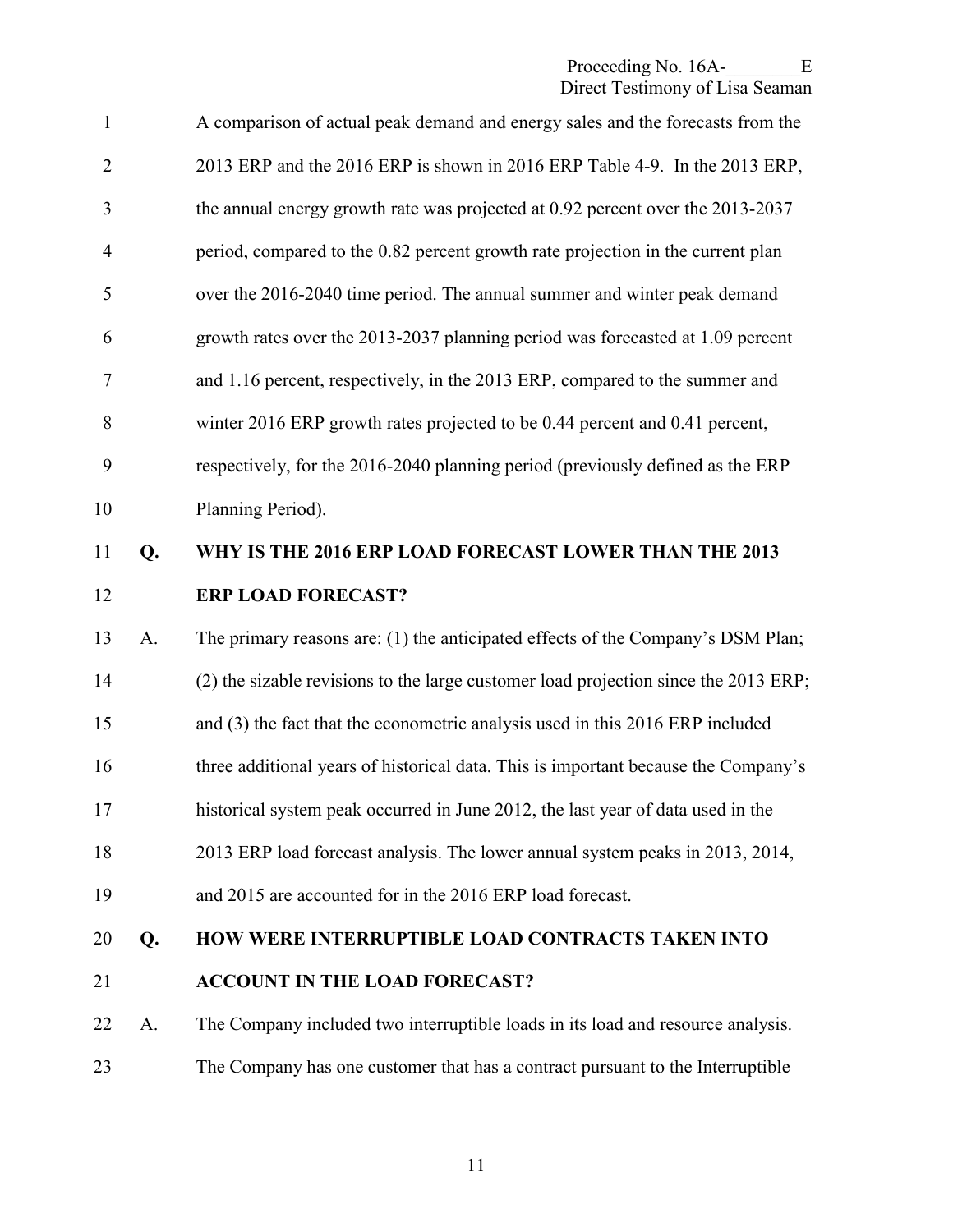<span id="page-13-0"></span>

| $\mathbf{1}$   |    | Rider Tariff. The terms of this contract provide that the customer will reduce its |
|----------------|----|------------------------------------------------------------------------------------|
| $\overline{2}$ |    | load by 8 MW when the customer is operating at its maximum load of 33 MW or        |
| 3              |    | the customer will reduce its load to 25 MW when operating at a level higher than   |
| $\overline{4}$ |    | 25 MW but less than 33 MW. When the customer is operating at a lower level         |
| 5              |    | than 33 MW it is not required to reduce its load by the full 8 MW. Based on the    |
| 6              |    | terms of this agreement and the customer's load pattern since 2009, Black Hills    |
| 7              |    | expects that this customer could supply 5 MW of interruptible load and the         |
| $8\,$          |    | Company has incorporated this 5 MW interruptible load in its load and resource     |
| 9              |    | balance.                                                                           |
| 10             |    | The second customer has a capacity buyback contract for 4.5 MW that the            |
| 11             |    | Company expects will terminate. The Company has incorporated this 4.5 MW           |
| 12             |    | interruptible load in its load and resource balance through the end of 2017.       |
| 13             | Q. | WERE HIGH AND LOW LOAD FORECASTS ALSO PREPARED?                                    |
| 14             | A. | Yes. In his testimony, Mr. Hansen describes the calculation of confidence          |
| 15             |    | intervals that were used to capture some of the forecast uncertainties and to      |
| 16             |    | develop forecasts that were used in the high and low load forecast scenarios. 2016 |
| 17             |    | ERP Table 4-5 compares the base, low, and high load forecasts.                     |
| 18             |    |                                                                                    |
| 19             |    | VI.<br><b>THE RESOURCE NEED (LOAD AND RESOURCE BALANCE)</b>                        |
| 20             | Q. | PLEASE DESCRIBE WHAT IS MEANT BY A LOAD AND RESOURCE                               |
| 21             |    | <b>BALANCE.</b>                                                                    |
| 22             | A. | A load and resource balance looks at the load forecast compared to the             |
| 23             |    | Company's existing and committed resources available over the planning period      |
| 24             |    | to determine the need for additional resources over that time period. The          |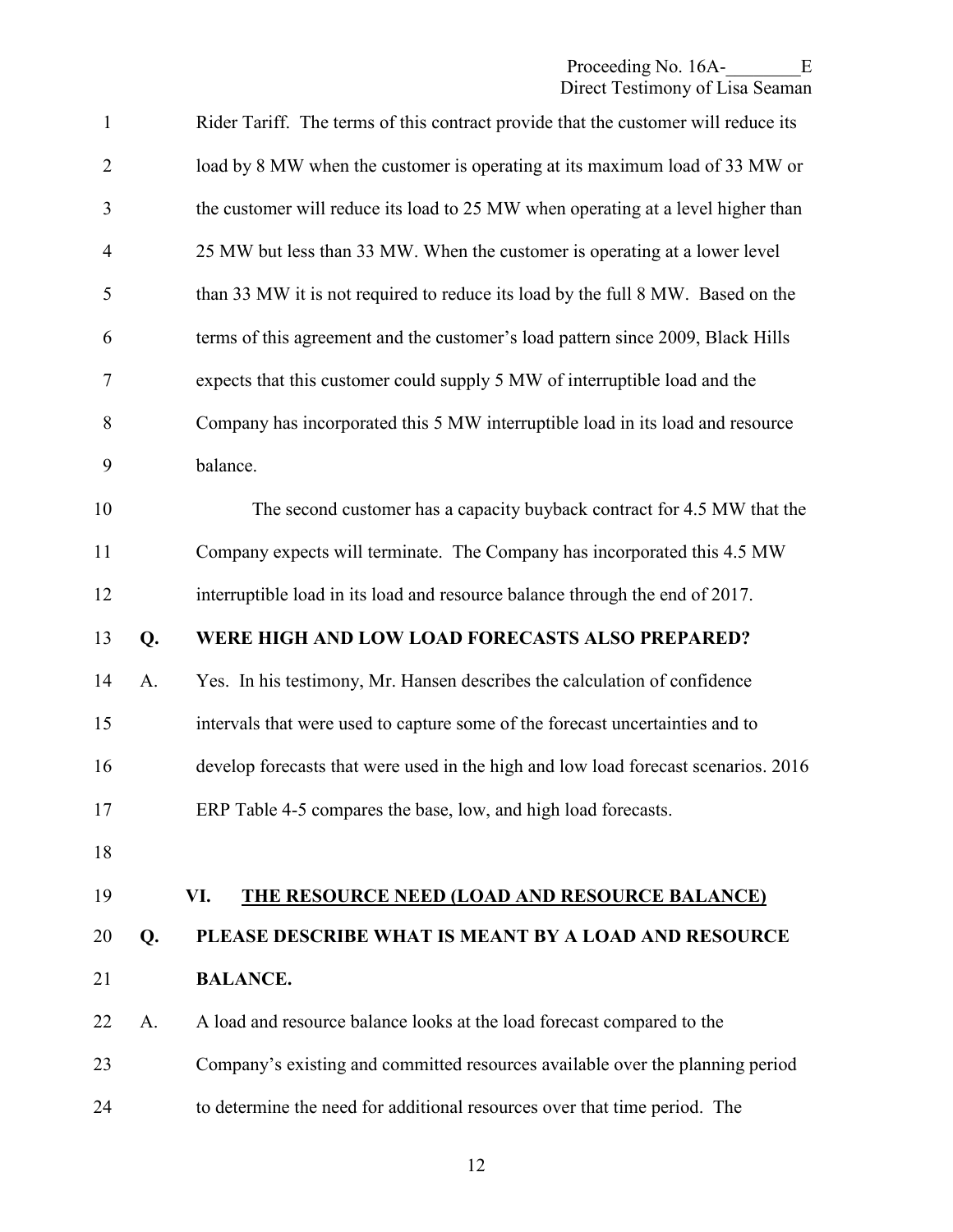| 2<br>3<br>Company will be able to meet its peak load obligations in the event of an<br>unforeseen loss of generating resources, extreme weather, or other unexpected<br>$\overline{4}$<br>5<br>6<br>his direct testimony filed in this proceeding, Mr. Eric Egge explains why the 15<br>percent planning reserve margin was used. | $\mathbf{1}$ | Company needs to plan for adequate resources to meet the Company's summer       |
|-----------------------------------------------------------------------------------------------------------------------------------------------------------------------------------------------------------------------------------------------------------------------------------------------------------------------------------|--------------|---------------------------------------------------------------------------------|
|                                                                                                                                                                                                                                                                                                                                   |              | peak demand, plus a planning reserve margin. Such planning will ensure that the |
|                                                                                                                                                                                                                                                                                                                                   |              |                                                                                 |
|                                                                                                                                                                                                                                                                                                                                   |              |                                                                                 |
|                                                                                                                                                                                                                                                                                                                                   |              | conditions. A 15 percent planning reserve margin was used in the 2016 ERP. In   |
|                                                                                                                                                                                                                                                                                                                                   |              |                                                                                 |
|                                                                                                                                                                                                                                                                                                                                   |              |                                                                                 |

#### 8 **Q. PLEASE DESCRIBE THE RESULTS OF THE LOAD AND RESOURCE**

#### 9 **BALANCE DEVELOPED FOR THE COMPANY.**

10 A. The load and resource balance shows that the Company has sufficient capacity 11 resources to meet customer electricity demand through the RAP. The resource 12 need over the RAP is shown in the following table:

13 **Table LS-2**<br>14 **2016-2022 Load and Reso** 14 **2016-2022 Load and Resource Balance** 

|                        | 2016  | 2017  | 2018  | 2019  | 2020  | 2021  | 2022  |
|------------------------|-------|-------|-------|-------|-------|-------|-------|
| Peak plus 15%          |       |       |       |       |       |       |       |
| planning reserve       | 454.6 | 454.0 | 452.9 | 456.0 | 461.0 | 460.7 | 456.6 |
| $(MW)$ :               |       |       |       |       |       |       |       |
| Total Resources and    |       | 485.0 |       |       |       | 480.5 |       |
| Purchases (MW):        | 481.2 |       | 480.5 | 480.5 | 480.5 |       | 480.5 |
| Resource Need (MW):    | 26.5  | 31.0  | 27.6  | 24.5  | 19.5  | 19.8  | 23.9  |
| Resource Need $(\%)$ : | 6.7   | 7.9   | 7.0   | 6.2   | 4.9   | 4.9   | 6.0   |

15

16 Beyond the RAP, Black Hills' load and resource balance shows a small capacity 17 deficit in 2029. This deficit grows by a few megawatts each year until the 18 beginning of 2032, when the Company's purchase power agreement for 200 MW 19 of generation expires.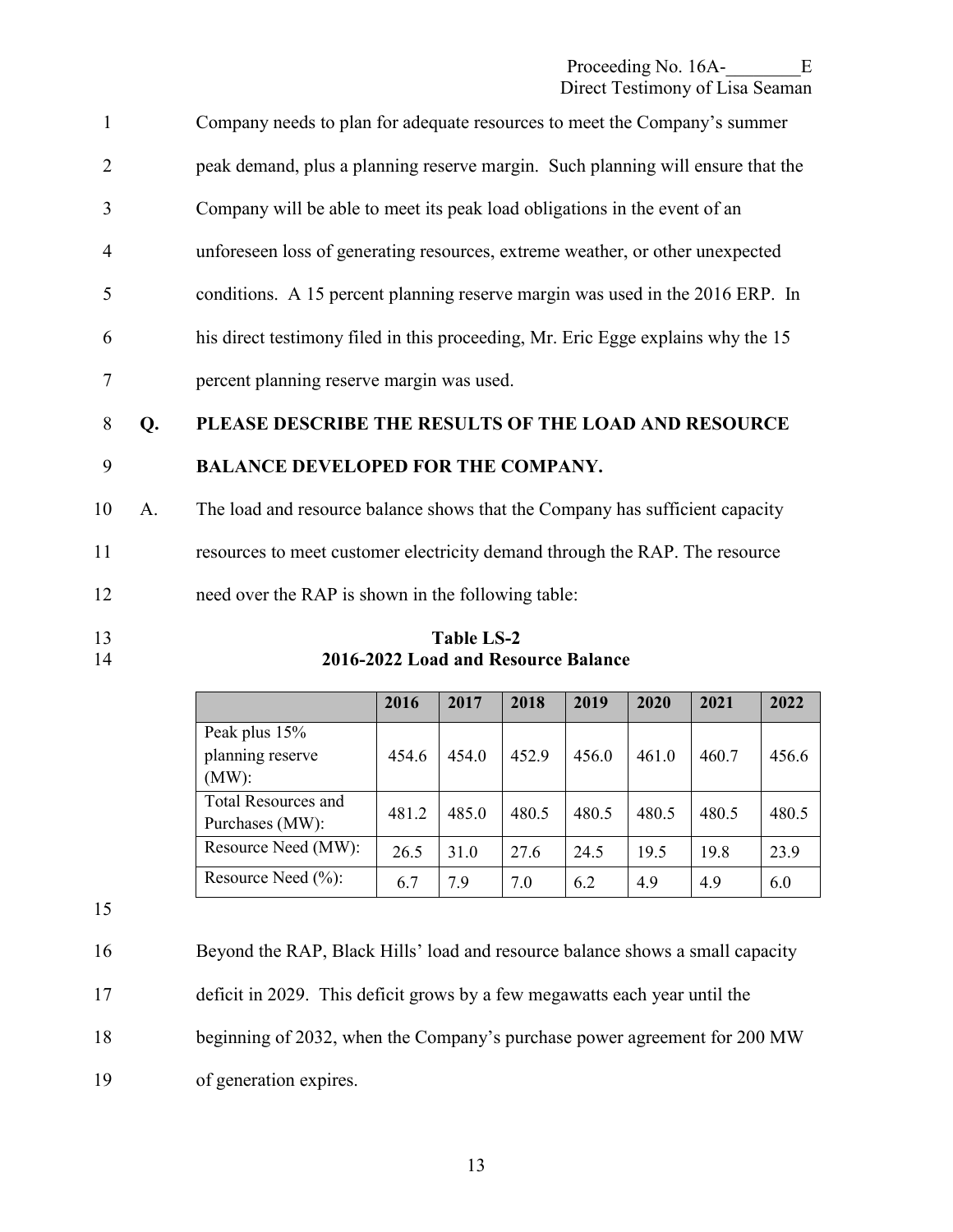| Proceeding No. 16A-             | Е. |  |
|---------------------------------|----|--|
| Direct Testimony of Lisa Seaman |    |  |

<span id="page-15-0"></span>

| $\mathbf{1}$   |    | <b>ASSUMPTIONS REGARDING EXISTING RESOURCES</b><br>VII.                                  |
|----------------|----|------------------------------------------------------------------------------------------|
| 2              | Q. | WHAT OPERATING PARAMETERS ARE REQUIRED FOR                                               |
| 3              |    | <b>MODELING EXISTING CONVENTIONAL UNITS?</b>                                             |
| 4              | A. | The operating parameters needed for modeling existing units include: (1) size            |
| 5              |    | $(MW)$ ; (2) heat rate; (3) forced outage rate; (4) fixed and variable operating and     |
| 6              |    | maintenance costs; (5) fuel type; (6) annual maintenance requirements; and (7)           |
| 7              |    | unit start-up cost.                                                                      |
| 8              | Q. | PLEASE DESCRIBE THE COMPANY'S EXISTING CONVENTIONAL                                      |
| 9              |    | <b>RESOURCES.</b>                                                                        |
| 10             | A. | <b>Black Hills owns:</b>                                                                 |
| 11<br>12<br>13 |    | Two LMS-100 units (90 MW each) at the Pueblo Airport Generating<br>Station ("PAGS"), and |
| 14<br>15<br>16 |    | Three diesel plants (30 MW total) located in Rocky Ford and Pueblo,<br>Colorado.         |
| 17             | Q. | ARE THE OPERATING PARAMETERS FOR EXISTING                                                |
| 18             |    | <b>CONVENTIONAL RESOURCES DESCRIBED IN THE 2016 ERP?</b>                                 |
| 19             | A. | Yes. Details regarding the operating parameters for Black Hills' existing                |
| 20             |    | conventional resources can be found in Table 5-1 of the 2016 ERP. These                  |
| 21             |    | parameters are based on historical experience gathered from operating the                |
| 22             |    | resources.                                                                               |
| 23             |    |                                                                                          |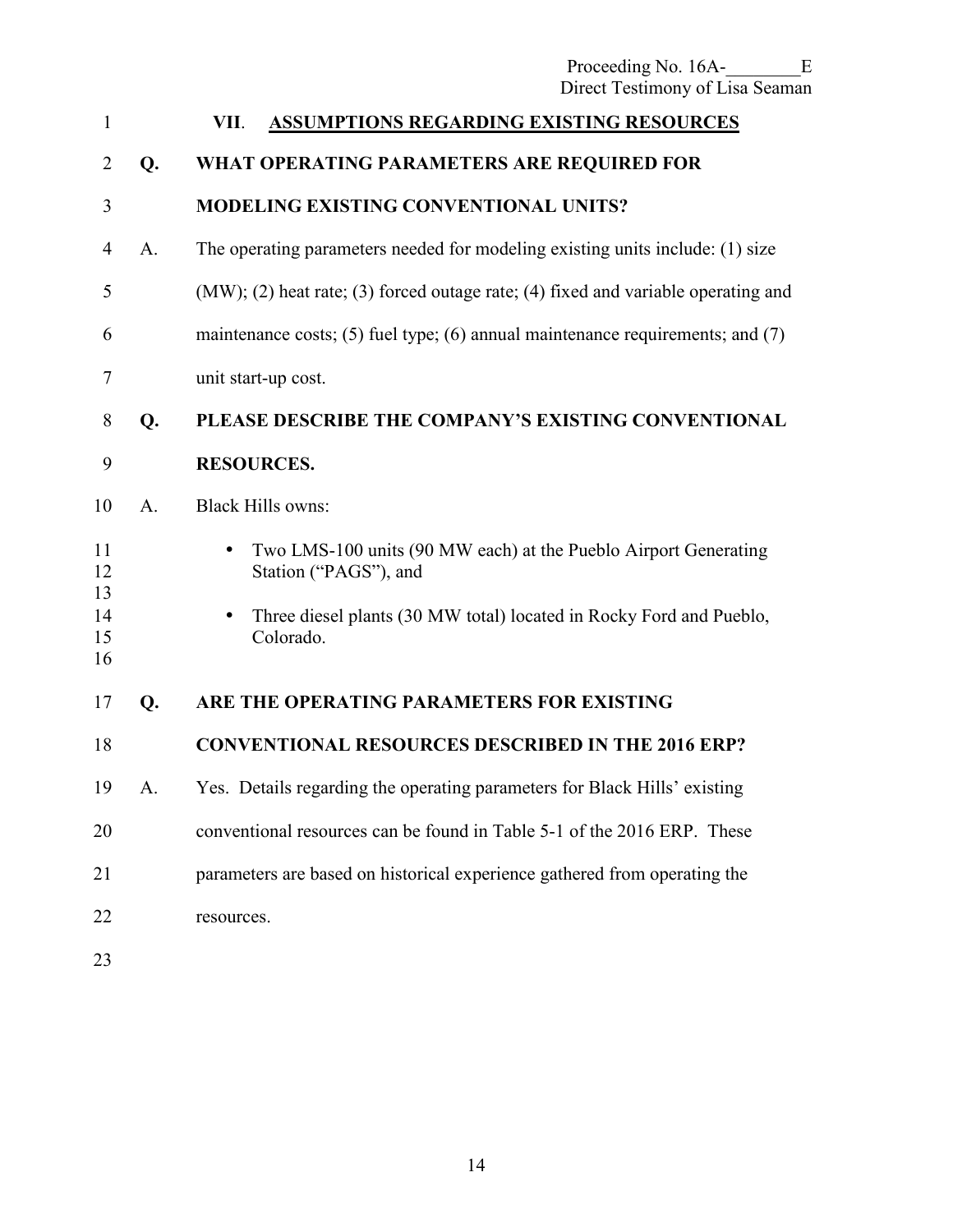<span id="page-16-0"></span>

| $\mathbf{1}$<br>$\overline{2}$ |    | VIII. | ASSUMPTIONS REGARDING EXISTING POWER PURCHASE<br><b>AGREEMENTS</b>              |
|--------------------------------|----|-------|---------------------------------------------------------------------------------|
| 3                              | Q. |       | DOES BLACK HILLS HAVE ANY EXISTING PURCHASE POWER                               |
| $\overline{4}$                 |    |       | <b>AGREEMENTS ("PPA")?</b>                                                      |
| 5                              | A. |       | Yes, Black Hills has two long-term firm power PPAs and two non-facility         |
| 6                              |    |       | specific agreements.                                                            |
| $\overline{7}$                 | Q. |       | PLEASE DESCRIBE BLACK HILLS' LONG-TERM PPAS.                                    |
| 8                              |    |       | Black Hills has a long-term PPA with Black Hills Colorado IPP, LLC to purchase  |
| 9                              |    |       | all of the energy and capacity from two 100 MW combined cycle natural gas-fired |
| 10                             |    |       | units located at PAGS ("PAGS PPA"). This PAGS PPA expires in 2031. In           |
| 11                             |    |       | addition, Black Hills has a long-term PPA with AltaGas expiring on October 16,  |
| 12                             |    |       | 2037, which provides up to 14.5 MW of wind energy and RECs from AltaGas'        |
| 13                             |    |       | owned interest in Busch Ranch ("BR PPA").                                       |
| 14                             | Q. |       | PLEASE DESCRIBE THE COMPANY'S NON-FACILITY SPECIFIC                             |
| 15                             |    | PPAS. |                                                                                 |
| 16                             | A. |       | The Company purchases 5 MW of firm capacity and energy through what is          |
| 17                             |    |       | referred to as the "MPS Swap." In this agreement, Missouri Public Service       |
| 18                             |    |       | supplies capacity and energy to the Western Area Power Administration           |
| 19                             |    |       | ("WAPA") on the eastern grid and, in exchange, WAPA supplies an equivalent      |
| 20                             |    |       | amount of capacity and energy to the Company in the western grid. This          |
| 21                             |    |       | agreement expires on September 30, 2024. In addition, the Company currently     |
| 22                             |    |       | has a contract in place with Cargill for the purchase of 50 MW of firm energy   |
| 23                             |    |       | during on-peak hours. This contract expires at the end of 2016.                 |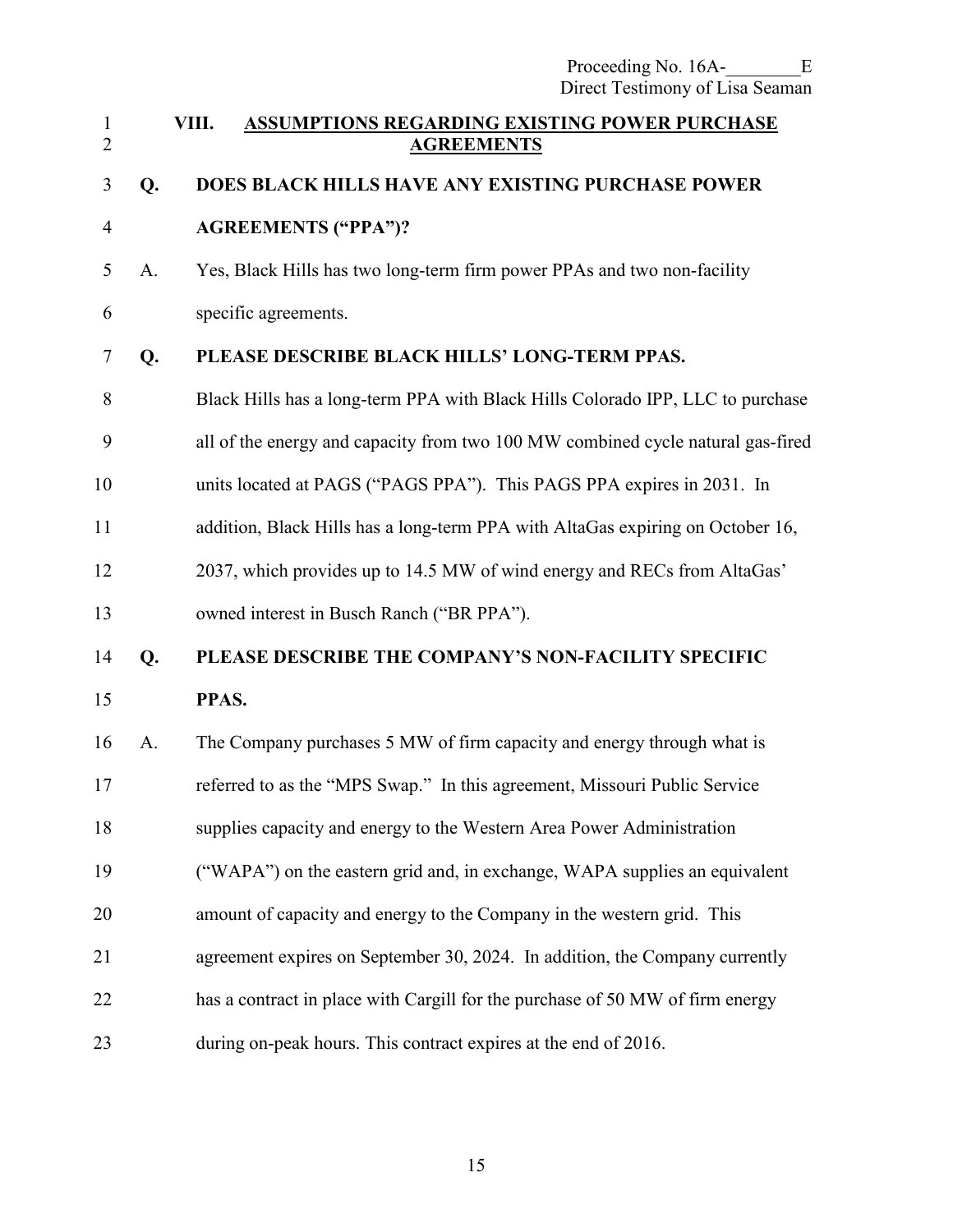<span id="page-17-0"></span>

| 1              | Q.  | ARE BOTH THE LONG-TERM AND NON-FACILITY SPECIFIC                                  |
|----------------|-----|-----------------------------------------------------------------------------------|
| $\overline{2}$ |     | <b>CONTRACTS INCLUDED IN THE MODELING THAT WAS</b>                                |
| 3              |     | <b>CONDUCTED FOR THE 2016 ERP?</b>                                                |
| 4              | A.  | Yes, all of the contracts that I described were included in the modeling for the  |
| 5              |     | 2016 ERP.                                                                         |
| 6              |     |                                                                                   |
| 7              | IX. | <b>ASSUMPTIONS REGARDING EXISTING RENEWABLE RESOURCES</b>                         |
| 8              | Q.  | PLEASE DESCRIBE EXISTING RENEWABLE RESOURCES THAT ARE                             |
| 9              |     | A PART OF BLACK HILLS' SUPPLY-SIDE PORTFOLIO.                                     |
| 10             | A.  | Black Hills' existing renewable resources include modest amounts of on-site solar |
| 11             |     | in the form of photovoltaics ("PV solar") that have been installed by customers   |
| 12             |     | through the Company's solar programs, a customer-sited 1.8 MW wind turbine, a     |
| 13             |     | 120 kW CSG, and Busch Ranch.                                                      |
| 14             | Q.  | DOES THE COMPANY HAVE ANY RENEWABLE RESOURCES THAT                                |
| 15             |     | ARE UNDER CONSTRUCTION OR HAVE BEEN AUTHORIZED BY                                 |
| 16             |     | THE COMMISSION?                                                                   |
| 17             | A.  | Yes. The Peak View Wind Project is currently under construction and is expected   |
| 18             |     | to begin commercial operation in November 2016. This 60 MW wind project was       |
| 19             |     | approved by the Commission in Decision No. C15-1182.                              |
| 20             |     | In Proceeding No. 14A-0535E, the Company's 2015-2017 RES                          |
| 21             |     | Compliance Plan, the Commission authorized the Company to continue its solar      |
| 22             |     | program through on-site solar and CSG offerings in Decision No. C15-1279. The     |
| 23             |     | on-site solar capacity authorized for 2016 and 2017 is as follows:                |
|                |     |                                                                                   |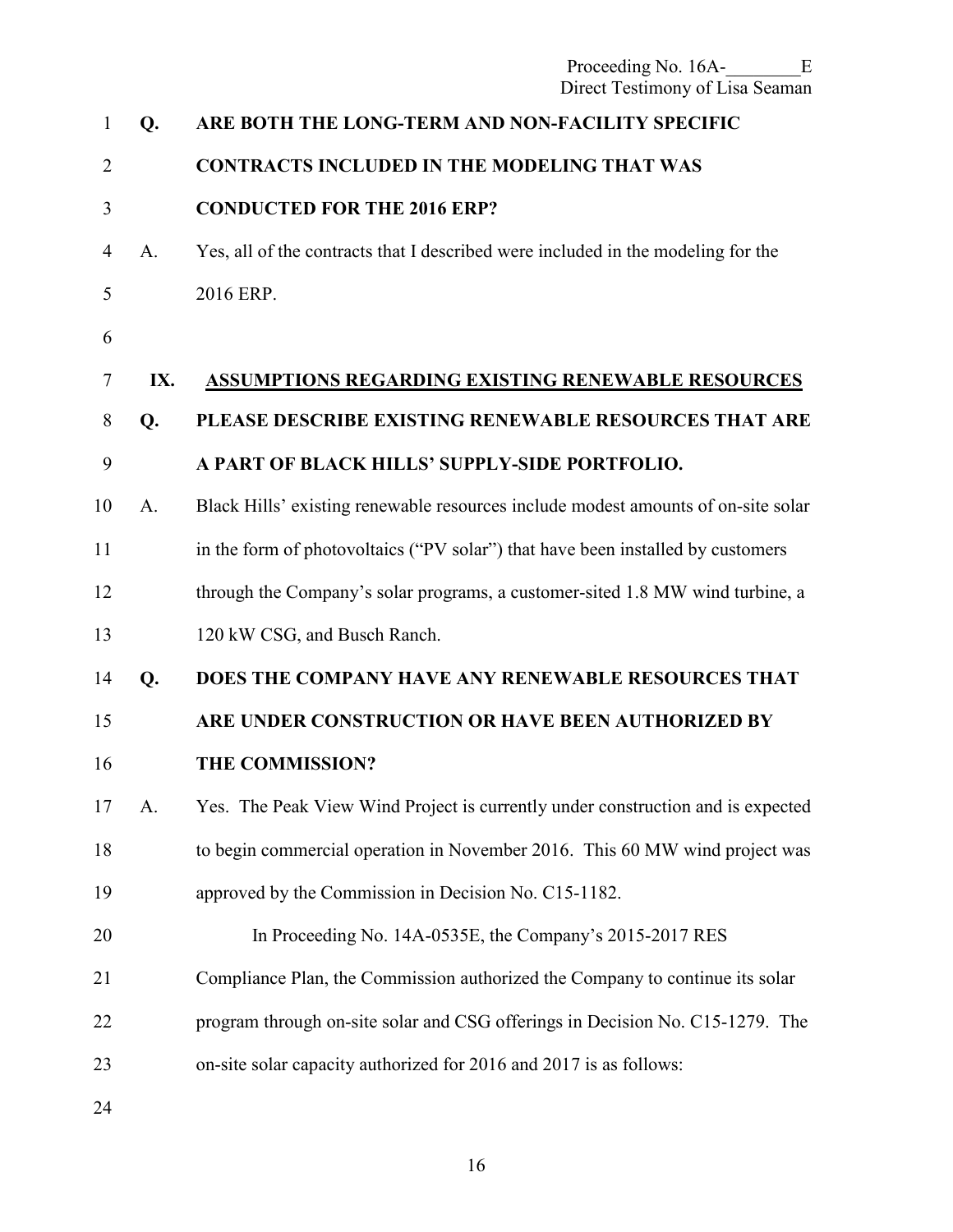| $2010 - 2011$ bond 110g am – On-bitt bond                     |                                                          |
|---------------------------------------------------------------|----------------------------------------------------------|
| <b>System Category</b>                                        | <b>Annual On-Site Solar</b><br><b>Program Maximum kW</b> |
| <b>Small:</b> 0.5 kW up to and including 10<br>kW             | 460                                                      |
| <b>Medium Tier 1:</b> 10.001 kW up to and<br>including 30 kW  | 345                                                      |
| <b>Medium Tier 2: 30.001 kW up to and</b><br>including 60 kW  | 245                                                      |
| <b>Medium Tier 3:</b> 60.001 kW up to and<br>including 100 kW | 100                                                      |
| <b>Authorized Total kW – Per Year:</b>                        | 1,150                                                    |

1 **Table LS-3**  2 **2016 - 2017 Solar Program - On-Site Solar** 

3

4 The CSG capacity authorized for 2016 and 2017 is as follows:

| 5 |                                                     | <b>Table LS-4</b> |                |
|---|-----------------------------------------------------|-------------------|----------------|
| 6 | 2016 - 2017 Solar Program – Community Solar Gardens |                   |                |
|   |                                                     | <b>Standard</b>   | <b>RFP CSG</b> |
|   | <b>Compliance Year</b>                              | <b>Offer CSG</b>  | <b>Maximum</b> |
|   | 2016                                                | 500 kW            | 2 MW           |
|   |                                                     |                   |                |
|   | 2017                                                | 500 kW            | 2 MW           |

7

#### 8 **Q. WHAT ASSUMPTIONS WERE INCLUDED IN THE MODELING**

### 9 **RELATED TO DISTRIBUTED GENERATION RESOURCES?**

10 A. The existing on-site solar, Vestas 1.8 MW wind generator, and CSG facilities

11 were included in the modeling as existing distributed generation resources. The

- 12 on-site solar and CSG resources authorized for 2016 and 2017 were modeled
- 13 assuming that the entire capacity offered would be installed.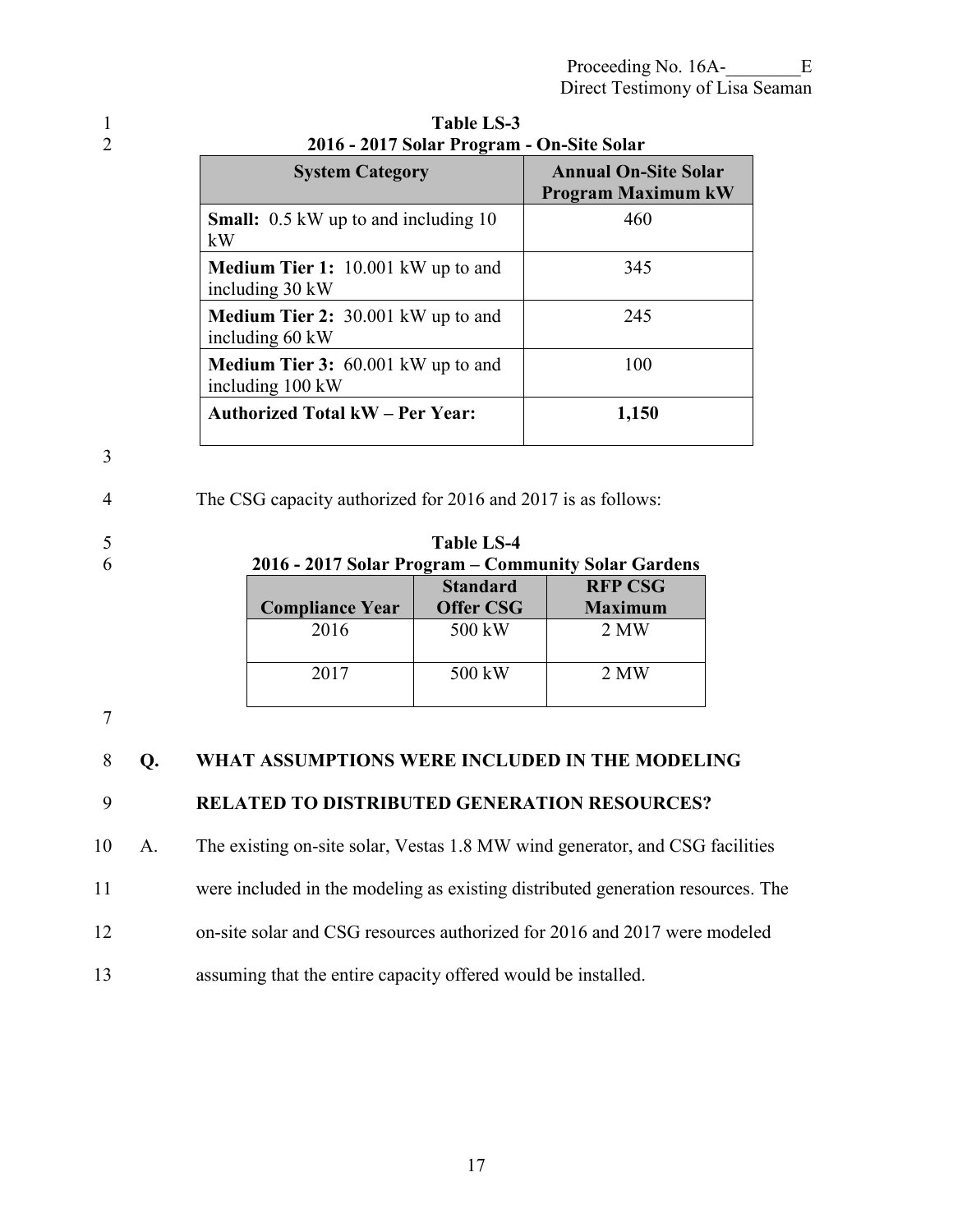#### <span id="page-19-0"></span>1 **Q. WHAT ASSUMPTIONS WERE INCLUDED IN THE MODELING**

#### 2 **RELATED TO BUSCH RANCH?**

3 A. The 29.04 MW Busch Ranch wind project, located in eastern Huerfano County, 4 Colorado, became operational in October 2012. The Company owns half of the 5 turbines and, as mentioned previously, purchases the energy produced by the 6 remaining turbines and the RECs pursuant to the BR PPA. Performance 7 parameters used to model Busch Ranch included a 38.04 percent capacity factor 8 and 23 percent of the facility's nameplate capacity for reserve margin. In other 9 words, the capacity credited to Busch Ranch equals 23 percent of the facility's 10 capacity, or 6.6 MW.

#### 11 **Q. WHAT ASSUMPTIONS WERE INCLUDED IN THE MODELING**

12 **RELATED TO THE PEAK VIEW WIND PROJECT?** 

- 13 A. The Peak View Wind Project is currently under construction in Huerfano County 14 and Las Animas County, Colorado. The project, when complete, will consist of 15 34 1.8 MW wind turbines. Performance parameters used to model the Peak View 16 Wind Project included a 41 percent capacity factor and 23 percent of the facility's 17 nameplate capacity for reserve margin.
- 18

#### 19 **X. ASSUMPTIONS REGARDING NEW CONVENTIONAL RESOURCES**

## 20 **Q. PLEASE DESCRIBE THE CONVENTIONAL RESOURCES THAT WERE**

- 21 **AVAILABLE FOR THE MODEL TO SELECT.**
- 22 A. The Company contracted with Black  $&$  Veatch to complete a busbar study in 23 2010 to identify the capital cost, fixed and variable operations and maintenance
- 24 expenses, and emissions rates for the conventional resources available for the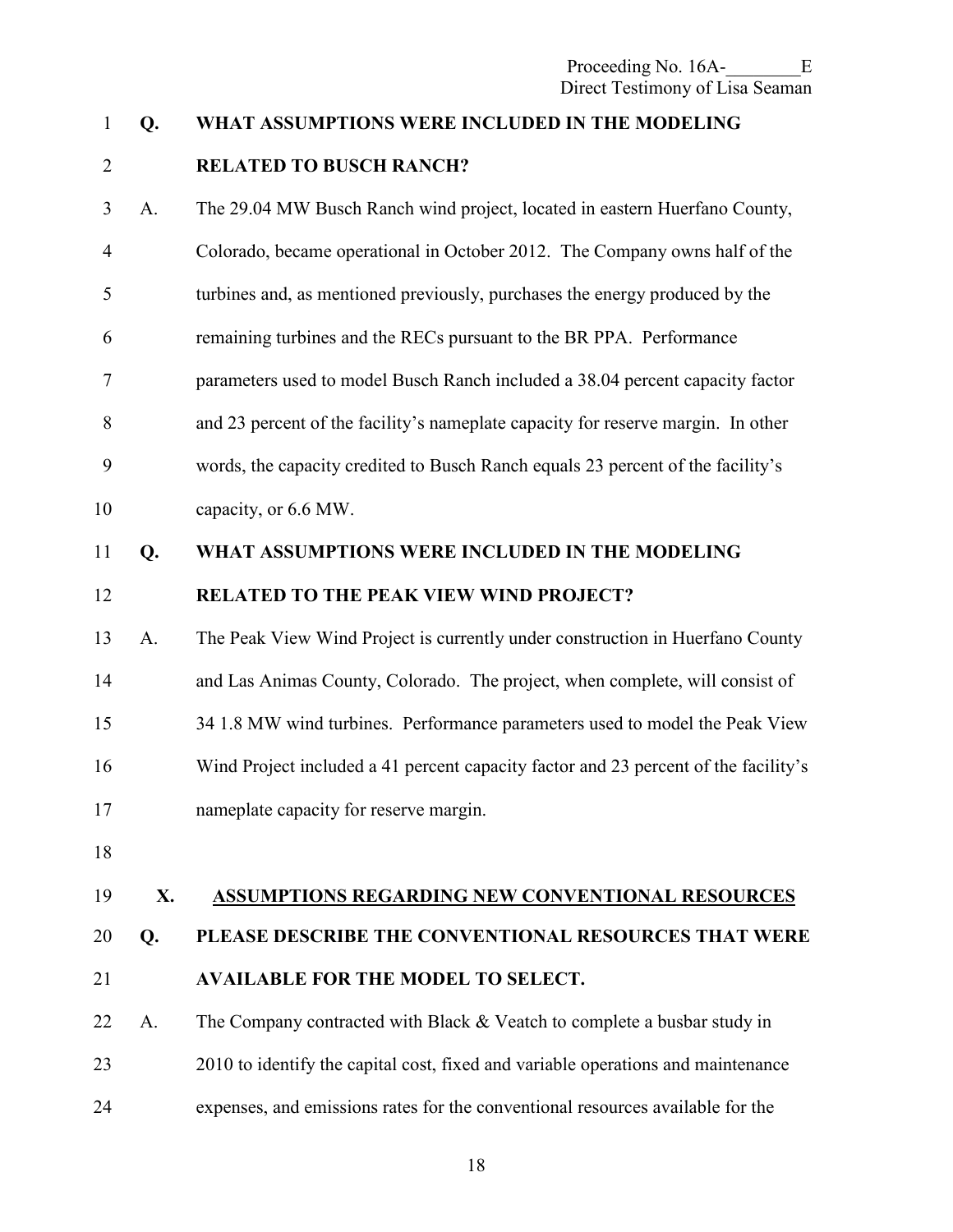| $\mathbf{1}$   |    | model to select for future resource additions. These resources include small      |
|----------------|----|-----------------------------------------------------------------------------------|
| $\overline{2}$ |    | combined cycle and simple cycle gas-fired combustion turbines, frame gas          |
| 3              |    | combustion turbines, reciprocating gas engines, and small pulverized coal         |
| $\overline{4}$ |    | generating units. This study was reviewed and updated to reflect changes in       |
| 5              |    | capital costs and operations and maintenance cost trends since 2012. All          |
| 6              |    | resources examined in the Black $&$ Veatch study, with the exception of the 2x1   |
| 7              |    | LMS-100 conversion to combined-cycle unit with duct firing, 3x1 GE LM6000         |
| 8              |    | PF Sprint and the 100 MW coal unit, were evaluated as resource options in this    |
| 9              |    | 2016 ERP. These available resources are described in Section 5.2 of the 2016      |
| 10             |    | ERP.                                                                              |
| 11             | Q. | DOES THE 2016 ERP INCLUDE TABLES THAT DETAIL THE COST                             |
| 12             |    | AND OPERATING PARAMETERS FOR THE NATURAL GAS                                      |
|                |    |                                                                                   |
| 13             |    | <b>RESOURCES AVAILABLE FOR SELECTION BY THE MODEL?</b>                            |
| 14             | A. | Yes. The operating and cost parameters for combustion turbines, combined cycle    |
| 15             |    | units, and the reciprocating engines are found in Tables 5-2, 5-3, and 5-4 of the |
| 16             |    | 2016 ERP.                                                                         |
| 17             | Q. | WHAT WAS THE MODELING ASSUMPTION REGARDING THE DATE                               |
| 18             |    | WHEN NATURAL GAS-FIRED RESOURCES WOULD BE AVAILABLE?                              |
| 19             | A. | The on-line date for natural gas resources varied depending on the specific       |
| 20             |    | technology. In determining the on-line date, the Company considered the time      |
| 21             |    | required for a Phase I proceeding, a competitive solicitation process, a Phase II |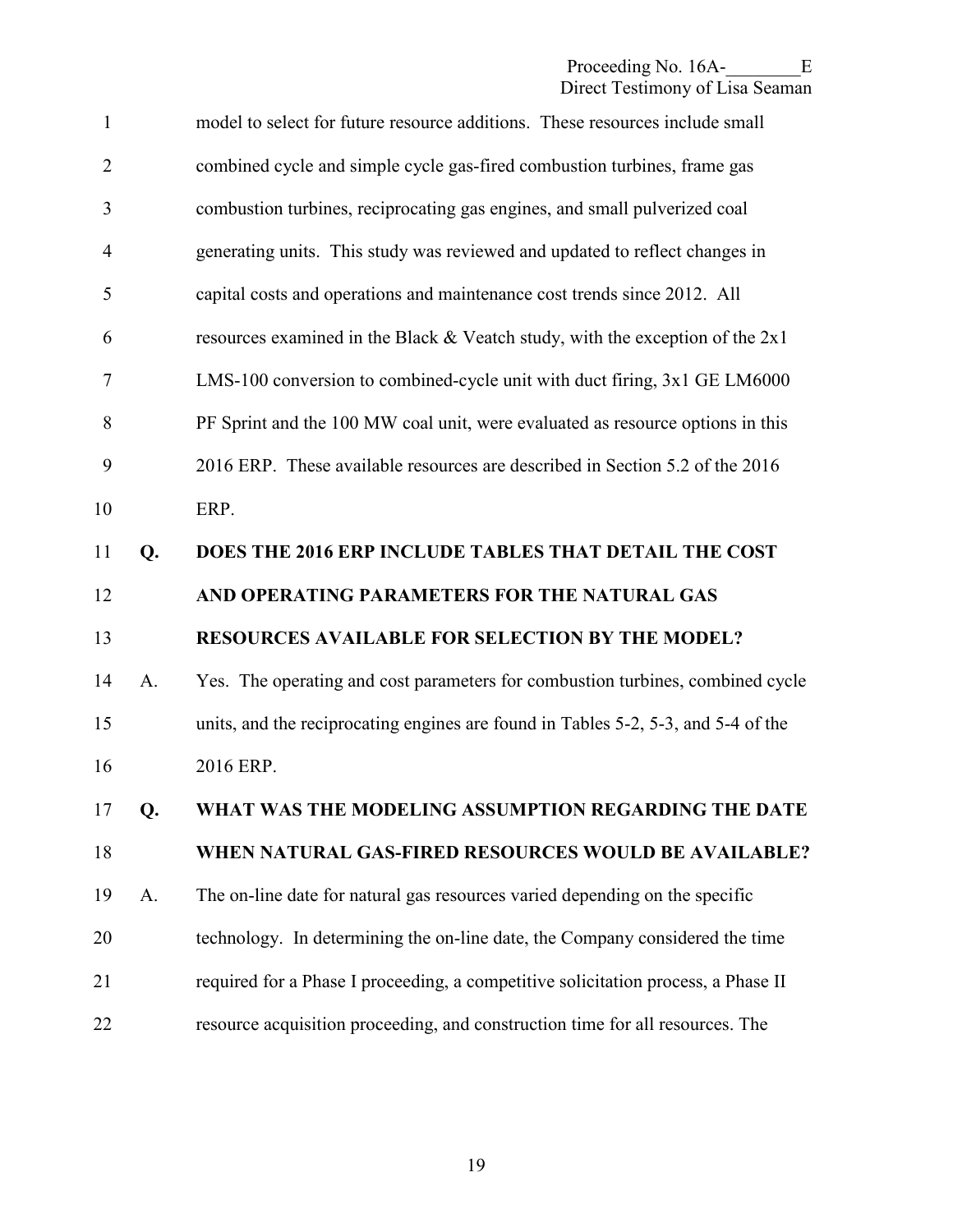<span id="page-21-0"></span>

| 1              |    | earliest feasible year for the natural gas-fired resource options is included in |
|----------------|----|----------------------------------------------------------------------------------|
| $\overline{2}$ |    | Tables 5-3, 5-4, and 5-5 of the 2016 ERP.                                        |
| 3              |    |                                                                                  |
| 4              |    | XI.<br><b>ASSUMPTIONS REGARDING AVAILABLE RENEWABLE</b>                          |
| 5              |    | <b>RESOURCES</b>                                                                 |
| 6              | Q. | WHAT SOLAR RESOURCES WERE AVAILABLE FOR THE MODEL                                |
| $\overline{7}$ |    | <b>TO SELECT?</b>                                                                |
| 8              | A. | A 10 MW, 30 MW, and 60 MW PV solar generation facility option was included       |
| 9              |    | in the modeling.                                                                 |
| 10             | Q. | WHAT WERE THE MODELING PARAMETERS FOR SOLAR                                      |
| 11             |    | <b>RESOURCES?</b>                                                                |
| 12             | A. | Black Hills developed performance parameter and cost assumptions for future PV   |
| 13             |    | solar resources using data from the bids that were obtained during the Company's |
| 14             |    | 2014 All-Source Solicitation. Parameters used to model PV solar, which assume    |
| 15             |    | a PPA for solar energy, are included Table 5-5 of the 2016 ERP. Recent           |
| 16             |    | legislation related to Investment Tax Credit levels for 2016 through 2022 were   |
| 17             |    | included in the development of the PV solar cost assumptions.                    |
| 18             | Q. | WHAT WIND RESOURCES WERE AVAILABLE FOR THE MODEL TO                              |
| 19             |    | <b>SELECT?</b>                                                                   |
| 20             | A. | Wind resources were available in blocks of 30 MW and 60 MW in the 2016 ERP       |
| 21             |    | and were assumed to be acquired under a PPA.                                     |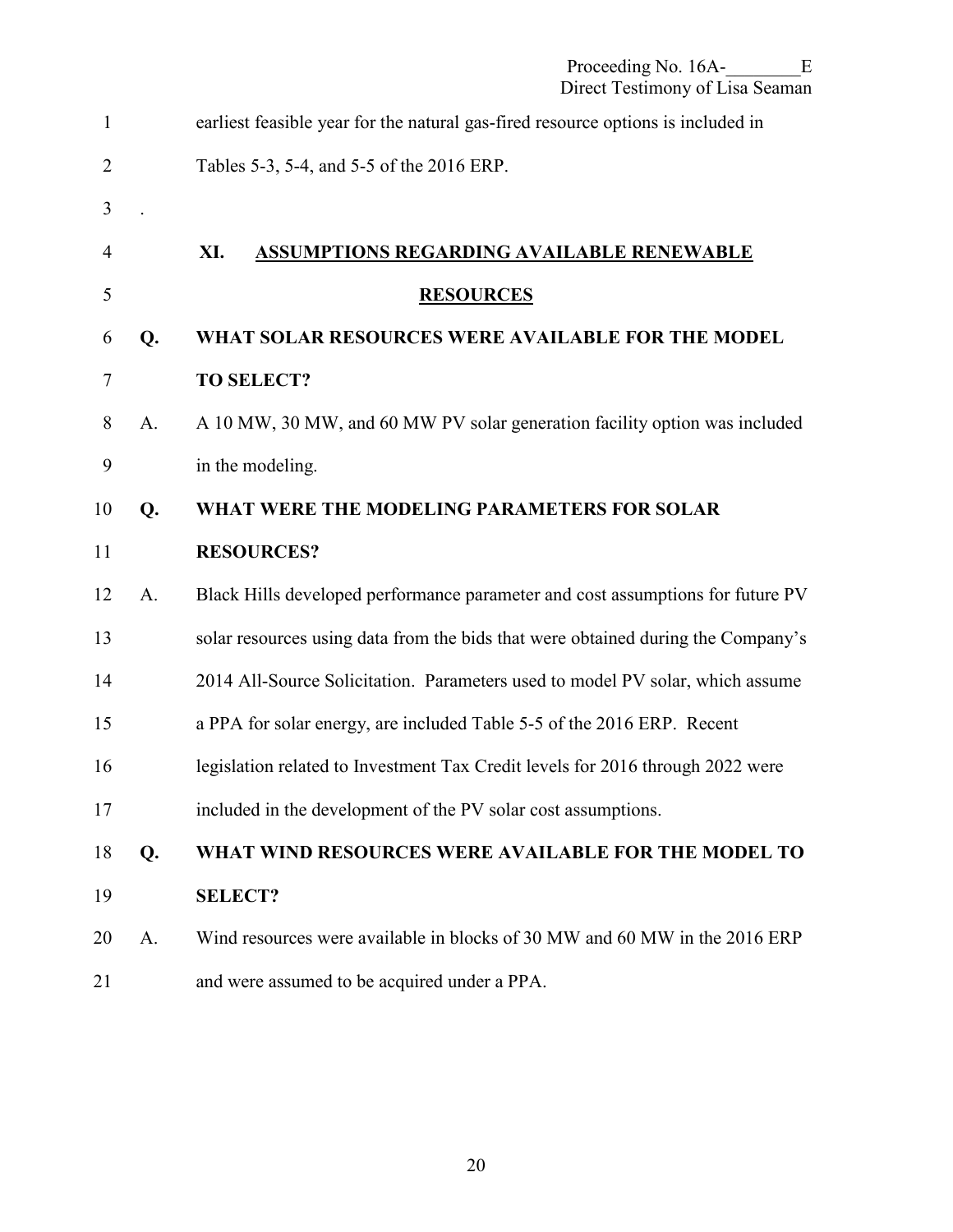#### 1 **Q. WHAT WERE THE MODELING PARAMETERS FOR WIND**

#### 2 **RESOURCES?**

3 A. The Company used data from bids that were obtained during the Company's 2014 4 All-Source Solicitation to develop future wind resource assumptions. Recent 5 legislation related to production tax credit levels for 2016 through 2022 were 6 included in the development of the wind resource cost assumptions. Parameters 7 used to model wind in the 2016 ERP are shown in Table 5-6 of the 2016 ERP. 8 **Q. WHAT FUTURE SECTION 123 RESOURCES WERE AVAILABLE TO**  9 **THE MODEL?**  10 A. Two future Section 123 resources were modeled – sodium sulfur batteries and a 11 proposed waste-to-energy project in La Junta, Colorado. Sodium sulfur batteries 12 are an energy storage system that allows utilities to move energy production to the 13 hour during the day when it is most beneficial. Sodium sulfur batteries have the 14 potential to enhance the Company's ability to utilize the energy from wind energy 15 projects by storing the energy generated by the wind turbines during off-peak 16 hours and releasing that energy for use by the Company at other times. The 17 sodium sulfur battery assumptions were gathered from a 2013 State Utility 18 Forecasting Group study.<sup>2</sup> The sodium sulfur battery performance parameters are 19 shown in Table 5-7 of the 2016 ERP. 20 The modeling parameters for a proposed waste-to-energy project in La

22 Solicitation. The Company derived modeling parameters for a 10 MW facility,

21 Junta were based upon data submitted in a bid in the Company's 2014 All-Source

<sup>&</sup>lt;sup>2</sup> Carnegie, Rachel, Douglas Gotham, David Nderitu, and Paul Preckel. "Utility Scale Energy Storage Systems." N.p., June 2013. Web.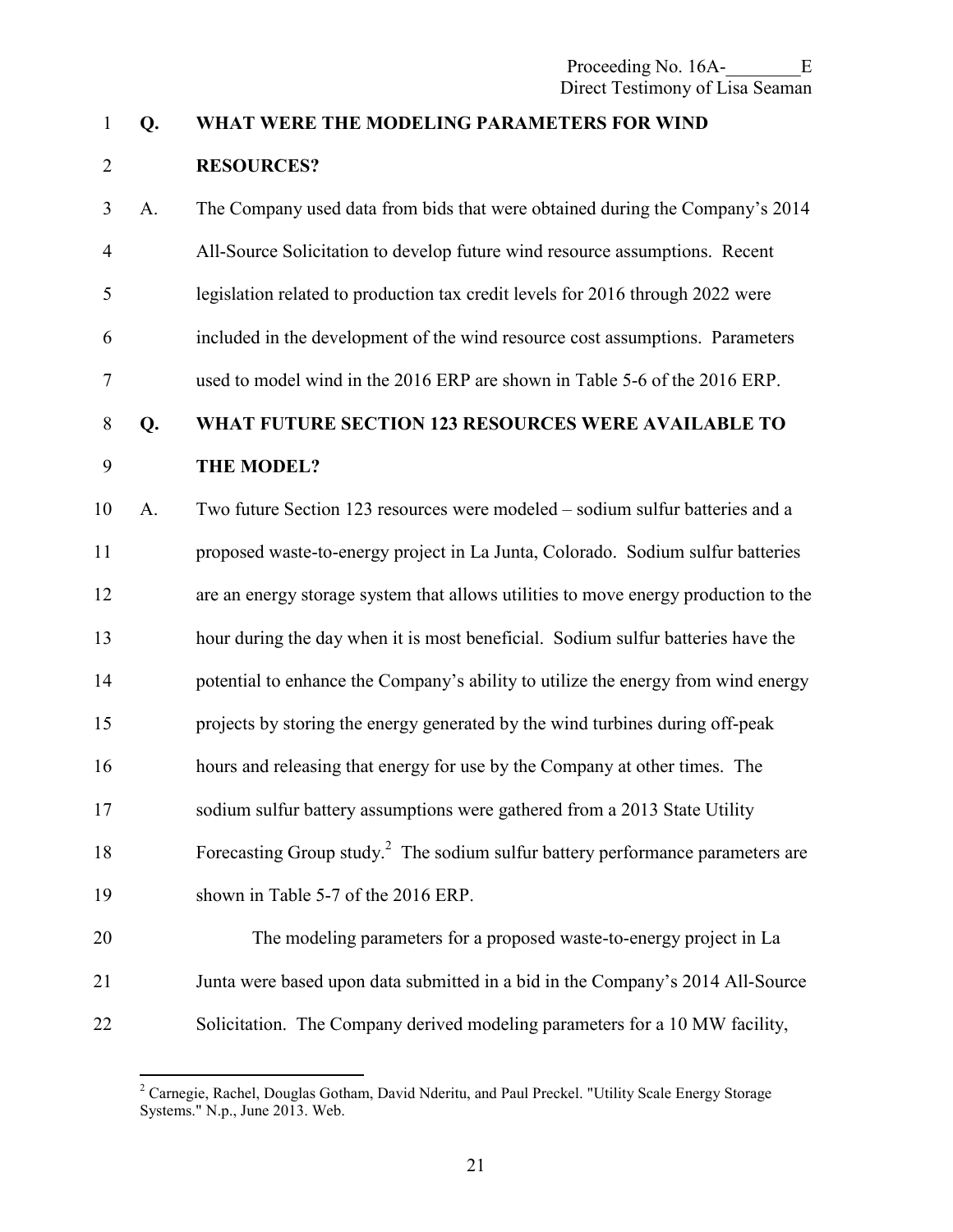<span id="page-23-0"></span>

| $\mathbf{1}$   |    | with an 80 percent capacity factor that would be operational in 2019 with PPA       |
|----------------|----|-------------------------------------------------------------------------------------|
| $\overline{2}$ |    | pricing. Because this was the only project of its kind bid into the 2014 All-Source |
| 3              |    | Solicitation the cost parameter used in the 2016 ERP modeling is confidential       |
| $\overline{4}$ |    | until this information is made publicly available under Rule $3613(j)$ . The        |
| 5              |    | Company expects to file the proposal to make the bids public in June 2016, after    |
| 6              |    | the file date of this 2016 ERP.                                                     |
| $\overline{7}$ |    |                                                                                     |
| $8\,$          |    | XII.<br><b>ASSUMPTIONS REGARDING FUEL PRICES</b>                                    |
| 9              | Q. | PLEASE DESCRIBE THE FUEL PRICES ASSUMED FOR NATURAL                                 |
| 10             |    | GAS.                                                                                |
| 11             | A. | The Company used the natural gas price forecasts from ABB's 2015 WECC Fall          |
| 12             |    | Reference Case, as adjusted to reflect the basis differential between the Henry     |
| 13             |    | Hub and the regional supply centers. The base forecast from the Reference Case      |
| 14             |    | was used for the Base-with-RES Plan, Alternative Plan 1 and Alternative Plan 2.     |
| 15             |    | For scenario analysis (described in further detail later in this testimony) the     |
| 16             |    | Company used ABB's high gas price and low gas price forecasts. In addition, the     |
| 17             |    | Company developed a "NYMEX" Price forecast similar to the NYMEX gas price           |
| 18             |    | forecast that was developed for Proceeding No. 15A-0502E. This forecast is          |
| 19             |    | comprised of the NYMEX natural gas price forecast and Colorado Interstate Gas       |
| 20             |    | Company basis forecast for January 1, 2016 through December 31, 2021 that were      |
| 21             |    | published as of the close of trading on December 29, 2015. The Company used         |
| 22             |    | ABB's base natural gas price forecast for the remainder of the forecast, values for |
| 23             |    | 2022 through 2040. The cost of transportation from the regional supply centers to   |
| 24             |    | the Company's service territory was added to the price forecast to reflect the      |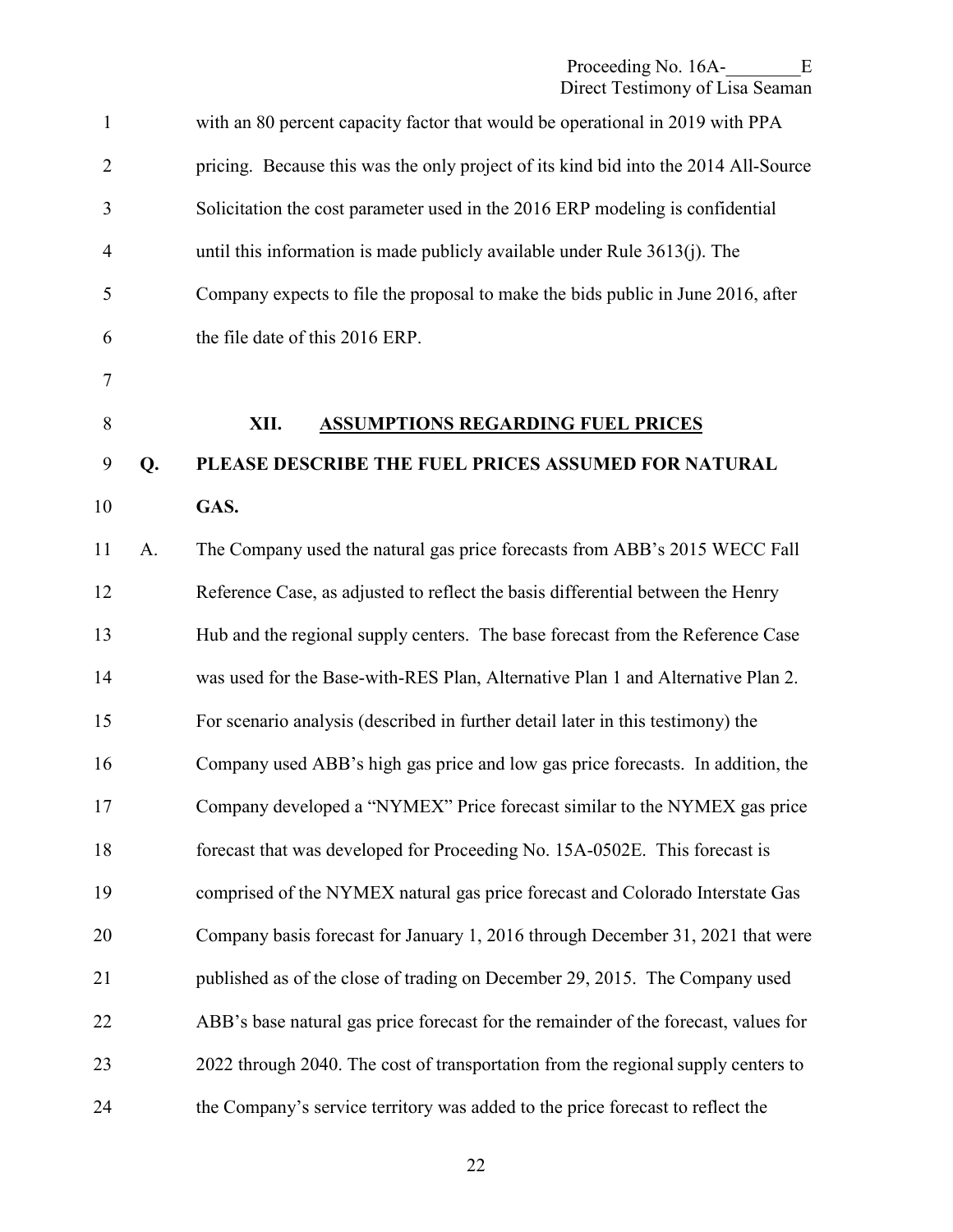Proceeding No. 16A-<br>E

Direct Testimony of Lisa Seaman

<span id="page-24-0"></span>1 delivered price of natural gas to the Company's generating facilities. Table 3-1 in 2 the 2016 ERP (replicated below as Table LS-5) shows the price ranges of Henry 3 Hub natural gas prices from 2016 through 2040 for the Base-with-RES Plan, 4 Alternative Plan 1 and Alternative Plan 2 and scenarios completed for the 2016 5 ERP. The same natural gas price forecast for Henry Hub was used for all existing 6 natural gas-fired resources in the modeling.

9

#### 7 **Table LS-5**  8 **Average Annual Henry Hub Annual Gas Price (Real \$/MMBtu)**

| <b>Scenario</b>     | 2016   | 2040    |
|---------------------|--------|---------|
| Base                | \$2.94 | \$13.43 |
| <b>High Gas</b>     | \$3.47 | \$19.90 |
| Low Gas             | \$2.38 | \$7.52  |
| <b>NYMEX Price</b>  | \$2.55 | \$13.43 |
| CO <sub>2</sub> Tax | \$2.90 | \$13.77 |

10

#### 11 **Q. PLEASE EXPLAIN THE FUEL PRICES ASSUMED FOR DIESEL OIL.**

12 A. The oil price forecast from ABB's 2015 WECC Fall Reference Case for diesel

- 13 was used for the oil price forecast.
- 14

#### 15 **XIII. ELECTRIC MARKET PRICE ASSUMPTIONS**

16 **Q WHAT TYPES OF MARKET PURCHASE OPTIONS WERE INCLUDED** 

#### 17 **IN THE 2016 ERP MODELING?**

- 18 A. Black Hills included seasonal firm market purchases and economy energy
- 19 purchases as market purchase options in the 2016 ERP modeling.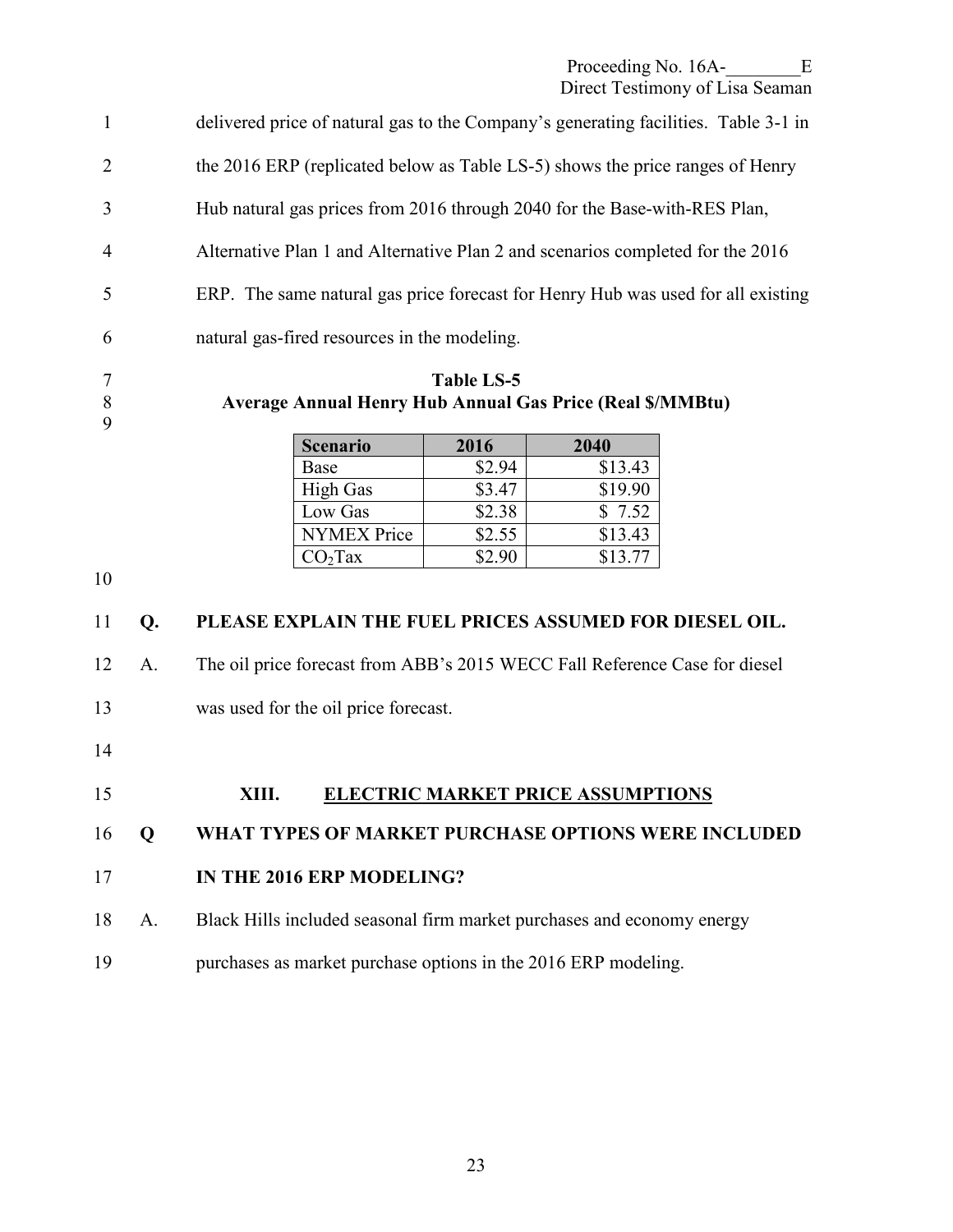| $\mathbf{1}$   | Q. | WHAT ASSUMPTIONS WERE MADE REGARDING THE                                        |
|----------------|----|---------------------------------------------------------------------------------|
| $\overline{2}$ |    | <b>AVAILABILITY OF SEASONAL FIRM MARKET POWER?</b>                              |
| 3              | A. | The 2016 ERP assumes capacity is available for seasonal firm market purchase    |
| $\overline{4}$ |    | for 16 hours per day six days a week in June, July and August. The model was    |
| 5              |    | allowed to purchase seasonal firm market power in 25 MW blocks, up to 75 MW     |
| 6              |    | through 2021, and then adjusted to 50 MW through the remainder of the ERP       |
| 7              |    | Planning Period. The direct testimony of Mr. Egge discusses the basis for these |
| 8              |    | assumptions.                                                                    |
| 9              | Q. | PLEASE DESCRIBE THE ASSUMPTIONS FOR THE PRICE OF                                |
| 10             |    | <b>SEASONAL FIRM MARKET POWER.</b>                                              |
| 11             | A. | The ABB WECC 2015 Fall Reference Case energy price forecast for the Palo        |
| 12             |    | Verde, Arizona market area, plus a 20 percent premium and transmission adders,  |
| 13             |    | was used as a proxy for the cost of seasonal firm market power.                 |
| 14             | Q. | PLEASE DESCRIBE THE ASSUMPTIONS FOR THE AVAILABILITY                            |
| 15             |    | AND COST OF ECONOMY ENERGY.                                                     |
| 16             | A. | The model was allowed to purchase non-firm or economy energy up to 150 MW       |
| 17             |    | from the market. These purchases reduce the cost of a resource portfolio. The   |
| 18             |    | price for economy energy was based on ABB's 2015 WECC Fall Reference Case       |
| 19             |    | forecast for the CO-East and Palo Verde (PV) spot markets. The direct testimony |
| 20             |    | of Mr. Egge describes the basis for the assumption that 150 MW of economy       |
| 21             |    | energy was appropriate.                                                         |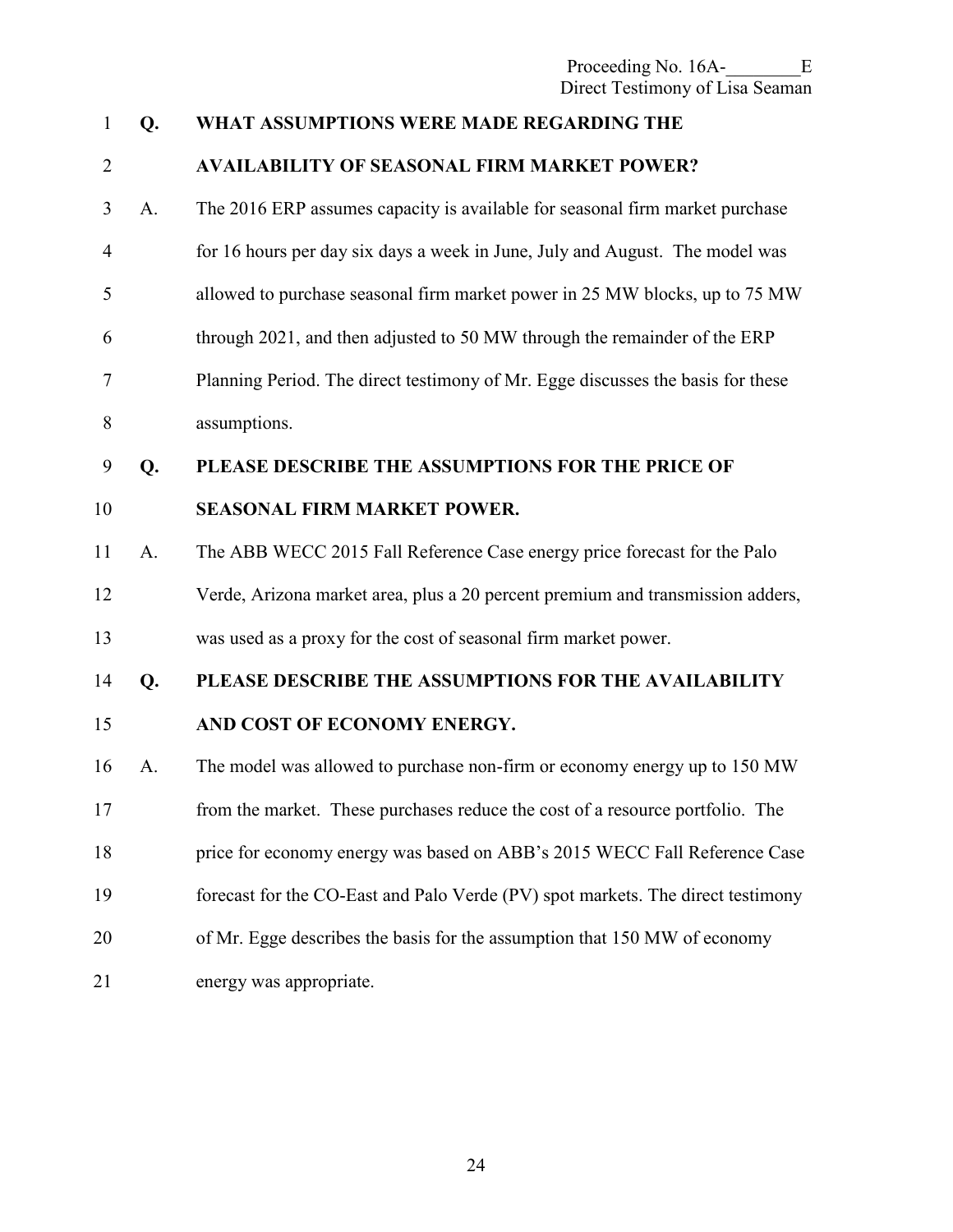<span id="page-26-0"></span>

| $\mathbf{1}$   |    | XIV.<br><b>FINANCIAL ASSUMPTIONS</b>                                                 |
|----------------|----|--------------------------------------------------------------------------------------|
| $\overline{2}$ | Q. | PLEASE DESCRIBE THE FINANCIAL PARAMETERS ASSUMED FOR                                 |
| 3              |    | <b>THIS 2016 ERP.</b>                                                                |
| 4              | A. | Assumptions were required for financial parameters including the discount rate,      |
| 5              |    | the capital structure, and the levelized fixed charge rates for each of the resource |
| 6              |    | alternatives. A comprehensive list of financial assumptions and the values used      |
| 7              |    | are included in Section 3.5 of the 2016 ERP, and are also discussed in Mr.           |
| 8              |    | Stoffel's direct testimony.                                                          |
| 9              | Q. | WAS THERE AN ASSUMED CARBON TAX INCLUDED IN THE                                      |
| 10             |    | <b>MODELING FOR THE 2016 ERP?</b>                                                    |
| 11             | A. | No carbon taxes were assumed for any of the plans or scenarios considered in the     |
| 12             |    | development of the 2016 ERP with the exception of the Environmental Scenario.        |
| 13             |    | For the Environmental Scenario, the Company used the carbon price assumptions        |
| 14             |    | from ABB's 2015 WECC Fall Reference Case's $CO2$ Tax Scenario, which are             |
| 15             |    | included in Confidential Schedule K-3, Appendix K.                                   |
| 16             | Q. | PLEASE EXPLAIN HOW THE COMPANY HAS COMPLIED WITH                                     |
| 17             |    | <b>SECTION 3604(I) OF THE ERP RULES WHICH REQUIRES AN</b>                            |
| 18             |    | ASSESSMENT OF THE COSTS AND BENEFITS OF THE                                          |
| 19             |    | <b>INTEGRATION OF INTERMITTENT RENEWABLE ENERGY</b>                                  |
| 20             |    | <b>RESOURCES ON THE SYSTEM.</b>                                                      |
| 21             | A. | In 2015, the Company, through its consultant Black $&$ Veatch, undertook a study     |
| 22             |    | of the integration costs for intermittent resources including wind and solar. The    |
| 23             |    | integration cost components of the additional regulation reserve requirements        |
| 24             |    | were separated into the underlying energy and capacity components. The cost of       |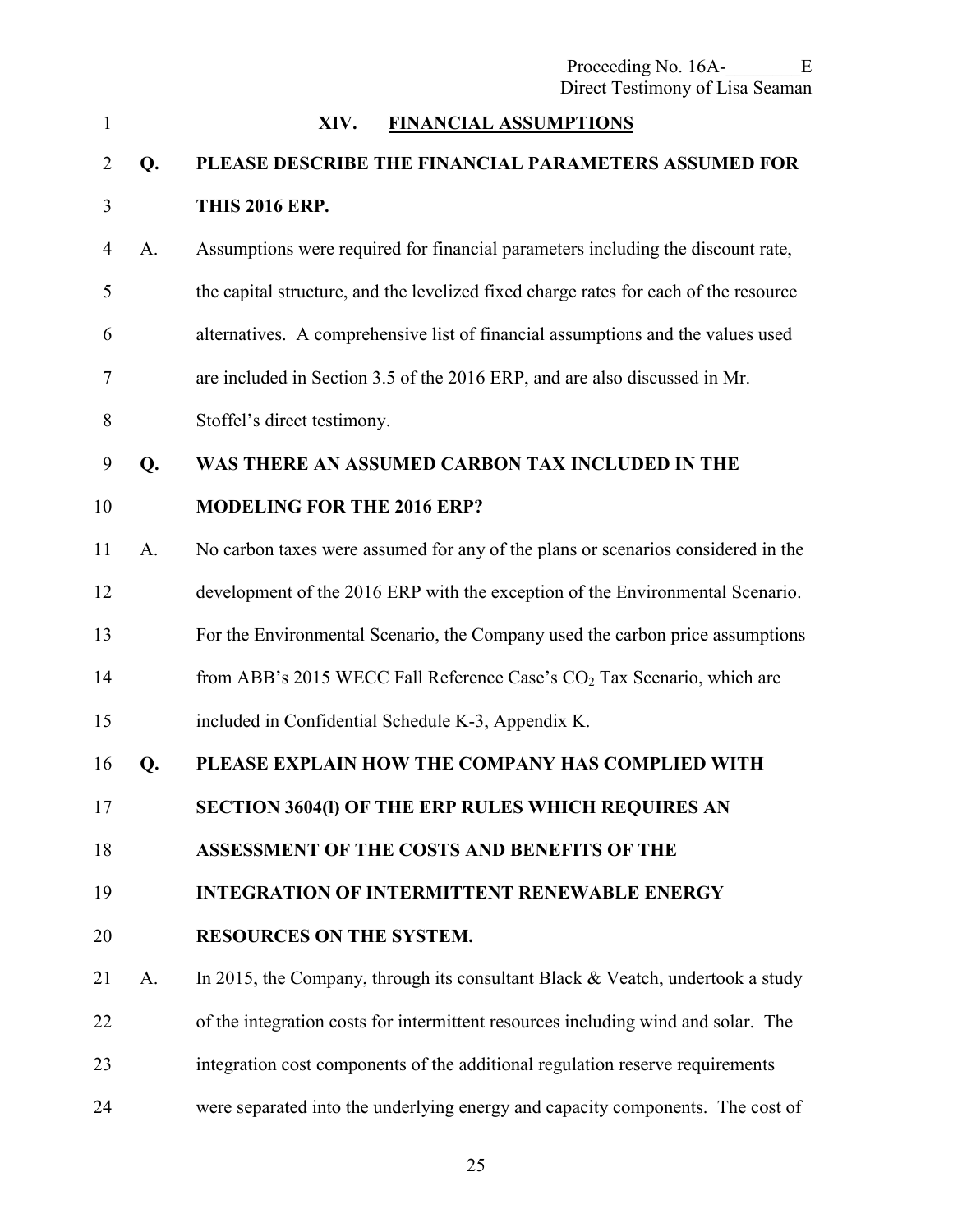#### Proceeding No. 16A-<br>E Direct Testimony of Lisa Seaman

| $\mathbf{1}$   | integration relative to energy was derived from a NERC CPS2 analysis which           |
|----------------|--------------------------------------------------------------------------------------|
| $\overline{2}$ | calculated the Automatic Control Error ("ACE") deviation at 10 minute intervals.     |
| 3              | The cost of regulation was then modeled in the ABB Planning $&$ Risk production      |
| $\overline{4}$ | cost model to determine the system energy cost differential of providing             |
| 5              | regulation up and regulation down. Black Hills has around 450 MW of existing         |
| 6              | resources that can qualify to provide Flex Reserve capacity. Because Black Hills     |
| $\tau$         | has Flex Reserve capacity sufficient for existing and future intermittent resources, |
| 8              | the additional cost to the Company to integrate additional wind and solar if there   |
| 9              | is no other use for this Flex Reserve capacity is zero. However, Black Hills is      |
| 10             | subject to Public Service Company of Colorado ("Public Service") Schedule 3          |
| 11             | and Schedule 16 tariff rules. The criteria of these FERC tariffs make it difficult   |
| 12             | for the Company to self-regulate wind capacity. Public Service Schedules 3 and       |
| 13             | 16 tariff costs were included in the 2016 ERP modeling for wind only. Based on       |
| 14             | these tariffs, the Company used the wind integration adders shown in Table LS-6      |
| 15             | for 30 MW and 60 MW wind options, escalating at 2.5 percent annually, in its         |
| 16             | 2016 ERP modeling.                                                                   |
|                |                                                                                      |

19

17 **Table LS-6**<br>18 **Wind Integration Cost Assun** 18 **Wind Integration Cost Assumptions (\$/MWh)**

|            | 2018   |
|------------|--------|
| 30 MW Wind | \$4.46 |
| 60 MW Wind | \$4.66 |

20

21 The study found that the cost of integrating renewable resources varied 22 with the level of penetration of the renewable resources as well as the amount of 23 spinning reserves that needed to be carried to integrate those resources. Table 6-3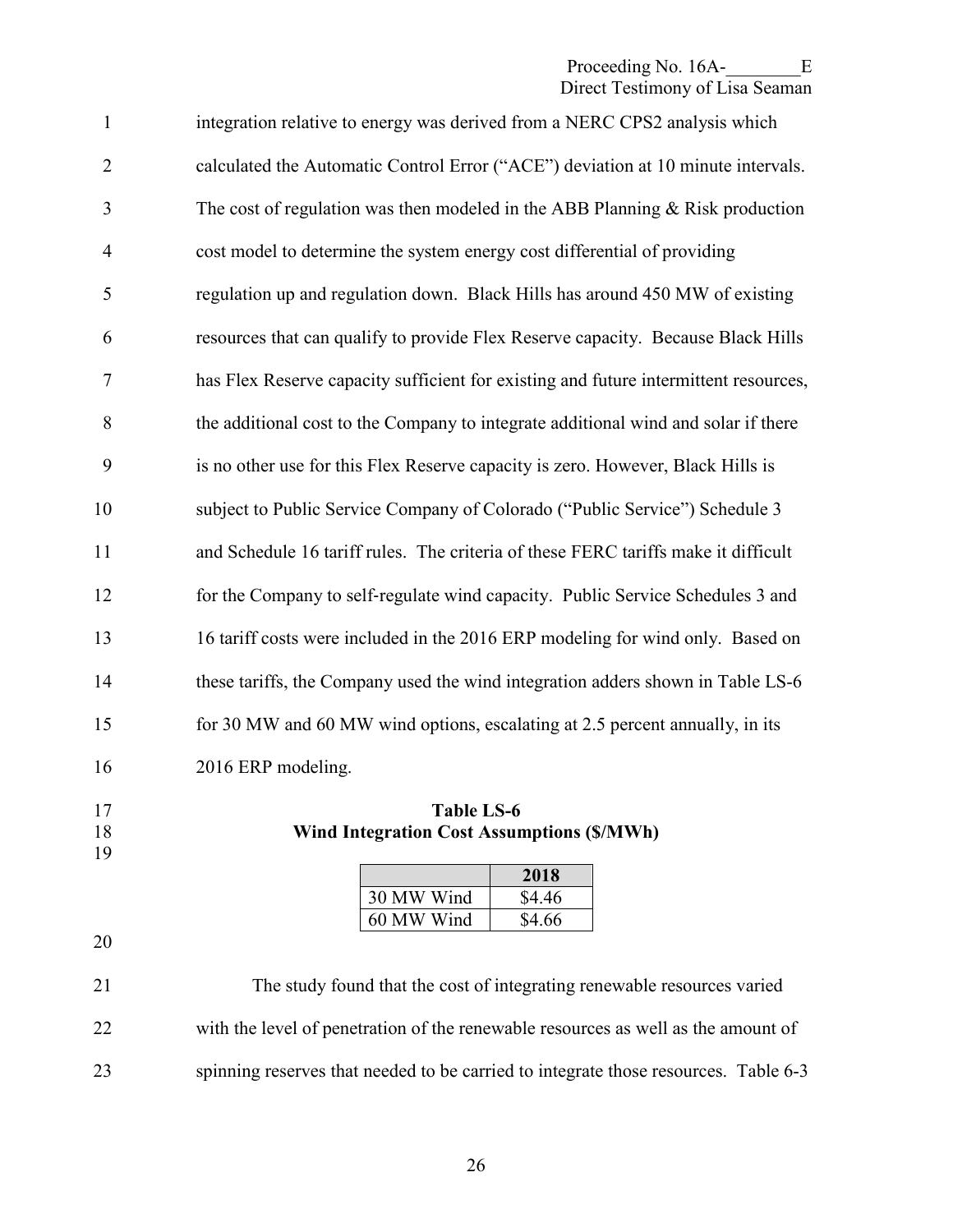Proceeding No. 16A-<br>E

Direct Testimony of Lisa Seaman

1 in the 2016 ERP report (replicated below as Table LS-7) shows the expected costs 2 for varying penetrations of new wind and solar projects on the Black Hills system. 3 The scenarios represent incremental additions on top of Black Hills' existing 4 Busch Ranch. Thus, the 2019 60 MW wind resource scenario represents a 90 5 MW total wind analysis.

6

| $\overline{7}$ |                              | <b>Table LS-7</b>  |                                        |              |  |
|----------------|------------------------------|--------------------|----------------------------------------|--------------|--|
| 8              | <b>Net Integration Costs</b> |                    |                                        |              |  |
|                | <b>Incremental Renewable</b> | <b>Energy Cost</b> | <b>Schedule 16</b><br>Capacity<br>Cost | <b>Total</b> |  |
|                | <b>Scenario</b>              | (S/MWh)            | (S/MWh)                                | (S/MWh)      |  |
|                | 60 MW Wind                   | \$1.23             | \$4.25                                 | \$5.48       |  |
|                | 90 MW Wind                   | \$0.95             | \$4.07                                 | \$5.02       |  |
|                | 120 MW Wind                  | \$0.97             | \$4.11                                 | \$5.08       |  |
|                | 30 MW Solar                  | \$0.96             |                                        | \$0.96       |  |
|                | 60 MW Solar                  | \$1.22             |                                        | \$1.22       |  |

9

10 Black & Veatch also calculated the accreditable capacity of future levels 11 of wind and solar resources utilizing an Effective Load Carrying Capability 12 ("ELCC") analysis to determine the percentage of the nameplate capacity that can 13 be counted on for reserve margin planning purposes. The accreditable capacity 14 values determined by this analysis were used in the 2016 ERP modeling. Table 6- 15 4 in the 2016 ERP (replicated below as Table LS-8) shows the ELCC for 16 incremental wind and solar additions to the Black Hills system. The Variable 17 Energy Resources study is contained in Appendix F of the 2016 ERP.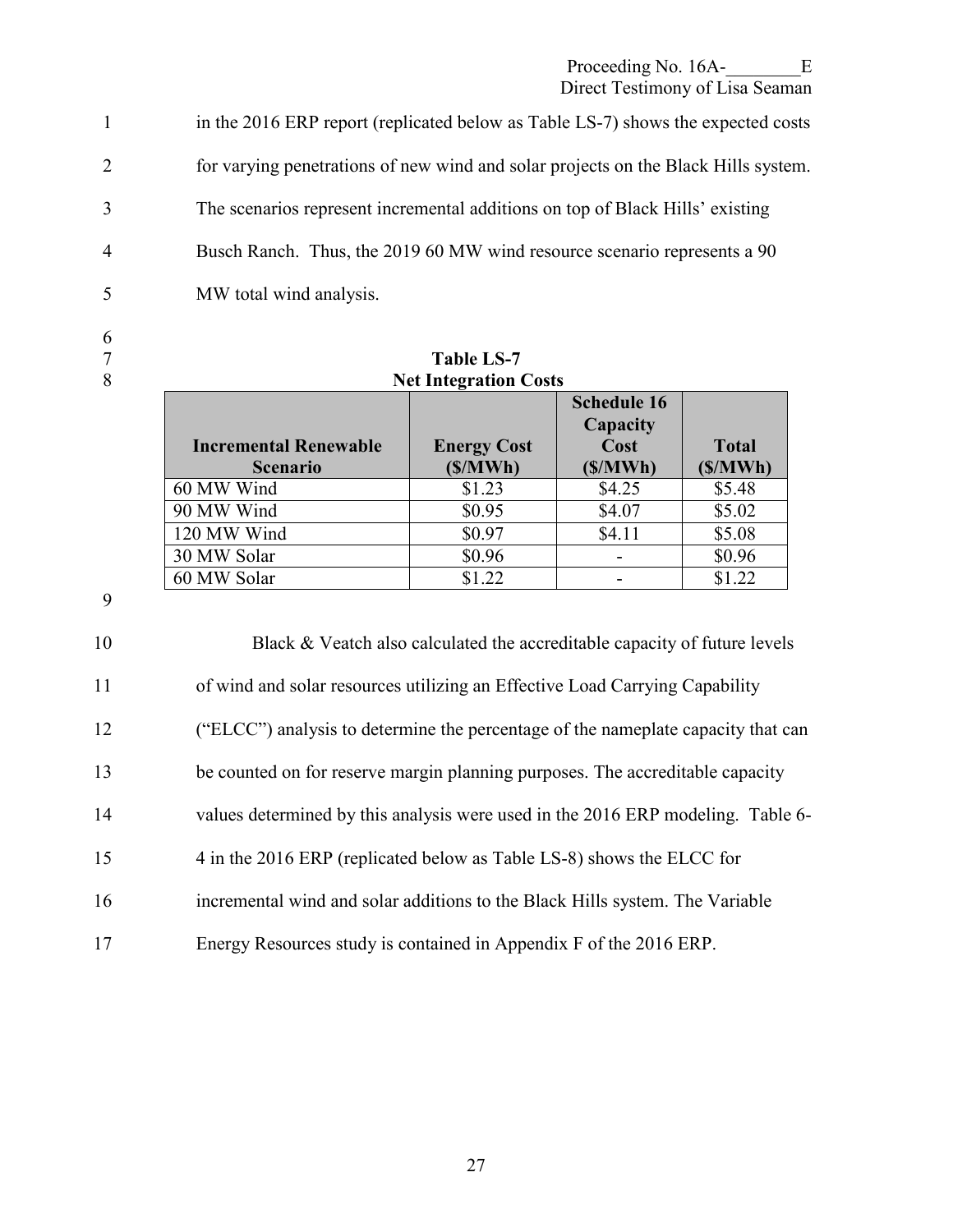<span id="page-29-0"></span>

| I           |
|-------------|
| ŕ<br>I<br>٦ |

3

| <b>Incremental Wind and Solar ELCC</b> |
|----------------------------------------|
|                                        |
| ELCC (%)                               |
| 30                                     |
| 27                                     |
| 23                                     |
| 20                                     |
| 19                                     |
| 45                                     |
| 37                                     |
| 31                                     |
| 27                                     |
| 23                                     |
|                                        |
|                                        |
| THE MODELING PROCESS AND RESULTS       |
| PLEASE DESCRIBE THE MODELING PROCESS.  |
|                                        |

1 **Table LS-8** 

6 A. The Company performed capacity expansion modeling to determine the 7 expansion plan for each set of assumptions, and production cost modeling to 8 forecast the cost and associated risk exposure of each expansion plan.

#### 9 **Q. WHAT MODELS WERE USED TO COMPLETE THE CAPACITY**

10 **EXPANSION, PRODUCTION COST AND RISK ANALYSIS?** 

11 A. All of the deterministic modeling used in the 2016 ERP analysis was performed

12 by Black Hills using ABB's System Optimizer and Planning and Risk software.

13 The Company retained ABB to provide analytical services in support of the 2016

14 ERP. ABB reviewed the capacity expansion and production cost modeling

15 completed by the Company. This included verifying input data from ABB's 2015

- 16 WECC Fall Power Reference Case and reviewing modeling results. Using the
- 17 Company's modeling results, ABB used its Strategic Planning *MIDAS Gold*®
- 18 Corporate Finance module to model the financial and risk simulations.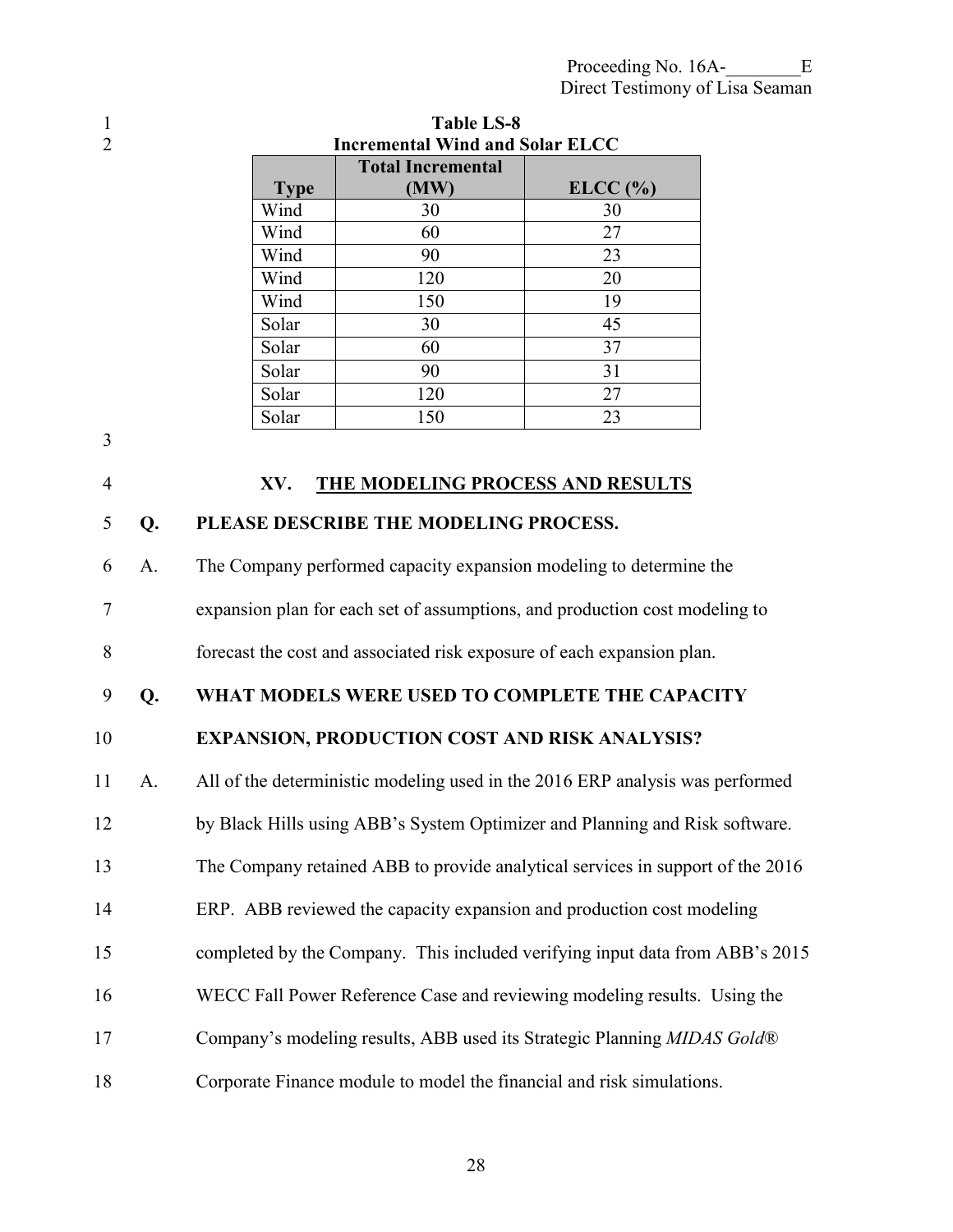Proceeding No. 16A-<br>E Direct Testimony of Lisa Seaman

#### 1 **Q. WHAT IS CAPACITY EXPANSION MODELING?**

2 A. Capacity expansion modeling is a process used to determine the appropriate type, 3 size, and timing for economic resource additions for utilities. The utility's 4 existing generation resources and future resource alternatives are input into a 5 capacity expansion model with a forecasted load. The model simulates utility 6 operation and "serves" the forecasted load with the utility's existing resources and 7 economically "selects" additional resources from the list of available resource 8 alternatives. The typical criterion for evaluation is the expected present value of 9 revenue requirements ("PVRR") and is subject to meeting load plus reserves and 10 various resource planning constraints (such as Colorado's Renewable Energy 11 Standard).

#### 12 **Q. WHAT IS PRODUCTION COST MODELING?**

13 A. Production cost modeling simulates the hourly operation of the resources 14 available to a utility and is used to forecast system cost and risk exposure. A 15 production cost model includes an hourly dispatch model, with a load forecast and 16 fixed resources to serve that load. The model simulates a load every hour, then 17 economically serves that load with the available resources, and captures the 18 associated cost. Production cost modeling can also be completed using multiple 19 iterations with changing variables. This form of modeling provides a measure of 20 risk associated with the modeled plan subject to changing variables.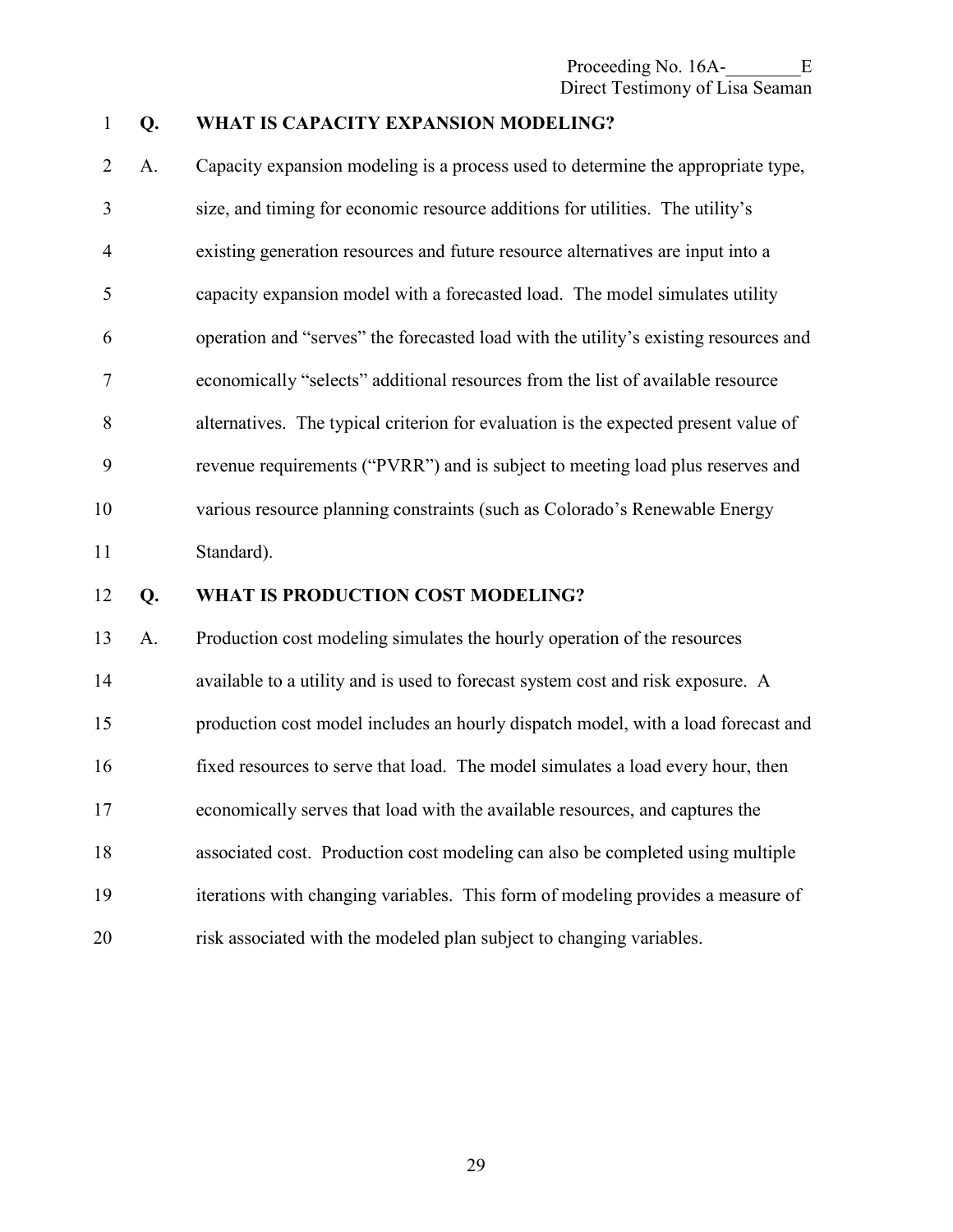#### 1 **Q. WHAT WERE THE PRIMARY PLANS THAT WERE DEVELOPED IN**

#### 2 **THE MODELING?**

3 A. There were three primary plans that were developed for the capacity expansion

4 modeling. The plan names and key elements of the plans are shown below and

5 are described in further detail later in my testimony.

8

#### 6 **Table LS-9**  7 **Capacity Expansion Modeling Plans**

| <b>Plan Name</b>   | <b>Key Elements</b>                                                                               |
|--------------------|---------------------------------------------------------------------------------------------------|
| Base-with-RES Plan | Renewables to comply with RES and<br>achievement of 100% of the DSM Plan                          |
| Alternative Plan 1 | Base-with-RES Plan plus increasing<br>amounts of renewables or Section 123<br>resources           |
| Alternative Plan 2 | Base-with-RES Plan plus further increase<br>in amounts of renewables and Section<br>123 resources |

#### 9

#### 10 **Q. PLEASE EXPLAIN WHY THE BASE-WITH-RES PLAN, ALTERNATIVE**

#### 11 **PLAN 1 AND THE ALTERNATIVE PLAN 2 WERE MODELED.**

12 A. Rule 3604(k) requires that an ERP include at least three alternative plans that can 13 be used to represent the costs and benefits from increasing amounts of renewable 14 energy resources, demand-side resources, or Section 123 resources. One of these 15 alternate plans should represent a baseline case that describes the costs and 16 benefits of the new utility resources required to meet the utility's needs during the 17 planning period, that minimizes the net present value of revenue requirements, 18 and that complies with the Renewable Energy Standard, Rule 3650, as well as 19 with the DSM requirements under C.R.S. § 40-3.2-104. The two other alternate

20 plans represent alternative combinations of resources that meet the same resource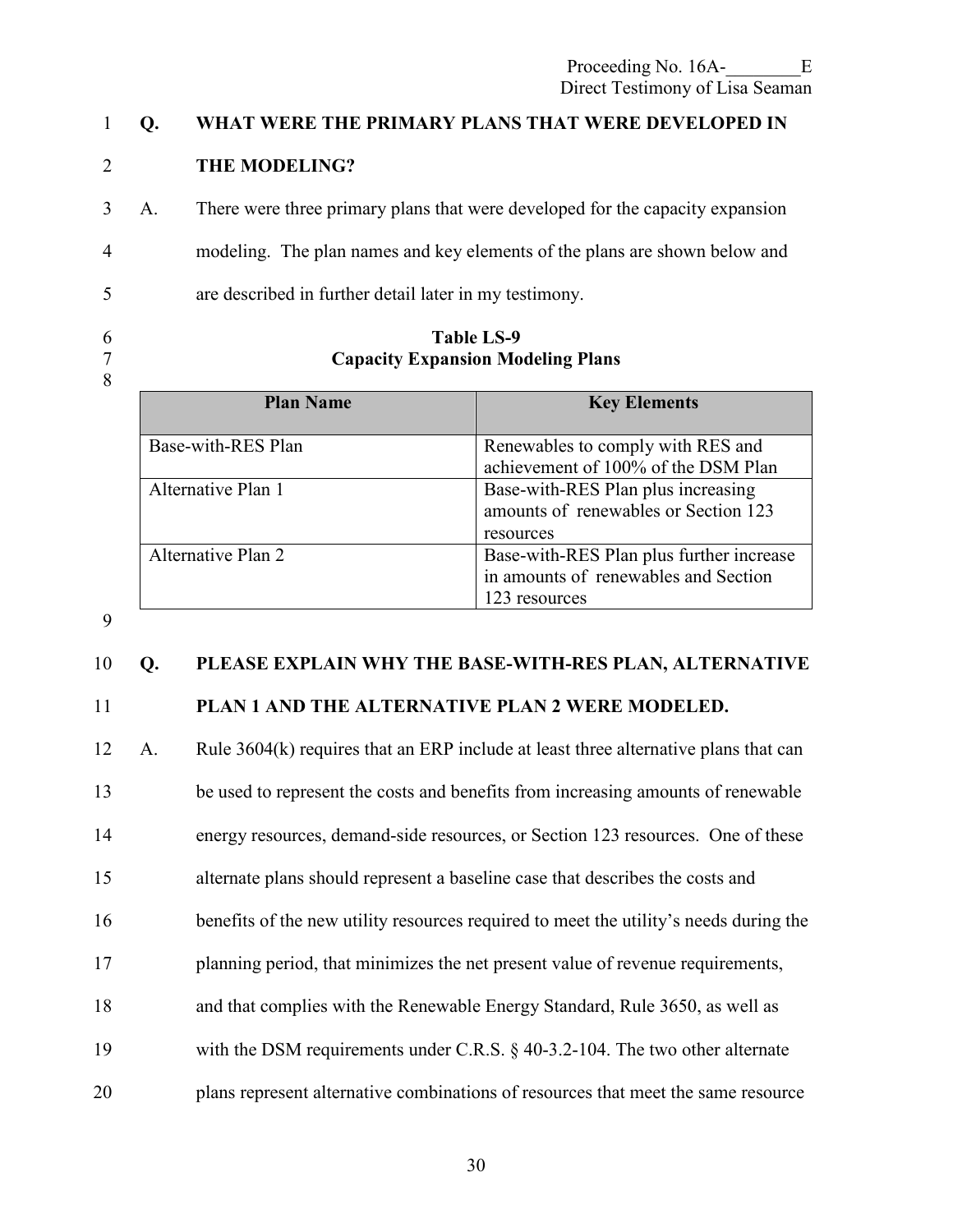1 needs as the baseline case but include increased amounts of renewable energy

2 resources or Section 123 resources.

## 3 **Q. HOW MUCH OF THE COMPANY'S RETAIL ELECTRICITY SALES IN**  4 **COLORADO MUST BE SUPPLIED BY ELIGIBLE ENERGY**  5 **RESOURCES IN ORDER TO ACHIEVE THE RES**?

6 A The Company is required to generate, or cause to be generated (through purchase 7 or by providing rebates or other form of incentive), Eligible energy resource in the 8 minimum amount of 20 percent of its retail electricity sales in Colorado for each 9 of the compliance years 2016 through 2019 and 30 percent of its retail electricity 10 sales in Colorado for each of the compliance years beginning in 2020 and 11 continuing thereafter (Rule 3654(a)).

- 12 In conjunction with the above RES, the Company must generate or cause 13 to be generated renewable distributed generation ("DG") at a minimum of: (1) 14 1.75 percent of its retail electricity sales in Colorado for the compliance year 15 2016; (2) 2 percent of its retail electricity sales in Colorado for each of the 16 compliance years 2017 through 2019; and (3) 3 percent of its retail electricity 17 sales in Colorado for each of the compliance years beginning in 2020 and 18 continuing thereafter (Rule 3655(a)). Finally, at least one-half of the renewable 19 DG requirement must be supplied by retail renewable DG (Rule 3655(b)).
- 20 **Q. PLEASE DESCRIBE THE BASE-WITH-RES PLAN.**

21 A. The Base-with-RES Plan, which is also the Company's Preferred Plan, was 22 modeled in this 2016 ERP with the constraint that Eligible energy resources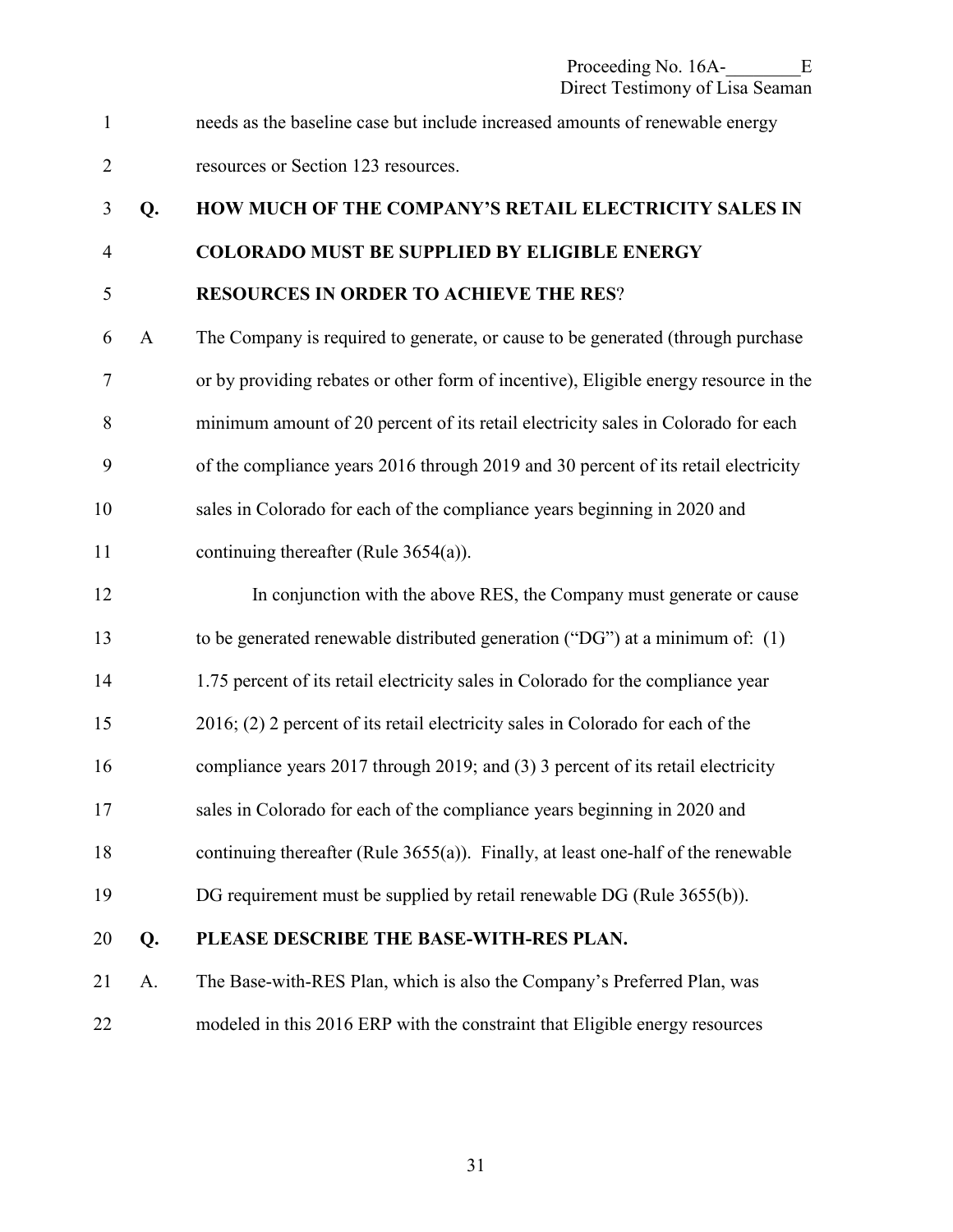1 necessary to achieve the RES requirement are acquired, and that the goals of the 2 Company's DSM Plan are achieved.

3 The Base-with-RES Plan meets the resource need and RES requirement 4 over the RAP with the acquisition of a 60 MW wind resource in 2019. Over the 5 remainder of the ERP Planning Period, the Base-with-RES Plan also installs 30 6 MW of wind in 2026, two LMS-100 natural gas-fired generators in 2032, 60 MW 7 of wind in 2038, and seasonal firm market purchases in 2032 through 2040. 8 **Q. DID THE COMPANY RUN A MODEL THAT EXCLUDED THE RES**  9 **REQUIREMENT CONSTRAINT?**  10 A. Yes. The Company ran a capacity expansion model that did not include the 11 constraint to acquire Eligible energy resources to meet the RES requirement. 12 Based on the inputs in its modeling, including the bid prices received in the 13 Company's 2014 All-Source Solicitation, the forecasted cost of natural gas and 14 forecasted electric prices, the model identified a 60 MW wind resource in 2019 as 15 an economical option for energy regardless of the RES requirement. This 16 unconstrained model also picked the Preferred Plan. The output of this model run 17 validated that the selection of the 60 MW wind resource in 2019 was based on 18 economics rather than by RES compliance requirements. 19 **Q. PLEASE DESCRIBE THE ALTERNATIVE PLAN 1 AND THE**  20 **RESOURCES THAT WERE SELECTED IN THIS PLAN FOR THE RAP.** 21 A. The Alternative Plan 1 incorporated the same assumptions as included in the

22 Base-with-RES Plan except the level of required Eligible energy resources and 23 Section 123 resources was increased such that the increased requirement could be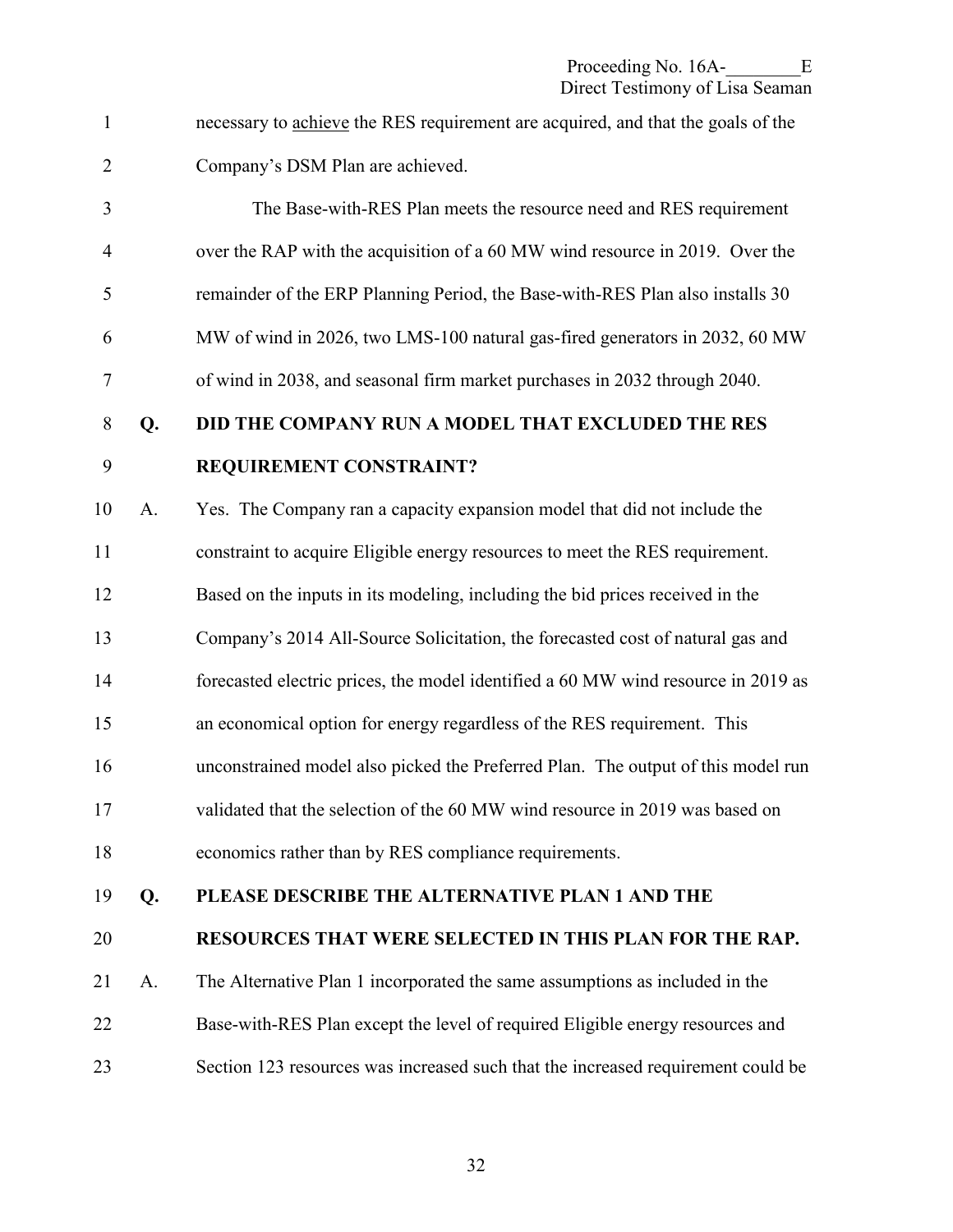| $\mathbf{1}$   |    | fulfilled by adding a single facility. The Alternative Plan 1 meets the resource    |
|----------------|----|-------------------------------------------------------------------------------------|
| $\overline{2}$ |    | need and RES requirement over the RAP with the acquisition of a 60 MW wind          |
| 3              |    | resource in 2019. Over the remainder of the ERP Planning Period, the Alternative    |
| $\overline{4}$ |    | Plan 1 also installs 30 MW of wind in 2026, two LMS-100 natural gas-fired           |
| 5              |    | generators in 2032, two 10 MW solar facilities in 2035, 60 MW of wind in 2038,      |
| 6              |    | and seasonal firm market purchases in 2032 through 2040. Table 8-2 from the         |
| 7              |    | 2016 ERP (replicated below as Table LS-10) shows the resource additions in the      |
| 8              |    | Base-with-RES Plan and the two alternative plans.                                   |
| 9              | Q. | PLEASE DESCRIBE THE ALTERNATIVE PLAN 2 AND THE                                      |
| 10             |    | RESOURCES THAT WERE SELECTED IN THIS PLAN FOR THE RAP.                              |
| 11             | A. | The Alternative Plan 2 incorporated the same assumptions as included in the         |
| 12             |    | Base-with-RES Plan except the RES requirement was increased such that the           |
| 13             |    | increased requirement could be fulfilled by adding multiple Eligible energy and     |
| 14             |    | Section 123 resource facilities. Both the Alternative Plan 1 and Alternative Plan 2 |
| 15             |    | plans assumed the achievement of 100 percent of the DSM Plan's goals.               |
| 16             |    | The Alternative Plan 2 meets the resource need and RES requirement over             |
| 17             |    | the RAP with the acquisition of a 60 MW wind resource in 2019. Over the             |
| 18             |    | remainder of the ERP Planning Period, the Alternative Plan 2 also installs 30 MW    |
| 19             |    | of wind in 2026, two LMS-100 natural gas-fired generators in 2032, two 10 MW        |
| 20             |    | solar facilities in 2035, 60 MW of wind in 2038, 10 MW sodium sulfur batteries      |
| 21             |    | in 2039, two 10 MW sodium sulfur batteries in 2040 and seasonal firm market         |
| 22             |    | purchases in 2032 through 2040. Table 8-2 from the 2016 ERP (replicated below       |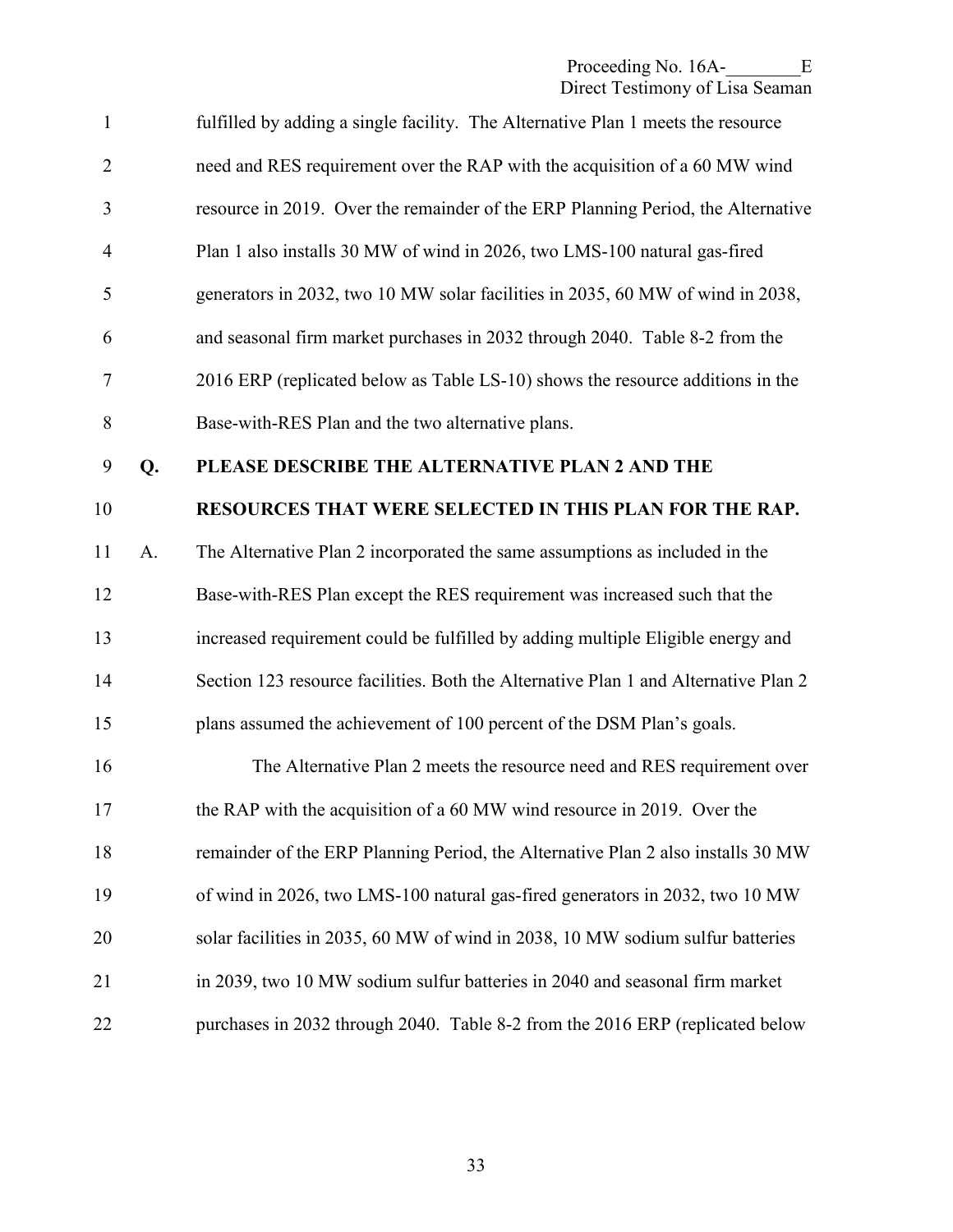1 as Table LS-10) shows the resource additions in the Base-with-RES Plan and the

- 2 two alternative plans.
- 
- 

| 4 |      | <b>Expansion Plans</b>                                     |                              |                              |  |  |
|---|------|------------------------------------------------------------|------------------------------|------------------------------|--|--|
|   | Year | <b>Base-with-RES</b><br>Plan                               | <b>Alternative Plan</b><br>1 | <b>Alternative Plan</b><br>2 |  |  |
|   | 2016 |                                                            |                              |                              |  |  |
|   | 2017 |                                                            |                              |                              |  |  |
|   | 2018 |                                                            |                              |                              |  |  |
|   | 2019 | 60 MW Wind                                                 | 60 MW Wind                   | 60 MW Wind                   |  |  |
|   | 2020 |                                                            |                              |                              |  |  |
|   | 2021 |                                                            |                              |                              |  |  |
|   | 2022 |                                                            |                              |                              |  |  |
|   | 2023 |                                                            |                              |                              |  |  |
|   | 2024 |                                                            |                              |                              |  |  |
|   | 2025 |                                                            |                              |                              |  |  |
|   | 2026 | 30 MW Wind                                                 | 30 MW Wind                   | 30 MW Wind                   |  |  |
|   | 2027 |                                                            |                              |                              |  |  |
|   | 2028 |                                                            |                              |                              |  |  |
|   | 2029 |                                                            |                              |                              |  |  |
|   | 2030 |                                                            |                              |                              |  |  |
|   | 2031 |                                                            |                              |                              |  |  |
|   |      | $(2)$ LMS100, 25                                           | $(2)$ LMS100, 25             | $(2)$ LMS100, 25             |  |  |
|   | 2032 | MW SFMP                                                    | MW SFMP                      | MW SFMP                      |  |  |
|   | 2033 | 25 MW SFMP                                                 | 25 MW SFMP                   | 25 MW SFMP                   |  |  |
|   | 2034 | 25 MW SFMP                                                 | 25 MW SFMP                   | 25 MW SFMP                   |  |  |
|   |      |                                                            | (2) 10 MW Solar,             | (2) 10 MW Solar,             |  |  |
|   | 2035 | 25 MW SFMP                                                 | 25 MW SFMP                   | 25 MW SFMP                   |  |  |
|   | 2036 | 25 MW SFMP                                                 | 25 MW SFMP                   | 25 MW SFMP                   |  |  |
|   | 2037 | 50 MW SFMP                                                 | 25 MW SFMP                   | 25 MW SFMP                   |  |  |
|   |      | 60 MW Wind, 25                                             | 60 MW Wind, 25               | 60 MW Wind, 25               |  |  |
|   | 2038 | MW SFMP                                                    | MW SFMP                      | MW SFMP                      |  |  |
|   |      |                                                            |                              | Sodium Sulfur                |  |  |
|   |      |                                                            |                              | Battery 10 MW,               |  |  |
|   | 2039 | 25 MW SFMP                                                 | 25 MW SFMP                   | 25 MW SFMP                   |  |  |
|   |      |                                                            |                              | (2) Sodium Sulfur            |  |  |
|   |      |                                                            |                              | Battery 10 MW,               |  |  |
|   | 2040 | 25 MW SFMP                                                 | 25 MW SFMP                   | 25 MW SFMP                   |  |  |
|   |      | SFMP denotes seasonal firm market power of 25, 50 or 75 MW |                              |                              |  |  |

| ◡ |  | <b>Table LS-10</b> |  |
|---|--|--------------------|--|
|   |  |                    |  |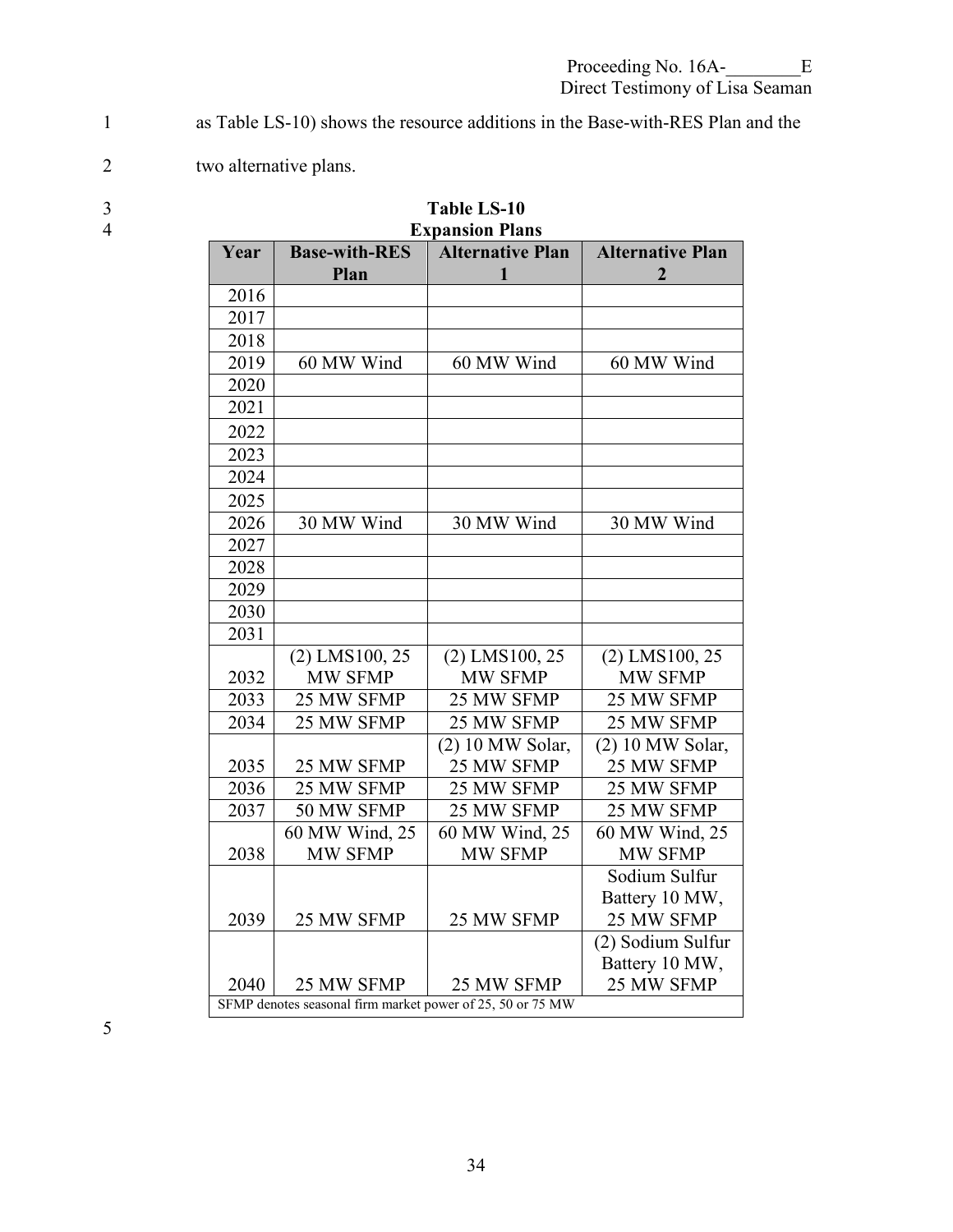## 1 **Q. DOES THE BASE-WITH-RES PLAN COMPLY WITH THE**

#### 2 **RENEWABLE ENERGY STANDARD?**

3 A. In order to determine whether the Base-with-RES Plan complies with RES, it is 4 necessary to consider the net retail rate impact of this plan. Rule 3661(a) of the 5 RES Rules provides that "the net retail rate impact of actions taken by an investor 6 owned QRU ("qualifying retail utility") to comply with the renewable energy 7 standard shall not exceed two percent of the total electric bill annually for each 8 customer of that  $QRU$ .<sup>3</sup> This is known as the 2 percent retail rate impact cap.

9 The Company followed the procedures in Rule 3661(h) to determine 10 whether the Base-with-RES Plan can be implemented without exceeding the 2 11 percent retail rate impact cap. The Company concludes that if it conducts a Phase 12 II solicitation for up to 60 MW of Eligible energy resources and bids offered in 13 the solicitation are comparable to those received in its 2014 All-Source 14 Solicitation, then those resources can be acquired at a cost that is lower than the 15 avoided cost over the ERP Planning Period. In addition, the 2019 60 MW wind 16 resource provides RECs for compliance with the RES. The retail rate impact 17 analysis is described in detail later in my testimony.

## 18 **Q. WHAT ARE THE PVRRS FOR THE THREE PLANS THE COMPANY**  19 **MODELED?**

20 A. The deterministic PVRRs for the Base-with-RES Plan, Alternative Plan 1 and 21 Alternative Plan 2, are shown in Figure LS-1 below.

 $\overline{a}$ <sup>3</sup> Rule 3661(a) implements  $\S$  40-3.2-104(g), C.R.S.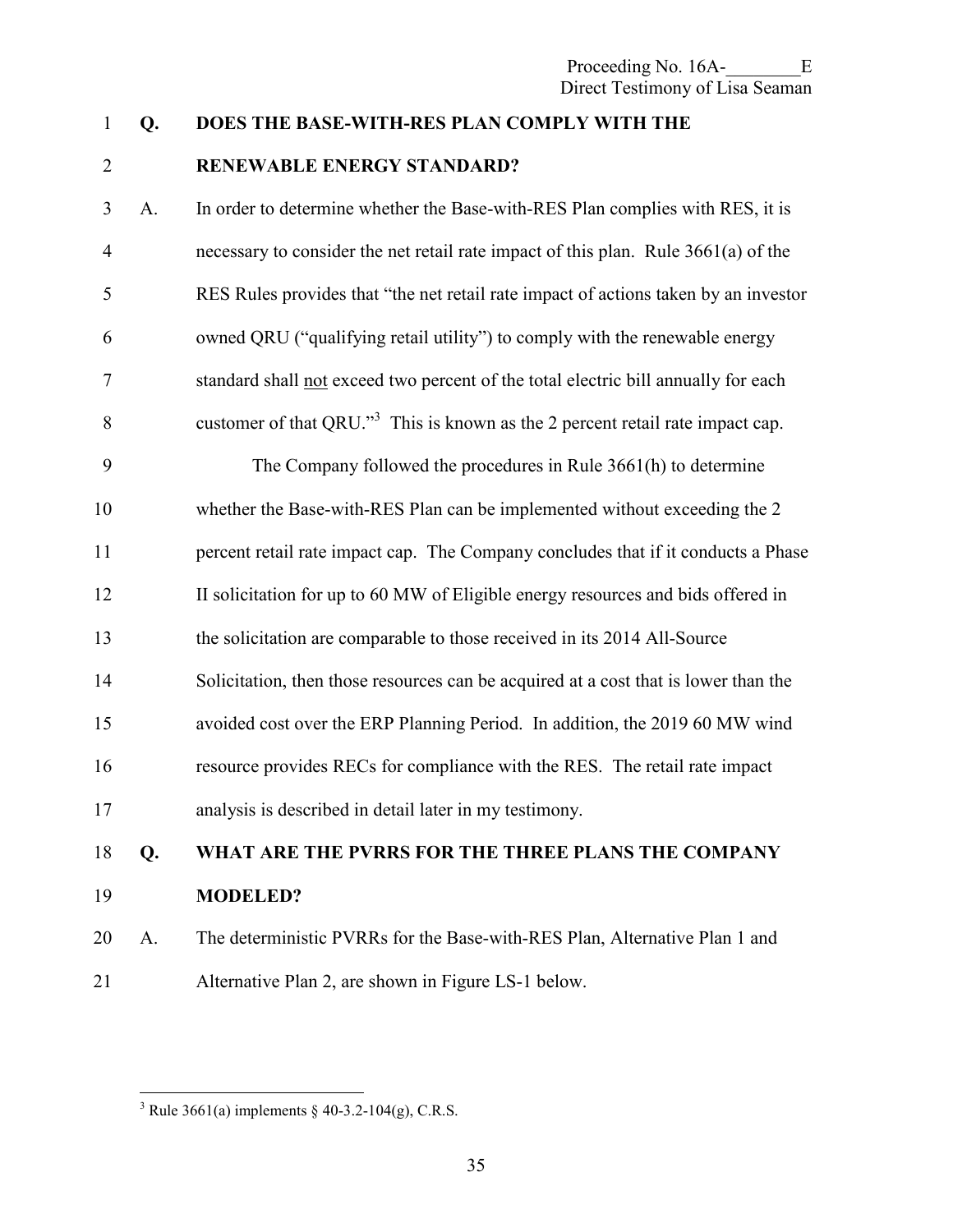#### 1 **Figure LS-1**<br>2 **Deterministic PVRRs** ( 2 **Deterministic PVRRs (2016-2040)**



#### **25 Year PVRR**

3

## 4 **Q. WHAT ARE YOUR CONCLUSIONS ABOUT THE ALTERNATIVE 1**

### 5 **AND ALTERNATIVE 2 PLANS?**

6 A. Both the Alternative Plan 1 and Plan 2 do comply with the RES with respect to 7 the Electric resource standard. However, because the Company has sufficient 8 capacity resources to meet demand until the PAGS PPA contract expiration in 9 2032, and sufficient Eligible energy resources for compliance with the RES until 10 2026, the model does not add Eligible energy resources or Section 123 resources 11 until later in the ERP Planning Period. Figure LS-1 shows that the PVRR of both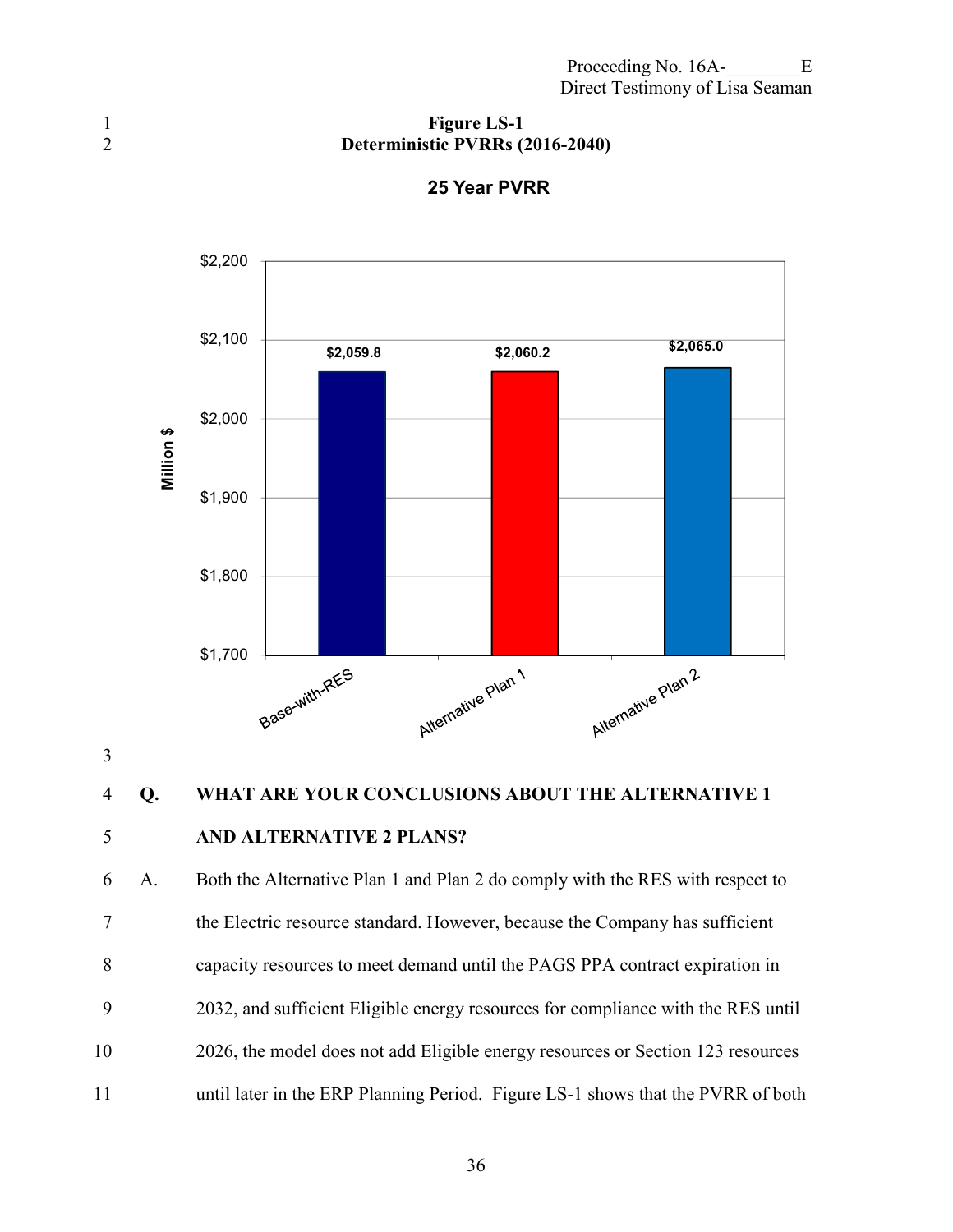| $\mathbf{1}$   |    | Alternative Plan 1 and Alternative Plan 2 is higher than the Base-with-RES Plan.   |
|----------------|----|------------------------------------------------------------------------------------|
| $\overline{2}$ |    | Importantly, the acquisition of resources beyond the RAP will be decided in        |
| 3              |    | subsequent ERPs.                                                                   |
| 4              | Q. | WERE OTHER SCENARIOS MODELED IN ADDITION TO THE PLANS                              |
| 5              |    | <b>DESCRIBED ABOVE?</b>                                                            |
| 6              | A. | Yes. Scenario analysis was conducted that included variations in natural gas cost, |
| 7              |    | market electric prices, environmental costs, and load inputs which represent       |
| $8\,$          |    | sources of portfolio risk.                                                         |
| 9              | Q. | PLEASE DESCRIBE THE SCENARIOS EVALUATED.                                           |
| 10             | A. | The scenarios that were modeled included an Environmental Scenario, High Load      |
| 11             |    | Scenario, Low Load Scenario, High Gas Scenario, Low Gas Scenario and a             |
| 12             |    | NYMEX Gas Price Scenario. Section 8.8 of the 2016 ERP includes brief               |
| 13             |    | descriptions of these scenarios.                                                   |
| 14             | Q. | WHAT WERE THE RESULTS OF THE SCENARIO MODELING?                                    |
| 15             | A. | Capacity expansion modeling results (resource portfolios) for these scenarios are  |
| 16             |    | shown in Table 8-5 in the 2016 ERP. The PVRRs for the scenario analysis are        |
| 17             |    | shown on Figure 8-2 in the 2016 ERP, which is replicated below as Figure LS-2.     |
| 18             |    | The PVRR for the Base-with-RES Plan is lower than the cost for any other           |
| 19             |    | scenario except for the Low Load and Low Gas Plan.                                 |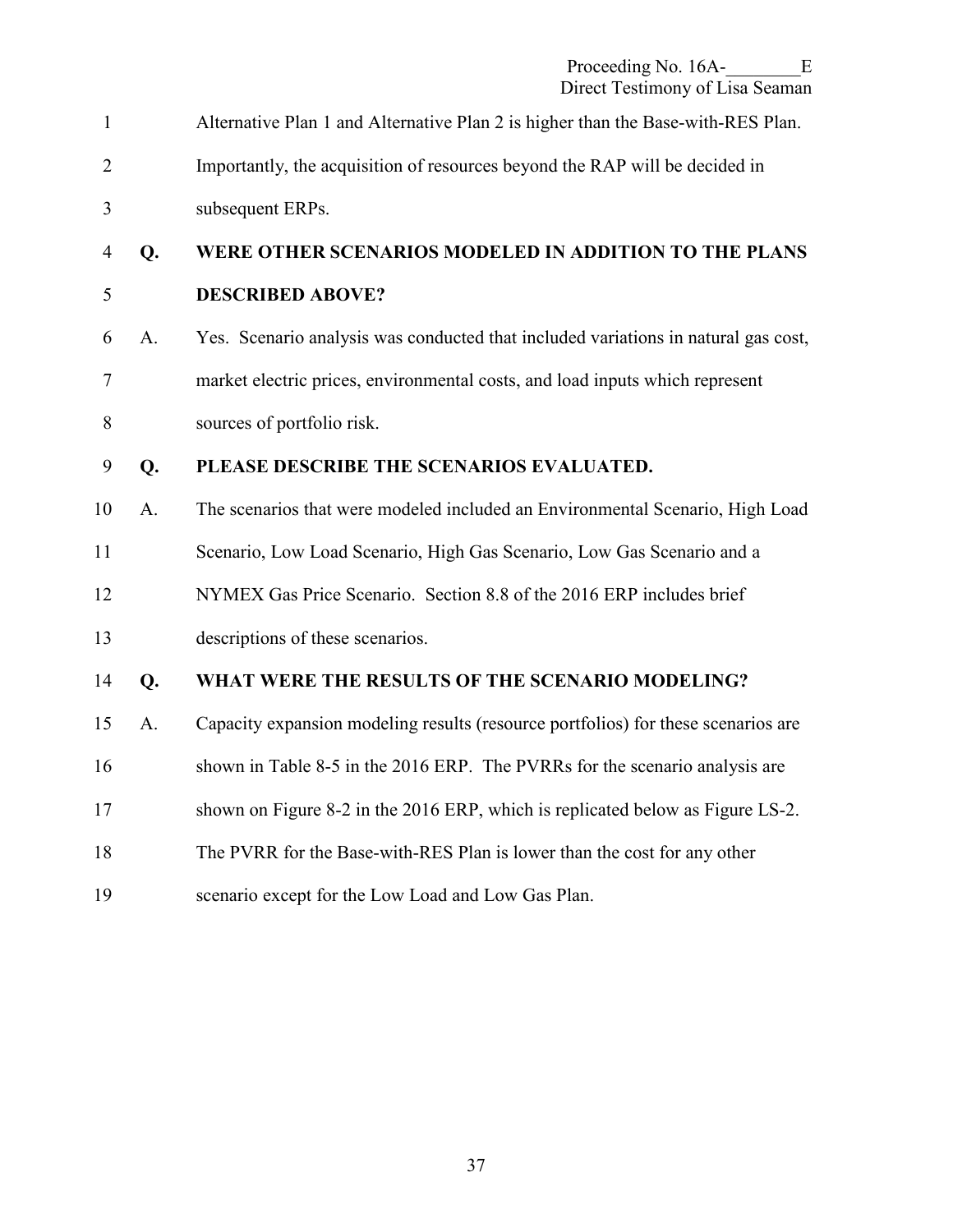#### 1 **Figure LS-2**  2 **Baseline Scenarios – Deterministic PVRRs (2016-2040)**

3



#### **25 Year PVRR**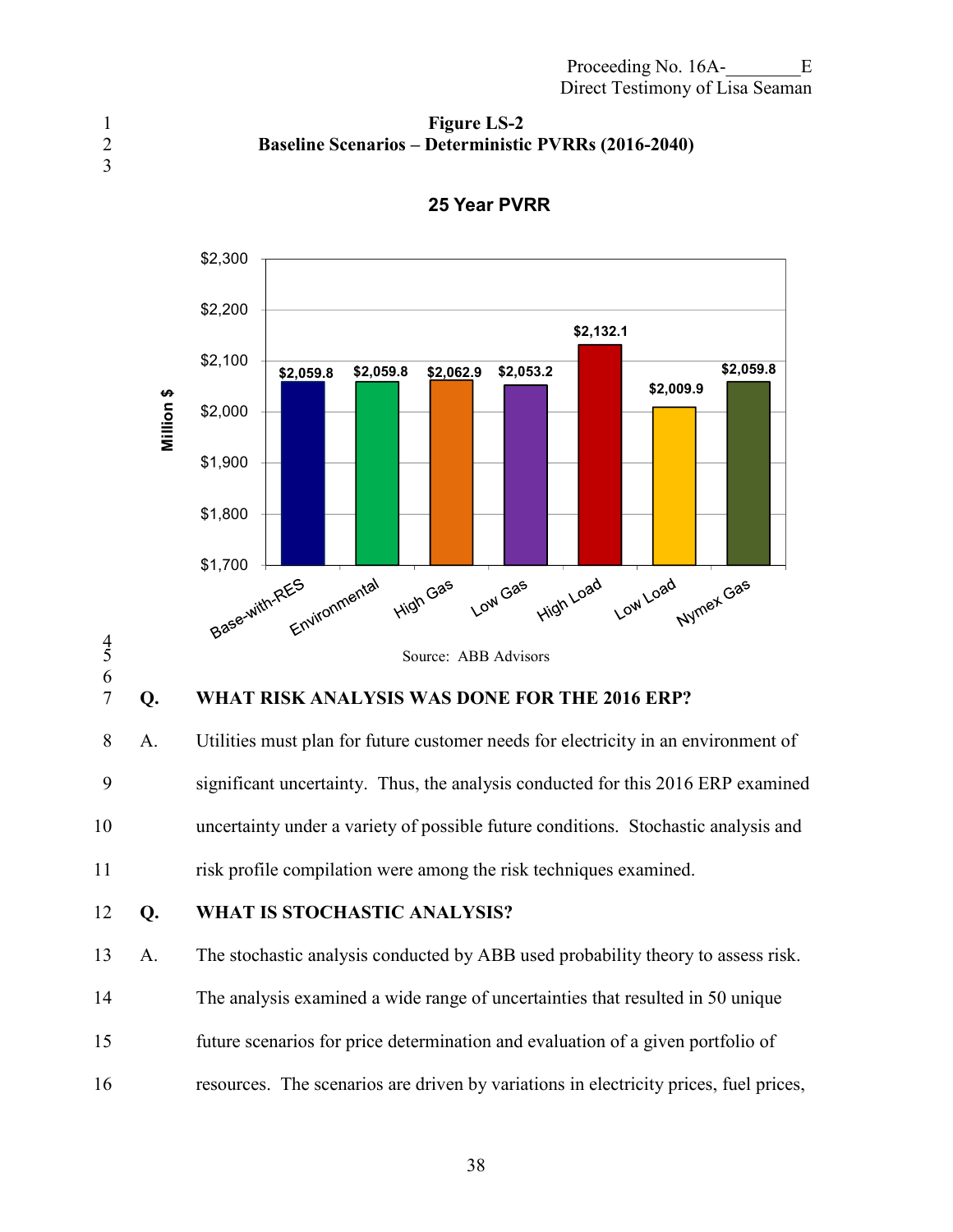<span id="page-40-0"></span>

| $\mathbf{1}$   |    | unit availability, loads and capital costs and take into account statistical          |
|----------------|----|---------------------------------------------------------------------------------------|
| $\overline{2}$ |    | distributions, correlations and volatilities. These cumulative probability            |
| 3              |    | distributions, also known as risk profiles, were used to visually assess the results  |
| 4              |    | of the stochastic analysis. This type of analysis reflects standard industry practice |
| 5              |    | for ERP and resource selection.                                                       |
| 6              | Q. | WHAT CONCLUSIONS CAN BE DRAWN FROM THE RISK                                           |
| $\overline{7}$ |    | <b>ANALYSIS?</b>                                                                      |
| 8              | A. | ABB provided cumulative probability distributions, or risk profiles, which are        |
| 9              |    | shown on Figure 8-3 of the 2016 ERP. In Figure 8-3, with the exception of the         |
| 10             |    | Low Load and Low Gas Scenarios, the Base-with-RES Plan is the closest to the          |
| 11             |    | left and has the lowest PVRR in all years. These results are reasonable.              |
| 12             |    |                                                                                       |
| 13             |    | XVI.<br><b>2016 ERP CONCLUSION</b>                                                    |
| 14             | Q. | WHAT IS YOUR CONCLUSION RELATED TO THE 2016 ERP?                                      |
| 15             | A. | The Company's Preferred Plan is the Base-with-RES Plan, which includes:               |
| 16             |    | A 60 MW wind resource acquired in 2019;                                               |
| 17             |    | 30 MW wind resource installed in 2026;                                                |
| 18             |    | Two LMS-100 units installed in 2032;                                                  |
| 19             |    | A 60 MW wind resource installed in 2038; and                                          |
| 20             |    | Seasonal firm market purchases.                                                       |
| 21             |    | Black Hills' Preferred Plan does not include the addition of any new                  |
| 22             |    | capacity resources during the RAP. Based on the assumptions used in the 2016          |
| 23             |    | ERP analysis, Eligible energy resource bid prices from the Company's 2014 All-        |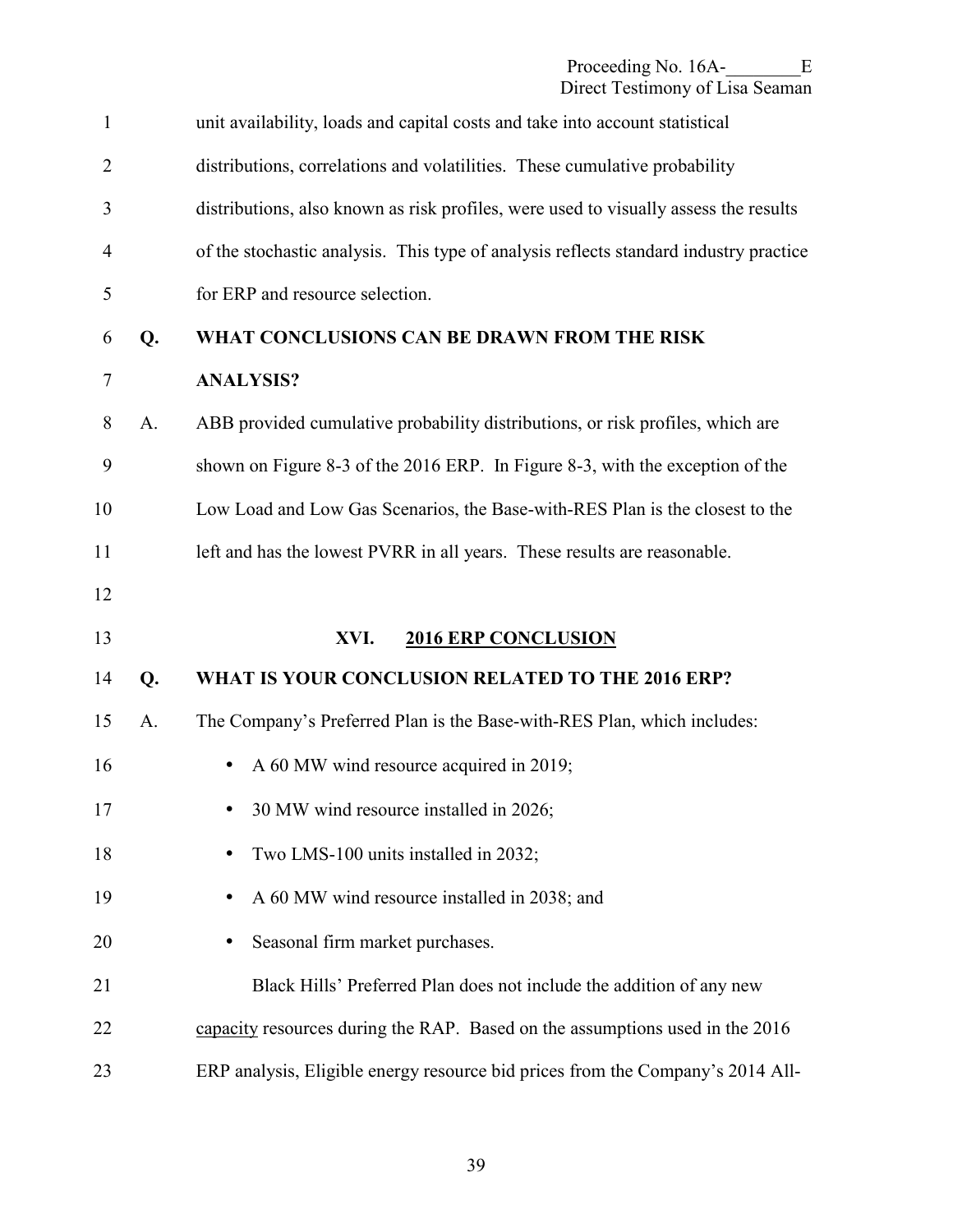| $\mathbf{1}$   |    | Source Solicitation, the forecasted cost of natural gas and forecasted electric     |
|----------------|----|-------------------------------------------------------------------------------------|
| $\overline{2}$ |    | prices, the model identified a 60 MW wind resource in 2019 as an economical         |
| 3              |    | option for energy regardless of the RES requirement. Given these results, Black     |
| $\overline{4}$ |    | Hills is requesting approval to conduct a Phase II competitive solicitation for the |
| 5              |    | acquisition of up to 60 MW of Eligible energy resources.                            |
| 6              |    |                                                                                     |
| 7              |    | XVII. 2018-2021 RES COMPLIANCE PLAN                                                 |
| $8\,$          | Q. | WHAT IS THE PURPOSE OF A RES COMPLIANCE PLAN?                                       |
| 9              | A. | The purpose of a RES compliance plan is to detail how a utility intends to comply   |
| 10             |    | with the RES established by the RES Statute and implemented by the RES Rules.       |
| 11             |    | Black Hills' 2018-2021 RES Compliance Plan (previously defined as the RES           |
| 12             |    | Plan) is attached to my testimony as Attachment LS-2.                               |
| 13             | Q. | PLEASE PROVIDE AN OVERVIEW OF BLACK HILLS' RES PLAN.                                |
| 14             | A. | Black Hills' RES Plan describes how Black Hills met the RES requirements            |
| 15             |    | through 2015 and how Black Hills will comply with the RES in 2018 through           |
| 16             |    | 2021. The RES Plan describes the Company's proposed retail DG (on-site solar        |
| 17             |    | and CSG) programs and a future 60 MW wind resource that was identified in the       |
| 18             |    | 2016 ERP. The Compliance Plan describes the retail rate impact calculations for     |
| 19             |    | the Company's existing and authorized solar programs, the Vestas 1.8 MW wind        |
| 20             |    | turbine, Busch Ranch, the Peak View Wind Project, and the Company's proposed        |
| 21             |    | Eligible energy resources for the ten-year compliance period 2018 through 2027.     |
| 22             |    | In addition, the RES Plan describes the status of Black Hills' Renewable Energy     |
| 23             |    | Standard Adjustment ("RESA").                                                       |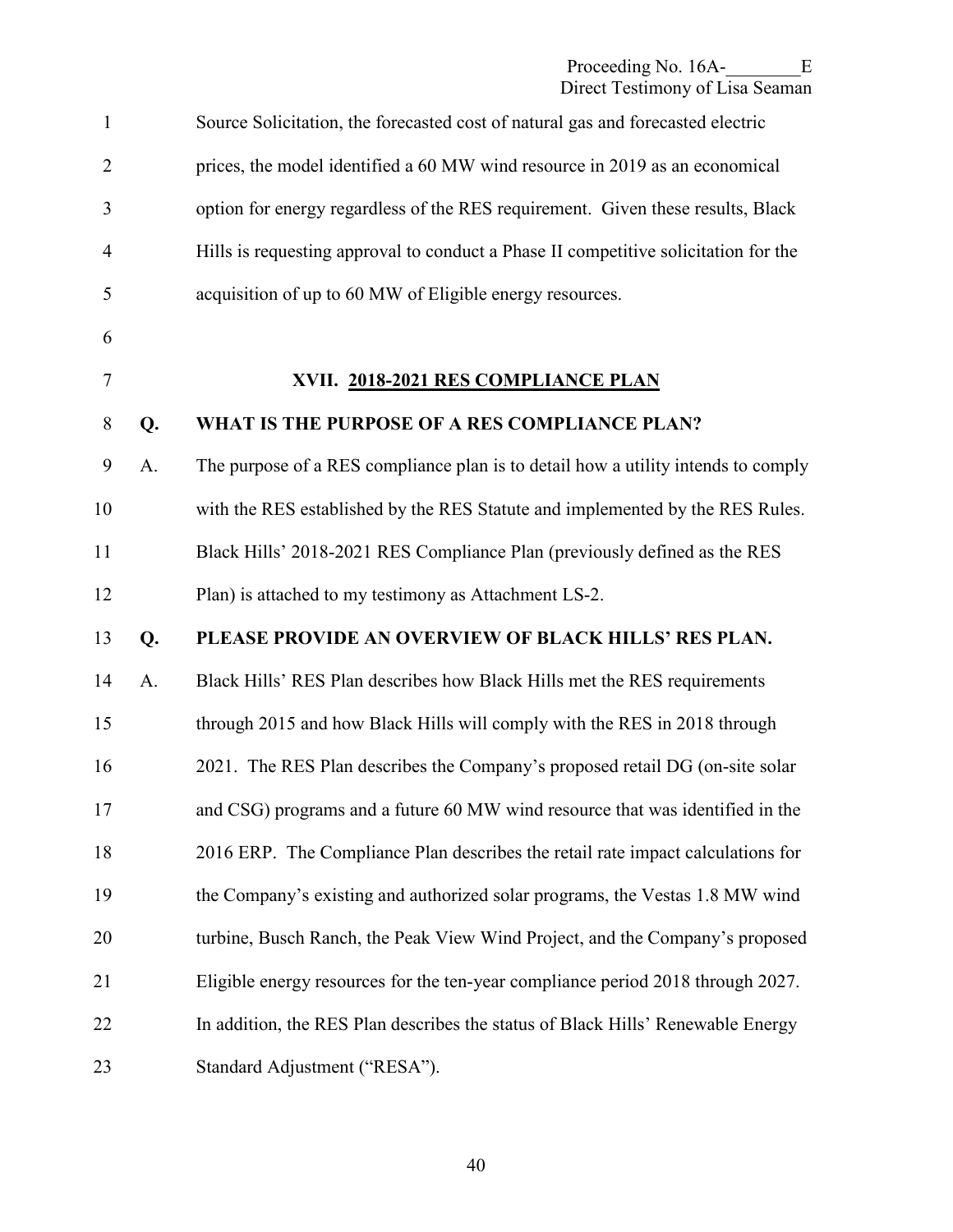| $\mathbf{1}$               | Q. | HOW HAS THE COMPANY MET THE RES REQUIREMENTS                                                                                                                                                                                                                                                   |
|----------------------------|----|------------------------------------------------------------------------------------------------------------------------------------------------------------------------------------------------------------------------------------------------------------------------------------------------|
| $\overline{2}$             |    | THROUGH 2015?                                                                                                                                                                                                                                                                                  |
| 3                          | A. | Black Hills has been meeting the RES requirements with the following Eligible                                                                                                                                                                                                                  |
| 4                          |    | energy resources:                                                                                                                                                                                                                                                                              |
| 5                          |    | On-site solar resources;                                                                                                                                                                                                                                                                       |
| 6                          |    | Purchase of solar RECs;                                                                                                                                                                                                                                                                        |
| 7                          |    | Small amounts of biomass and biodiesel;                                                                                                                                                                                                                                                        |
| 8                          |    | RECs from the Vestas 1.8 MW wind turbine;                                                                                                                                                                                                                                                      |
| 9                          |    | RECs associated with a load ratio share of Public Service's non-solar                                                                                                                                                                                                                          |
| 10                         |    | renewables (wind RECs); $4$                                                                                                                                                                                                                                                                    |
| 11                         |    | RECs from Busch Ranch;                                                                                                                                                                                                                                                                         |
| 12                         |    | Purchase of standalone RECs; and                                                                                                                                                                                                                                                               |
| 13                         |    | A 120 kW Community Solar Garden installed in 2015.                                                                                                                                                                                                                                             |
| 14                         |    |                                                                                                                                                                                                                                                                                                |
| 15                         |    | XVIII. RES PLAN TABLES                                                                                                                                                                                                                                                                         |
| 16                         | Q. | APPENDIX A TO THE RES PLAN INCLUDES SEVERAL TABLES.                                                                                                                                                                                                                                            |
| 17                         |    | PLEASE IDENTIFY AND DESCRIBE EACH TABLE IN APPENDIX A                                                                                                                                                                                                                                          |
| 18                         |    | TO THE RES PLAN.                                                                                                                                                                                                                                                                               |
| 19<br>20<br>21<br>22<br>23 |    | Table 1 provides a forecast of the Company's RES Compliance using<br>existing and authorized Eligible energy resources;<br>Table 2 provides a forecast of the Company's Electric resource standard<br>("ERS") compliance using existing, authorized and proposed Eligible<br>energy resources; |

 4 Black Hills was credited with RECs from Public Service's non-solar renewables (wind RECs) in conjunction with the wholesale PPA between Public Service and Black Hills that expired at the end of 2011. The remaining Public Service's wind RECs were retired in 2014.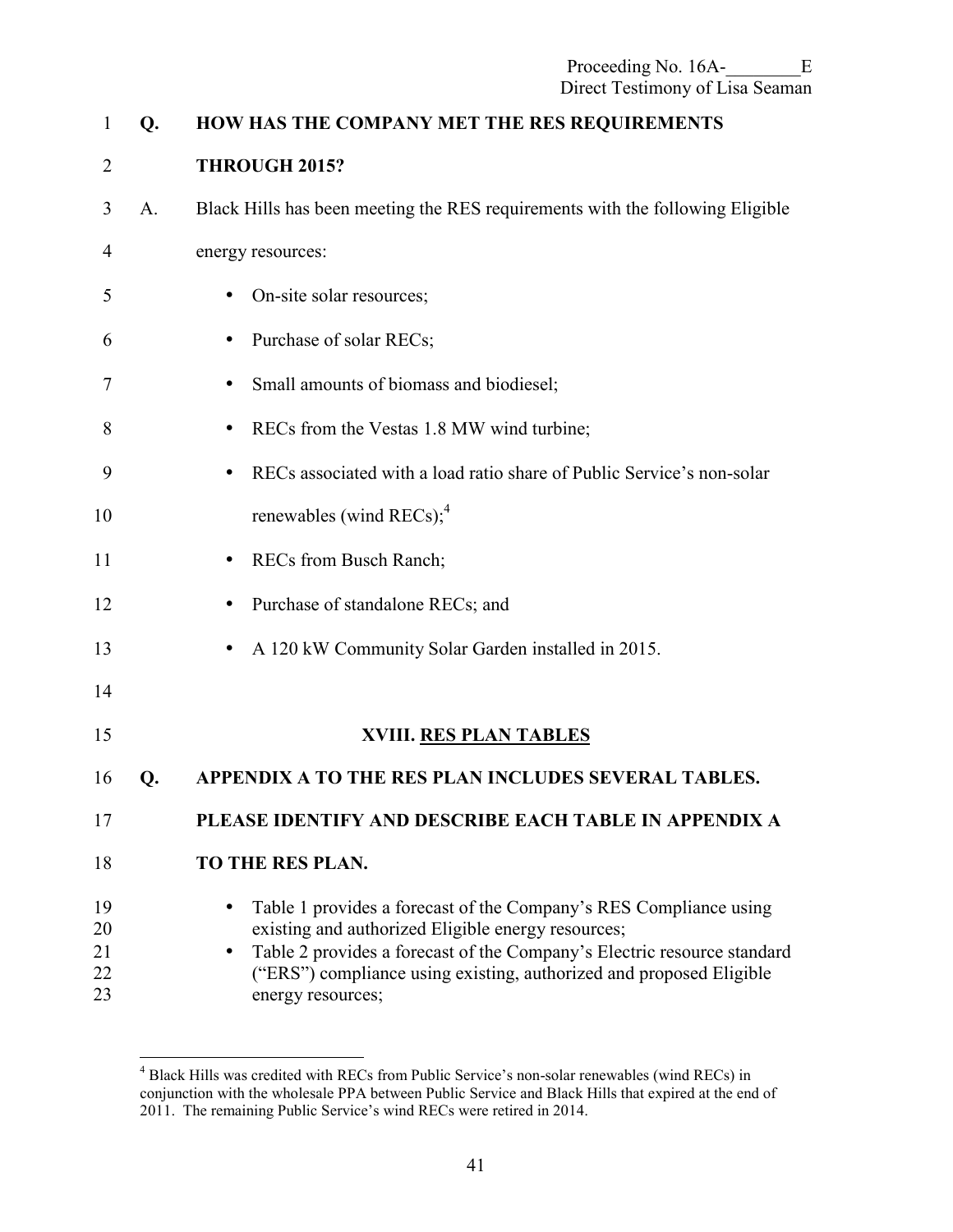Proceeding No. 16A-<br>E Direct Testimony of Lisa Seaman

1 • Table 3 tracks the receipt and use of retail and wholesale renewable 2 Distributed Generation (DG) RECs; 3 • Table 4 shows the actual revenues and expenditures that flowed through 4 the RESA from 2006 through 2015; 5 • Table 5 tracks the status of the RESA funds including existing, authorized 6 and proposed Eligible energy resources; 7 • Table 6 details the forecasted REC costs associated with the proposed 8 2018-2021 on-site solar program, proposed CSG program and the 9 proposed 2019 60 MW wind resource; 10 • Table 7 details the avoided costs for 2018 through 2027 of the proposed 11 2018-2021 on-site solar program; 12 • Table 8 includes the avoided costs for 2018 through 2027 of the proposed 13 2018-2021 CSG program; 14 • Highly Confidential Table 9 includes the avoided costs for the Vestas 1.8 15 MW wind turbine 2016 through 2027; and, 16 • Table 10 includes the avoided costs for 2018 through 2027 of the 17 proposed 60 MW wind resource in 2019. 18 19 **Q. IS THE COMPANY'S RETAIL SALES FORECAST INCLUDED IN THE**  20 **RES PLAN?**  21 A. Yes. RES Plan Table 4-01 provides Black Hills' annual retail sales forecast 22 through 2027. This is the sales forecast used in the Company's 2016 ERP. Table 23 6-01 also shows the amount of Eligible energy resources required to comply with 24 the RES every year through 2027, including the requirements for renewable DG 25 and retail renewable DG. This ten-year period (2018-2027) is the RES Planning 26 Period. 27 **Q. WHAT IS THE PURPOSE OF TABLE 1 IN RES PLAN APPENDIX A?** 28 A. Table 1 in RES Plan Appendix A provides a forecast of the Company's 29 compliance with the ERS during the RES Planning Period using the RECs 30 generated by the Company's existing and authorized Eligible energy resources as 31 well as standalone RECs that were purchased in 2015 and 2016 (Proceeding No. 32 13A-0445E). Table 1 shows that without the addition of additional Eligible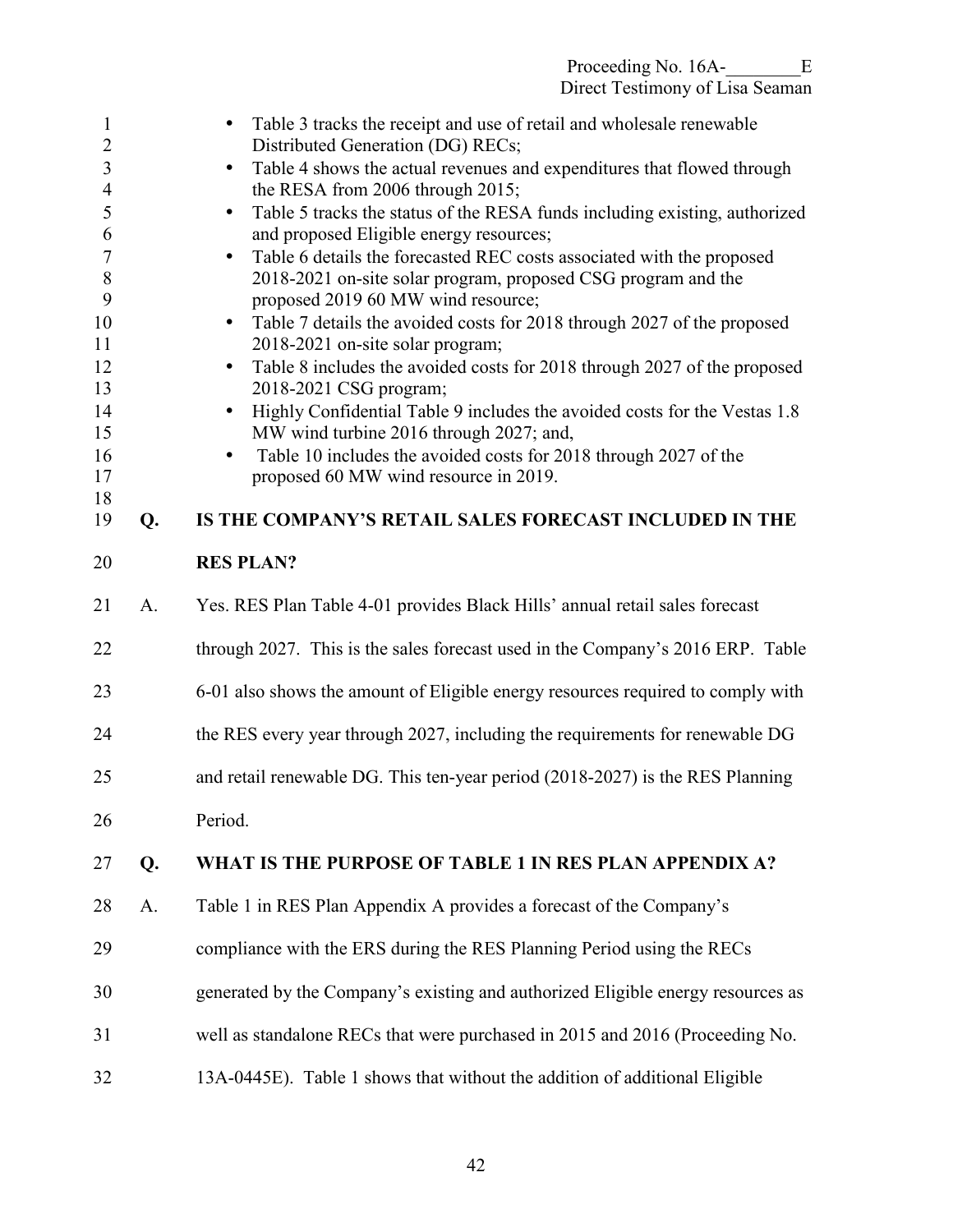| $\mathbf{1}$   |    | energy resources the Company will not have sufficient RECs to comply with the      |
|----------------|----|------------------------------------------------------------------------------------|
| $\overline{2}$ |    | ERS in 2020 when the ERS requirement increases to 30 percent.                      |
| 3              | Q. | PLEASE DESCRIBE THE PURPOSE OF TABLE 2 IN RES PLAN                                 |
| $\overline{4}$ |    | <b>APPENDIX A.</b>                                                                 |
| 5              | A. | Table 2 in RES Plan Appendix A provides a forecast of the Company's                |
| 6              |    | compliance with the ERS using the RECs generated by the Company's existing         |
| 7              |    | and authorized Eligible energy resources, standalone RECs that were purchased in   |
| 8              |    | 2015 and 2016, and the Eligible energy resources that the Company is proposing     |
| 9              |    | in the 2016 ERP, and in this RES Plan. Table 2 shows that the Company will be      |
| 10             |    | able to comply with the ERS through the RES Planning Period with the addition      |
| 11             |    | of 60 MW of wind in 2019 and the DG resources proposed in the RES.                 |
| 12             | Q. | WHAT IS THE PURPOSE OF TABLE 3 IN RES PLAN APPENDIX A?                             |
| 13             | A. | Table 3 in RES Plan Appendix A tracks the receipt and use of retail and            |
| 14             |    | wholesale renewable DG RECs. The retail renewable DG consists of the               |
| 15             |    | customer-sited Vestas 1.8 MW wind turbine, customer-sited solar systems, and       |
| 16             |    | CSGs. This includes all of the solar systems installed under the Company's solar   |
| 17             |    | programs from 2007 through 2015, the 120 kW CSG that was installed in 2015,        |
| 18             |    | the systems that were approved in the Company's 2015-2017 RES Plan, and the        |
| 19             |    | Company's proposed 2018 and 2021 on-site solar and CSG programs. In                |
| 20             |    | addition, Black Hills has a contractual obligation to the winning bidder of a 2007 |
| 21             |    | competitive acquisition process (Rule $3655(d)$ ) to acquire the RECs from a large |
| 22             |    | class (100 kW to 2 MW) solar on-site installation. The associated RECs from that   |
| 23             |    | contract are included in Table 3.                                                  |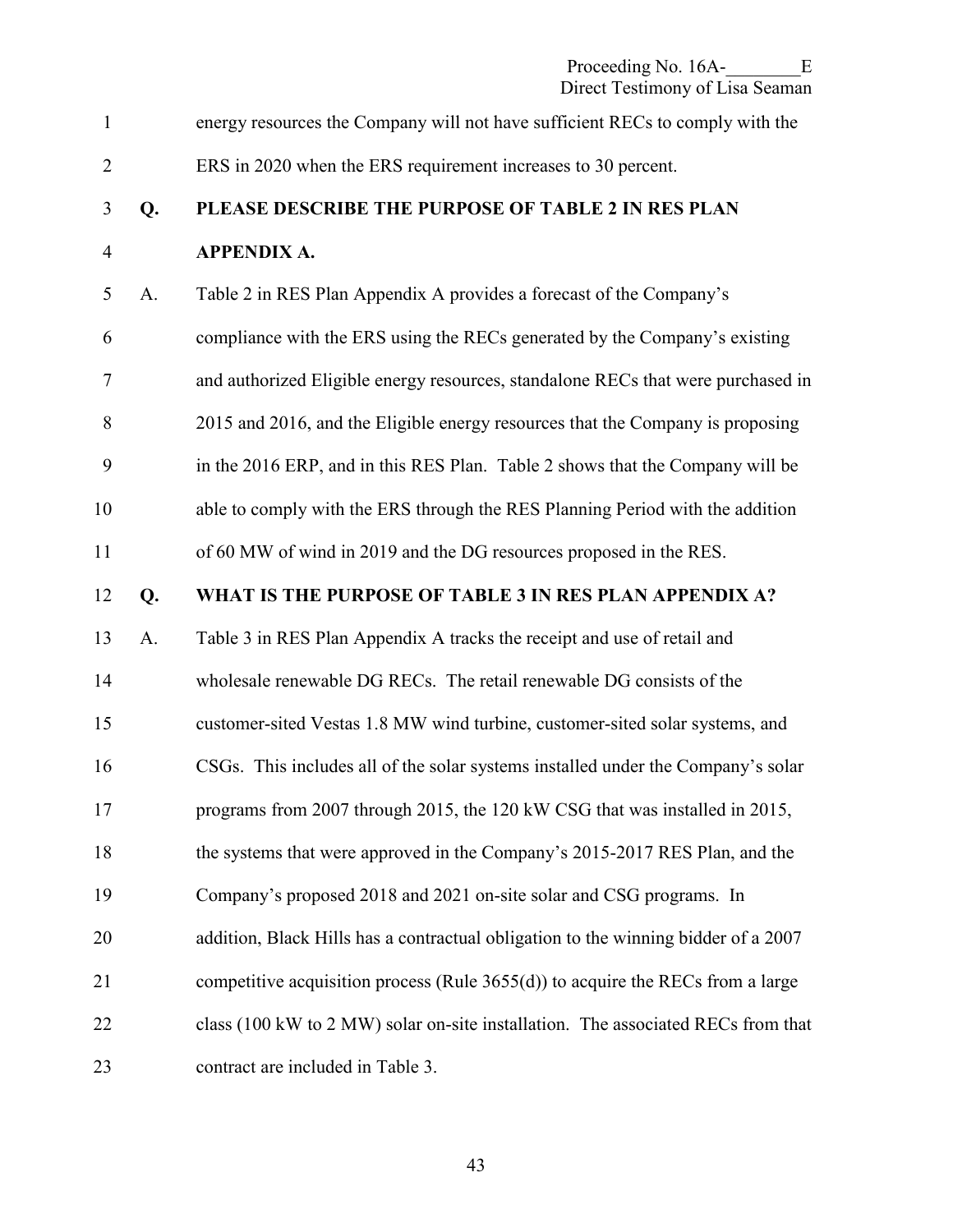Proceeding No. 16A-<br>E Direct Testimony of Lisa Seaman

1 The wholesale renewable DG RECs on Table 3 consist of the RECs

2 generated by Busch Ranch, which came on-line in October 2012.

#### 3 **Q. HOW IS THE ACQUISITION OF RECS FUNDED?**

4 A. The Company charges a RESA on customer bills of 2 percent, the maximum 5 amount allowed by the RES Statute and RES Rules. The RESA funds are 6 available to pay for the RECs from Eligible energy resources. Additionally, to the 7 extent Eligible energy resources result in calculated avoided costs, the Company 8 is allowed to recover REC-related costs, up to the amount of the avoided costs, 9 through its Energy Cost Adjustment ("ECA"). This is because the avoided costs 10 are costs that would otherwise flow through the ECA, such as the cost of natural 11 gas fuel for conventional resources and the cost of economy energy purchases. 12 The cost of the Company's 50 percent interest in Busch Ranch is recoverable in 13 base rates, with appropriate adjustments to the ECA and RESA.

#### 14 **Q. WHAT IS THE PURPOSE OF TABLE 4 IN RES PLAN APPENDIX A?**

15 A. The purpose of Table 4 in RES Plan Appendix A is to show the actual revenues 16 and expenditures that flowed through the RESA from 2006 through 2015. Table 4 17 includes actual retail revenues, actual RESA revenues funded by the 2 percent 18 surcharge, actual costs of the DG solar and wind RECs, and actual program costs. 19 Table 4 also tracks the RESA balance including interest that has accrued on the 20 negative RESA balance, which occurs when the Company advances funds to 21 supplement the funds collected through the RESA surcharge.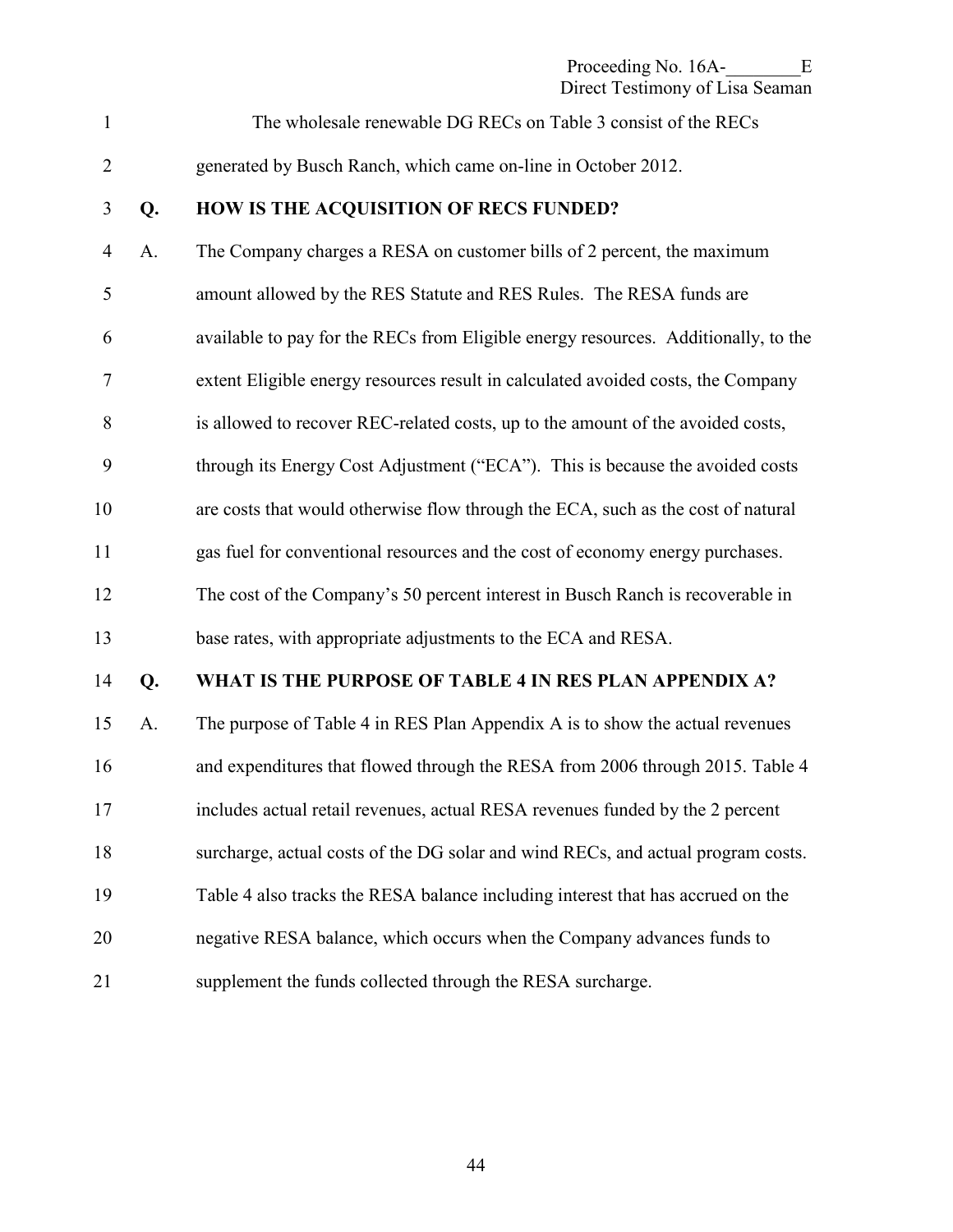| $\mathbf{1}$                           | Q. | WHAT IS THE PURPOSE OF TABLE 5 IN RES PLAN APPENDIX A?                                                                                                                                                                                                                                                                                                                                                              |
|----------------------------------------|----|---------------------------------------------------------------------------------------------------------------------------------------------------------------------------------------------------------------------------------------------------------------------------------------------------------------------------------------------------------------------------------------------------------------------|
| $\overline{2}$                         | A. | The purpose of Table 5 in RES Plan Appendix A is to track the status of the                                                                                                                                                                                                                                                                                                                                         |
| 3                                      |    | RESA funds and to show how much of the REC costs will be paid for using                                                                                                                                                                                                                                                                                                                                             |
| $\overline{4}$                         |    | RESA funds. Table 5 includes the following categories:                                                                                                                                                                                                                                                                                                                                                              |
| 5<br>6<br>$\tau$<br>8<br>9<br>10<br>11 |    | Revenue Forecast;<br>$\bullet$<br>Forecast of the RESA Revenues funded by the 2 percent surcharge;<br>$\bullet$<br>Forecasted gross costs of the solar and wind RECs;<br>$\bullet$<br>Forecasted avoided costs associated with the solar and wind RECs;<br>Forecasted net incremental costs of Eligible energy resources (the gross<br>costs minus the avoided costs); and<br>Forecasted RESA balance.<br>$\bullet$ |
| 12                                     |    | The RESA balance is currently negative because the Company has advanced                                                                                                                                                                                                                                                                                                                                             |
| 13                                     |    | funds to supplement the RESA surcharge.                                                                                                                                                                                                                                                                                                                                                                             |
| 14                                     | Q. | WHAT IS THE SIGNIFICANCE OF THE NET INCREMENTAL                                                                                                                                                                                                                                                                                                                                                                     |
| 15                                     |    | <b>COST/SAVINGS CALCULATIONS?</b>                                                                                                                                                                                                                                                                                                                                                                                   |
| 16                                     | A. | Commission Rule $3661(h)(V)$ allows the QRU to establish the incremental costs                                                                                                                                                                                                                                                                                                                                      |
| 17                                     |    | of Eligible energy resources for a set period of time, or "lock down" the costs of                                                                                                                                                                                                                                                                                                                                  |
| 18                                     |    | Eligible energy resources, enabling the QRU to better estimate the retail rate                                                                                                                                                                                                                                                                                                                                      |
| 19                                     |    | impact of Eligible energy resources.                                                                                                                                                                                                                                                                                                                                                                                |
| 20                                     | Q. | HOW ARE THE NET INCREMENTAL COSTS ASSOCIATED WITH                                                                                                                                                                                                                                                                                                                                                                   |
| 21                                     |    | <b>ELIGIBLE ENERGY RESOURCES CALCULATED?</b>                                                                                                                                                                                                                                                                                                                                                                        |
| 22                                     | A. | Rule 3661(h) sets forth the basic method for calculating the incremental costs that                                                                                                                                                                                                                                                                                                                                 |
| 23                                     |    | result from adding Eligible energy resources to the Black Hills system. The rule                                                                                                                                                                                                                                                                                                                                    |
| 24                                     |    | requires that the Company determine the net incremental cost of Eligible energy                                                                                                                                                                                                                                                                                                                                     |
| 25                                     |    | resources by comparing two scenarios to estimate the resource composition of the                                                                                                                                                                                                                                                                                                                                    |
| 26                                     |    | utility's future electric system and the cost and benefits of that system over the                                                                                                                                                                                                                                                                                                                                  |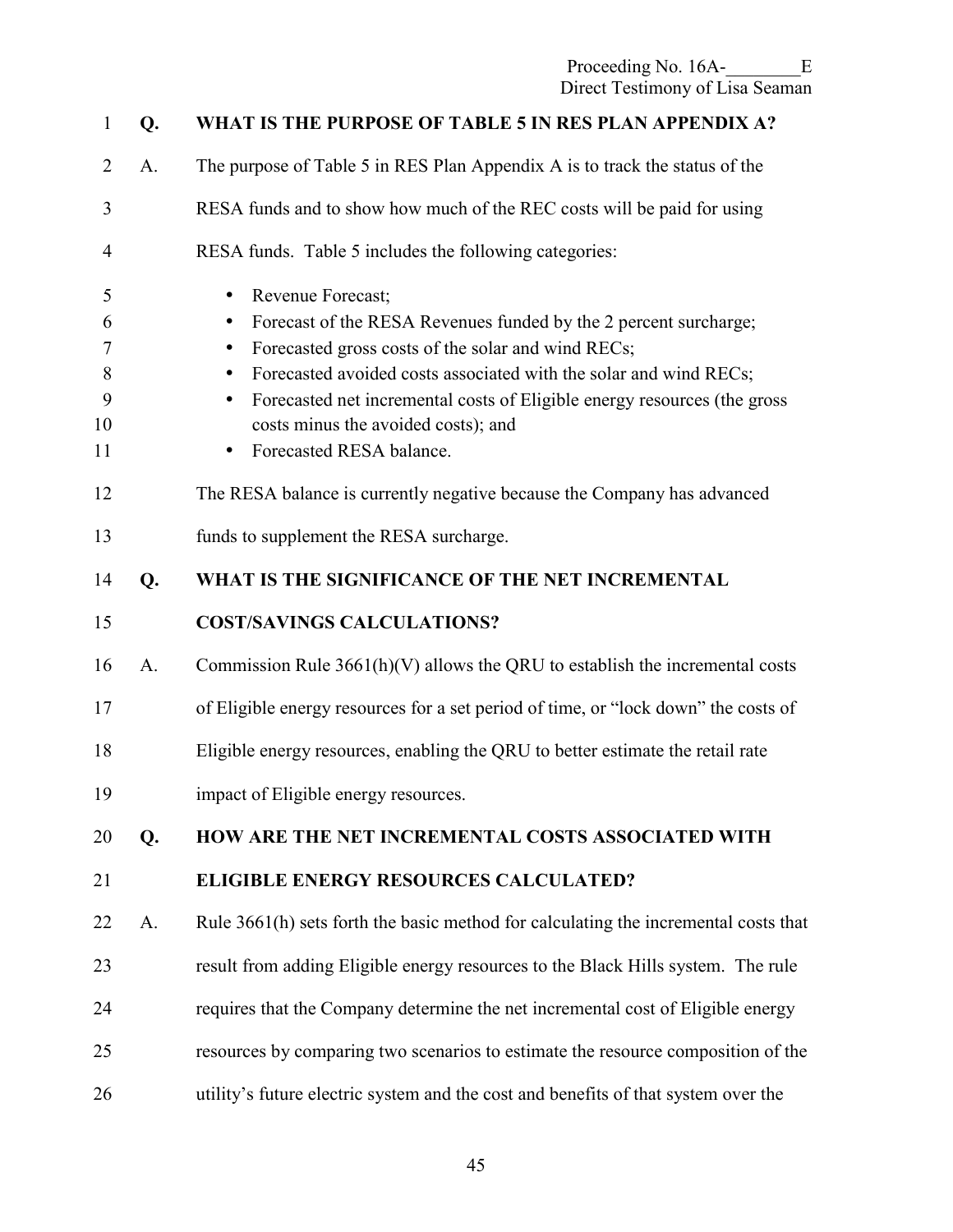| $\mathbf{1}$   |    | RES Planning Period. Those benefits are: the avoided costs of (i) fossil fuel      |
|----------------|----|------------------------------------------------------------------------------------|
| $\overline{2}$ |    | expense, (ii) purchased power expense, and (iii) variable O&M production           |
| 3              |    | expense. Avoided costs are costs that would have otherwise been incurred, such     |
| $\overline{4}$ |    | as the cost of natural gas, if the generation had been supplied by conventional    |
| 5              |    | resources rather than Eligible energy resources.                                   |
| 6              |    | The first scenario is a "RES plan" that reflects the utility's plans and           |
| 7              |    | actions to acquire new Eligible energy resources necessary to meet the RES. The    |
| 8              |    | second scenario is a "No-RES plan" which reflects the utility's resource plan that |
| 9              |    | replaces the new Eligible energy resources in the RES plan with new non-           |
| 10             |    | renewable resources reasonably available. Net incremental cost is determined       |
| 11             |    | over a ten-year RES Planning Period and is the calculated difference between the   |
| 12             |    | RES and No-RES over that period. The net incremental costs were determined         |
| 13             |    | from modeling conducted for the Company's 2016 ERP. Once approved these            |
| 14             |    | costs are locked-down and used for the purposes of cost recovery.                  |
| 15             | Q. | WHEN CALCULATING THE RETAIL RATE IMPACT FOR THIS RES                               |
| 16             |    | PLAN, WHAT RESOURCES WERE INCLUDED IN BOTH THE RES                                 |
| 17             |    | PLAN AND THE NO-RES PLAN?                                                          |
| 18             | A. | In past proceedings, the Commission locked-down the net incremental cost of        |
| 19             |    | several of the Company's Eligible energy resources. The Eligible energy            |
| 20             |    | resources included in Table LS-11 below have had their respective incremental      |
| 21             |    | costs locked-down on a \$/MWh basis, and these resources are included in both the  |
| 22             |    | RES and No-RES plans when performing the retail rate impact calculations for       |
| 23             |    | the current RES Planning Period.                                                   |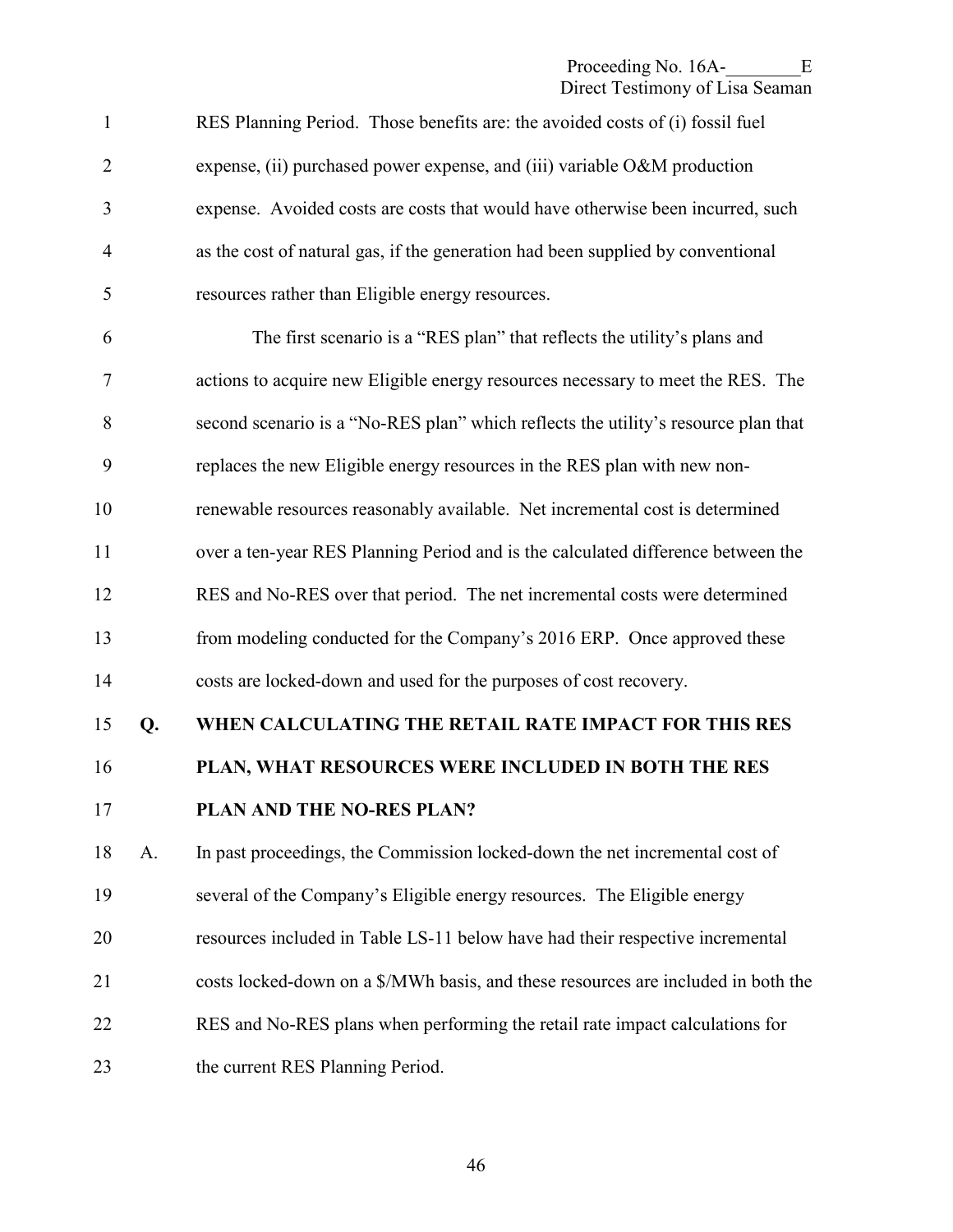#### 1 **Table LS-11**  2 **Locked-Down Eligible Energy Resources**

| <b>Resources</b>        | <b>Decision No. and Lock-Down Period</b> |
|-------------------------|------------------------------------------|
| <b>Busch Ranch</b>      | Decision No. C15-1279                    |
|                         | Locked Down from 2015 through 2024       |
| 2006 through 2017 Solar | Decision No. C15-1279                    |
| Programs                | Locked Down from 2015 through 2024       |
| Peak View Wind Project  | Decision No. C15-1182                    |
|                         | Locked Down from 2017 through 2026       |

4

3

#### 5 **Q. PLEASE IDENTIFY THE LOCKED-DOWN COSTS OF THE ELIGIBLE**

### 6 **ENERGY RESOURCES THAT HAVE BEEN LOCKED-DOWN IN PRIOR**

#### 7 **COMMISSION DECISIONS.**

8 A. The resource costs, avoided costs, and net incremental costs locked-down in prior

- 9 proceedings for the Solar Retail DG Programs,<sup>5</sup> Busch Ranch, and Peak View
- 10 Wind Project are shown in Table LS-12, Table LS-13, and Table LS-14 below.

<sup>&</sup>lt;sup>5</sup> The Company notes that, with respect to the Solar Retail DG Programs, the total annual avoided costs and resource costs were calculated using a revised annual production estimate. This estimated annual production was multiplied by the locked-down cost (\$/MWh). A revised and simplified methodology for estimating annual production was used.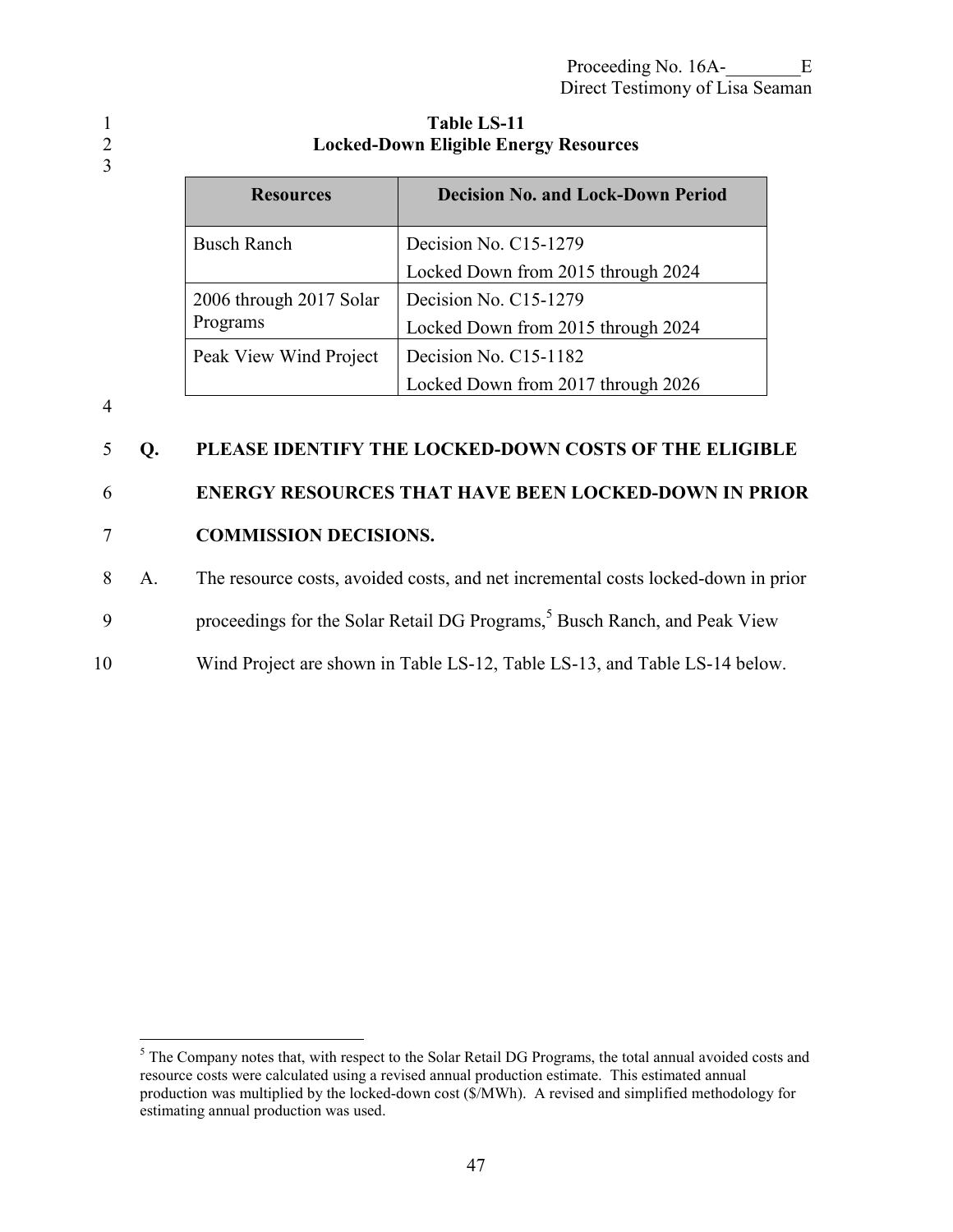4

#### 1<br>2016 - 2024 On-going Annual Net Inc 2 **2016 – 2024 On-going Annual Net Incremental Costs/(Savings)**  3 **of Solar Retail DG Programs**

| Year | <b>Annual Avoided</b><br>Cost (\$/MWh) | Resource Cost<br>$(\frac{\sqrt{3}}{MVh})$ | <b>Net</b><br>Incremental<br>Cost(S/MWh) |
|------|----------------------------------------|-------------------------------------------|------------------------------------------|
| 2016 | $(\$44.39)$                            | \$83.02                                   | \$38.63                                  |
| 2017 | (\$48.48)                              | \$82.69                                   | \$34.21                                  |
| 2018 | $(\$50.76)$                            | \$87.78                                   | \$37.01                                  |
| 2019 | $(\$55.84)$                            | \$87.78                                   | \$31.94                                  |
| 2020 | $(\$54.59)$                            | \$87.78                                   | \$33.18                                  |
| 2021 | $(\$56.89)$                            | \$87.78                                   | \$30.89                                  |
| 2022 | $(\$60.97)$                            | \$76.76                                   | \$15.79                                  |
| 2023 | $(\$64.72)$                            | \$76.13                                   | \$11.41                                  |
| 2024 | $(\$67.26)$                            | \$69.29                                   | \$2.03                                   |

5

 $\begin{array}{c} 7 \\ 8 \\ 9 \end{array}$ 

### 6 **Table LS-13**

#### 7 **2016 – 2024 On-going Annual Net Incremental Costs/(Savings) of Busch Ranch**  8 **Wind Project**

| Year | Annual<br><b>Avoided Cost</b><br>$(\frac{S}{W}$ | <b>Resource Cost</b><br>$(\frac{\sqrt{3}}{MVh})$ | <b>Annual Net</b><br>Incremental<br>Cost (\$/MWh) |
|------|-------------------------------------------------|--------------------------------------------------|---------------------------------------------------|
| 2016 | $(\$40.38)$                                     | \$52.92                                          | \$12.54                                           |
| 2017 | $(\$43.29)$                                     | \$51.96                                          | \$8.67                                            |
| 2018 | $(\$45.47)$                                     | \$51.04                                          | \$5.57                                            |
| 2019 | $(\$47.79)$                                     | \$50.18                                          | \$2.39                                            |
| 2020 | $(\$51.06)$                                     | \$49.38                                          | \$1.68                                            |
| 2021 | $(\$52.94)$                                     | \$48.63                                          | $(\$4.31)$                                        |
| 2022 | $(\$56.40)$                                     | \$48.33                                          | $(\$8.07)$                                        |
| 2023 | (\$58.52)                                       | \$48.18                                          | (\$10.34)                                         |
| 2024 | $(\$62.53)$                                     | \$48.03                                          | (\$14.50)                                         |

10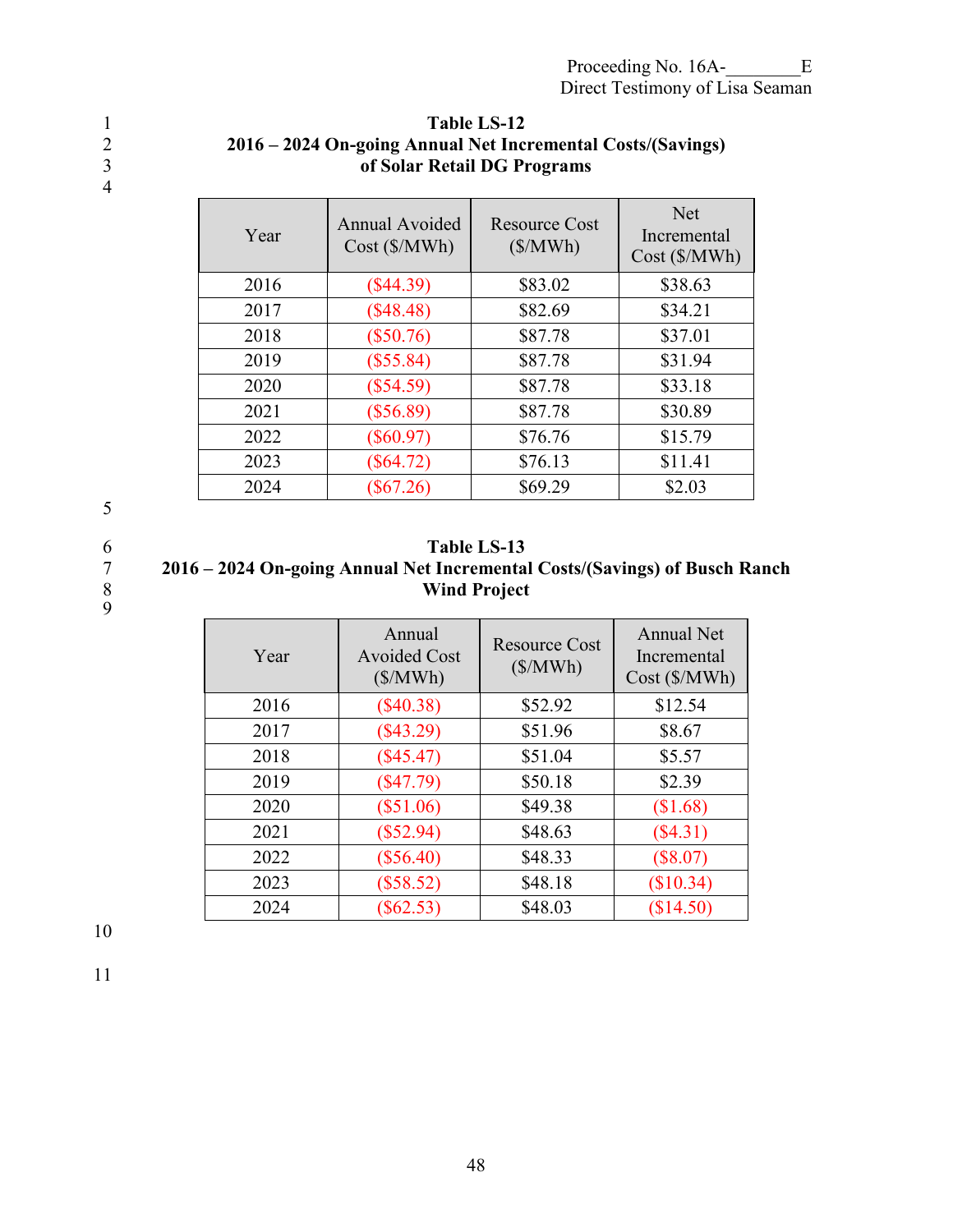4

| Year | <b>Annual Avoided</b><br>Cost(S/MWh) | <b>Resource Cost</b><br>$(\frac{\sqrt{3}}{MVh})$ | Annual Net<br><b>Incremental Cost</b><br>$(\frac{S}{MWh})$ |
|------|--------------------------------------|--------------------------------------------------|------------------------------------------------------------|
| 2016 | $(\$31.19)$                          | \$48.68                                          | \$17.49                                                    |
| 2017 | $(\$33.18)$                          | \$48.68                                          | \$15.50                                                    |
| 2018 | $(\$35.13)$                          | \$43.26                                          | \$8.13                                                     |
| 2019 | $(\$37.70)$                          | \$35.52                                          | (\$2.18)                                                   |
| 2020 | $(\$40.11)$                          | \$30.21                                          | (\$9.90)                                                   |
| 2021 | $(\$43.12)$                          | \$26.37                                          | \$16.75)                                                   |
| 2022 | $(\$45.68)$                          | \$22.52                                          | $(\$23.16)$                                                |
| 2023 | $(\$48.28)$                          | \$19.75                                          | $(\$28.53)$                                                |
| 2024 | $(\$51.51)$                          | \$18.09                                          | $(\$33.42)$                                                |
| 2025 | $(\$54.10)$                          | \$16.42                                          | $(\$37.68)$                                                |
| 2026 | $(\$57.16)$                          | \$14.74                                          | $(\$42.42)$                                                |

#### 1 **Table LS-14**  2 **2016 – 2026 On-going Annual Net Incremental Costs/(Savings) of**  3 **Peak View Wind Project**

5

# 6 **Q. PLEASE DISCUSS THE "LOCK-DOWN" ASSOCIATED WITH BUSCH**

#### 7 **RANCH.**

8 A. In Decision No. C15-1279, the Commission locked-down the net incremental 9 costs of Busch Ranch. In that proceeding, the Company estimated the integration 10 costs of the project based on results from the Company's 2010 Wind and Solar 11 Integration Study. The integration cost estimated for Busch Ranch was \$196,443 12 per year. Beginning January 1, 2015, Public Service implemented a new Variable 13 Energy Resources ("VER") tariff that is applicable to all entities within its 14 Balancing Authority, including Black Hills. The tariff includes two components: 15 Schedule 3 VER Generation and Frequency Response Ancillary Services charge 16 and Schedule 16 Flex Reserve Service Ancillary Services charge. Black Hills has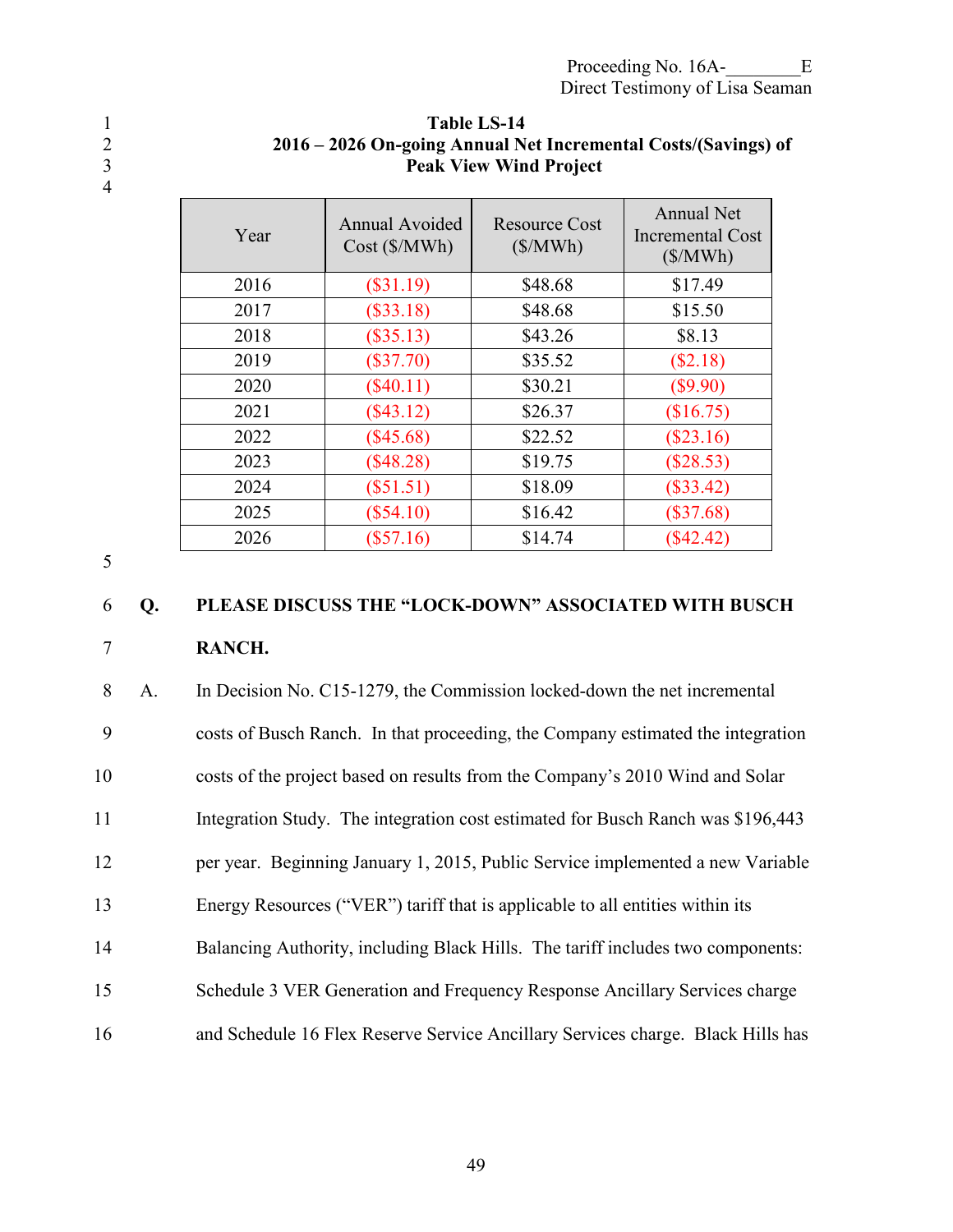Proceeding No. 16A-<br>E Direct Testimony of Lisa Seaman

1 included these tariff costs in the locked-down Busch Ranch incremental costs as a 2 replacement for the previously modeled \$196,443 per year integration cost. 3 **Q. WHAT IS THE PURPOSE OF THE COMMISSION'S LOCK-DOWN**  4 **RULE (RULE 3661(h)(V))?**  5 A. The purpose of the lock-down rule is to provide the customers and utility with 6 some certainty as to the accounting treatment of the incremental costs of resources 7 already acquired that will be charged against the ECA and RESA accounts during 8 the lock-down years. This facilitates planning for the acquisition of additional 9 renewable resources. 10 **Q. IN THIS PROCEEDING BLACK HILLS IS ASKING THE COMMISSION**  11 **TO LOCK-DOWN THE NET INCREMENTAL COST OF CERTAIN**  12 **ELIGIBLE ENERGY RESOURCES. WHAT ELIGIBLE ENERGY**  13 **RESOURCES ARE INCLUDED IN THIS REQUEST?**  14 A. In this proceeding Black Hills is proposing to lock-down the net incremental costs 15 of the following Eligible energy resources for the time period 2018 through 2023: 16 • Proposed 2018-2022 on-site solar program; 17 • Proposed 2018-2022 CSG program; and • Vestas 1.8 MW Wind facility. $6\overline{ }$ 18 19

 6 Proceeding 14A-0535E Settlement Agreement. "Black Hills further acknowledges and agrees to calculate and propose an avoided cost amount for the Vestas demonstration wind turbine in its next RES Compliance Plan based on actual data obtained from the Vestas production meter. The Company's next RES Compliance Plan will be filed with the Company's next ERP on or before October 31, 2015 pursuant to Rule 3657(a) and covers the resource acquisition period related to that ERP."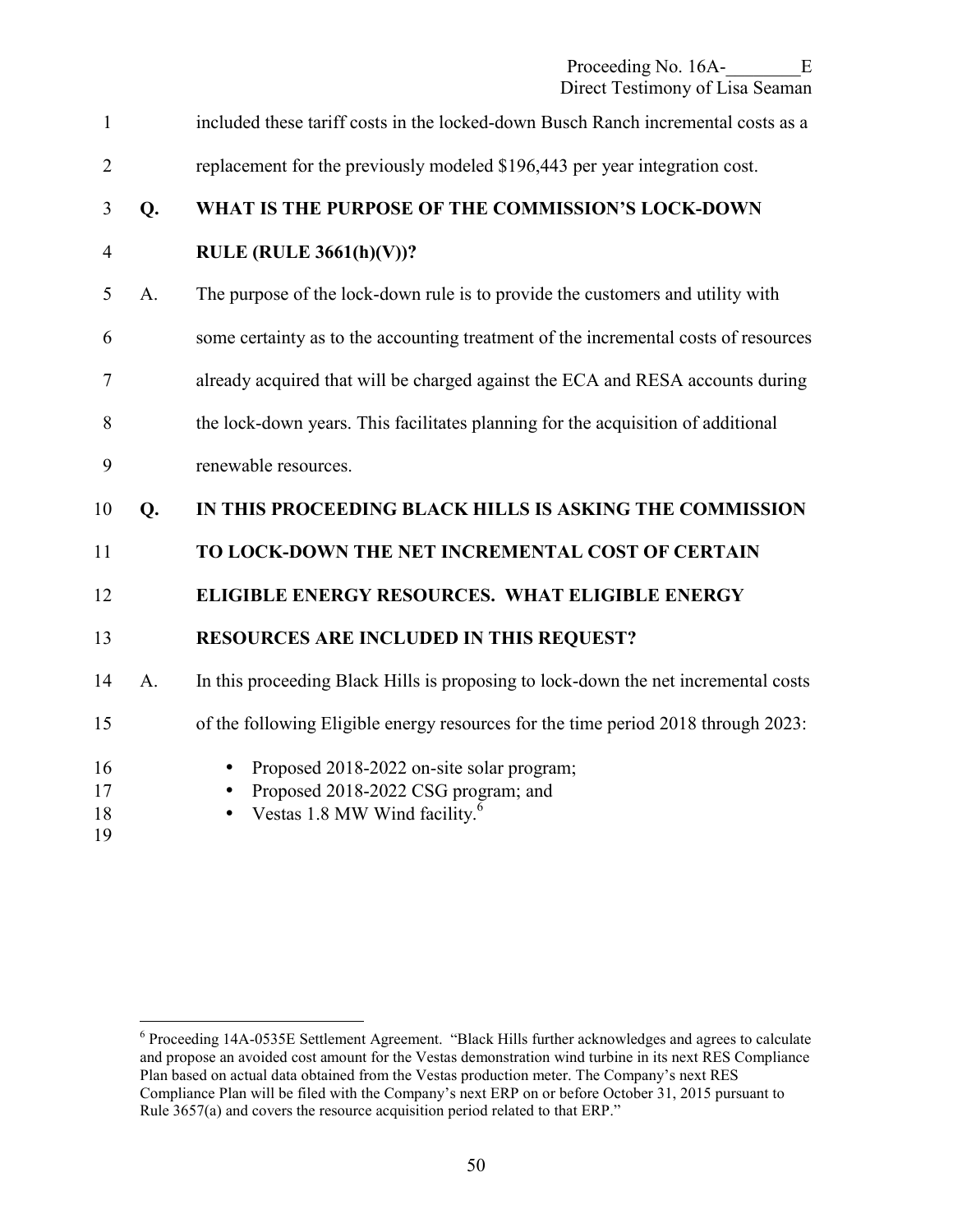| 1                      | Q <sub>r</sub> | <b>HOW WERE THE AVOIDED COSTS AND NET INCREMENTAL COSTS</b>                                                                                                                                                                                 |
|------------------------|----------------|---------------------------------------------------------------------------------------------------------------------------------------------------------------------------------------------------------------------------------------------|
| $\overline{2}$         |                | <b>ASSOCIATED WITH THE PROPOSED 2018-2021 ON-SITE SOLAR</b>                                                                                                                                                                                 |
| 3                      |                | PROGRAM CALCULATED?                                                                                                                                                                                                                         |
| $\overline{4}$         | A <sub>1</sub> | To estimate the avoided costs of the proposed 2018-2021 on-site solar program,                                                                                                                                                              |
| 5                      |                | the Company compared two model runs:                                                                                                                                                                                                        |
| 6<br>7<br>8<br>9<br>10 |                | Base-with-RES Plan and Proposed 2018-2021 On-Site Solar Program<br>$\bullet$<br>- This plan includes the proposed 2018-2021 on-site solar capacity and the<br>Eligible energy resources that have been locked-down in prior<br>proceedings. |
| 11<br>12<br>13<br>14   |                | No-RES Plan - This model includes all of the Company's existing<br>conventional resources and the Eligible energy resources that have been<br>locked-down in prior proceedings.                                                             |
| 15                     |                | The annual forecasted avoided costs, resource costs, and net incremental savings                                                                                                                                                            |
| 16                     |                | for 2018 through 2027 of the proposed 2018-2021 on-site solar program are set                                                                                                                                                               |
| 17                     |                | forth in Table 7 of RES Plan Appendix A. The total forecasted avoided costs,                                                                                                                                                                |
| 18                     |                | resource cost, and net incremental cost of these programs for 2018 through 2027                                                                                                                                                             |
| 19                     |                | are shown in the table below.                                                                                                                                                                                                               |
| 20<br>21<br>22<br>23   |                | <b>Table LS-15</b><br>2018 through 2027 Total Net Incremental Cost/(Savings) of the proposed<br>2018-2021 On-Site Solar Programs                                                                                                            |

| Cost                                  | <b>Dollar Amount</b> |
|---------------------------------------|----------------------|
| <b>Total Forecasted Avoided Costs</b> | \$3,083,540          |
| <b>Total Forecasted Costs</b>         | \$5,054,400          |
| Net Incremental Cost                  | \$1,970,860          |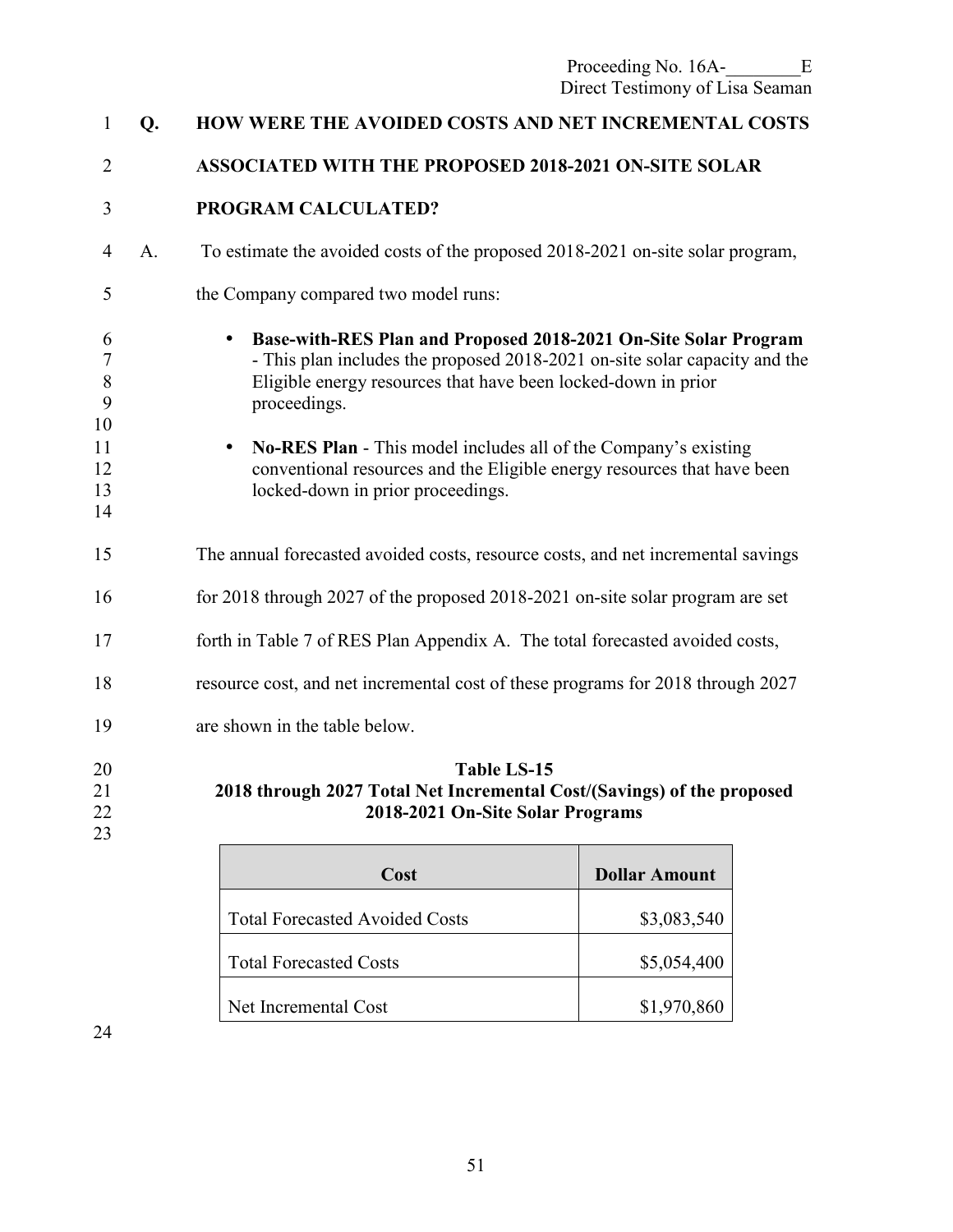| $\mathbf{1}$                                |    | This table shows that reliance on solar resources over the ten-year RES Planning                                                                                                                                                                                                                                                                                                                                     |
|---------------------------------------------|----|----------------------------------------------------------------------------------------------------------------------------------------------------------------------------------------------------------------------------------------------------------------------------------------------------------------------------------------------------------------------------------------------------------------------|
| $\overline{2}$                              |    | Period is approximately \$1.97 million more expensive than reliance on                                                                                                                                                                                                                                                                                                                                               |
| 3                                           |    | conventional generation.                                                                                                                                                                                                                                                                                                                                                                                             |
| $\overline{4}$                              | Q. | HOW WERE THE AVOIDED COSTS AND NET INCREMENTAL COSTS                                                                                                                                                                                                                                                                                                                                                                 |
| 5                                           |    | ASSOCIATED WITH THE PROPOSED 2018-2021 CSG PROGRAM                                                                                                                                                                                                                                                                                                                                                                   |
| 6                                           |    | <b>CALCULATED?</b>                                                                                                                                                                                                                                                                                                                                                                                                   |
| $\tau$                                      | A. | To determine the net incremental cost of the proposed 2018-2021 CSG program,                                                                                                                                                                                                                                                                                                                                         |
| 8                                           |    | the following two portfolios from the 2016 ERP were compared:                                                                                                                                                                                                                                                                                                                                                        |
| 9<br>10<br>11<br>12<br>13<br>14<br>15<br>16 |    | Base-with-RES Plan and Proposed 2018-2021 CSG Program - This<br>$\bullet$<br>plan includes the proposed 2018-2021 CSG capacity and the Eligible<br>energy resources that have been locked down in prior proceedings.<br>No-RES Plan - This model includes all of the Company's existing<br>$\bullet$<br>conventional resources and the Eligible energy resources that have been<br>locked down in prior proceedings. |
| 17                                          |    | The annual forecasted avoided costs, resource costs, and net incremental savings                                                                                                                                                                                                                                                                                                                                     |
| 18                                          |    | for 2018 through 2027 of the proposed 2018-2021 CSG program are set forth in                                                                                                                                                                                                                                                                                                                                         |
| 19                                          |    | Table 8 of RES Plan Appendix A. The total forecasted avoided costs, resource                                                                                                                                                                                                                                                                                                                                         |
| 20                                          |    | costs, and net incremental savings for the proposed 2018-2021 CSG program for                                                                                                                                                                                                                                                                                                                                        |
| 21                                          |    | 2018 through 2027 are shown in the table below.                                                                                                                                                                                                                                                                                                                                                                      |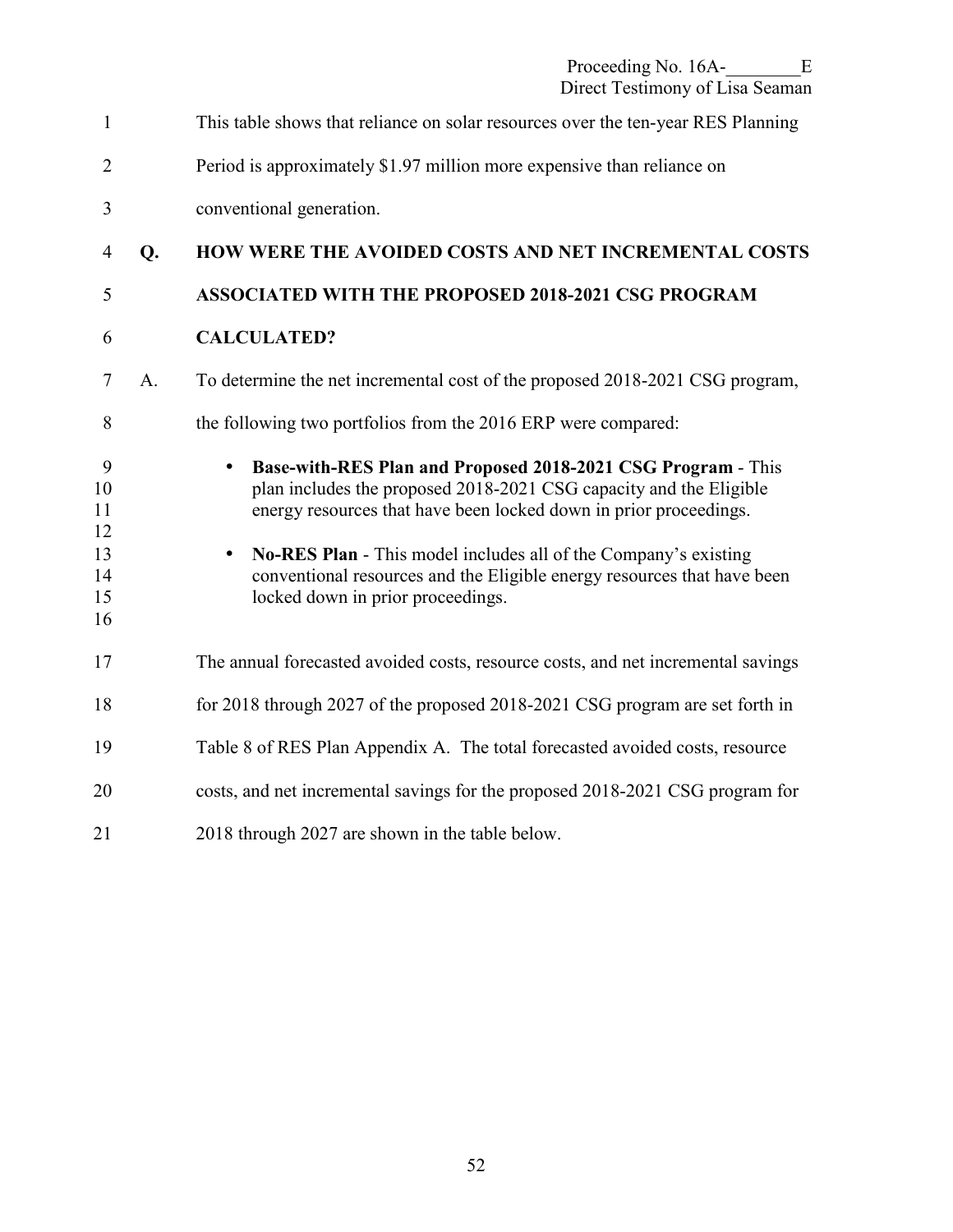| $\mathbf{1}$<br>$\sqrt{2}$<br>$\overline{3}$<br>$\overline{4}$ | <b>Table LS-16</b><br>2018 – 2027 Total Net Incremental Cost/(Savings) of<br>Proposed 2018-2021 CSG Program |                                                                                                                                                                                           |                      |  |
|----------------------------------------------------------------|-------------------------------------------------------------------------------------------------------------|-------------------------------------------------------------------------------------------------------------------------------------------------------------------------------------------|----------------------|--|
|                                                                |                                                                                                             | Cost                                                                                                                                                                                      | <b>Dollar Amount</b> |  |
|                                                                |                                                                                                             | <b>Total Forecasted Avoided Costs</b>                                                                                                                                                     | \$5,113,670          |  |
|                                                                |                                                                                                             | <b>Total Forecasted Costs</b>                                                                                                                                                             | \$18,457,551         |  |
|                                                                |                                                                                                             | Net Incremental Cost                                                                                                                                                                      | \$13,343,881         |  |
| 5<br>6                                                         |                                                                                                             | This table shows that the proposed 2018-2021 CSG program costs approximately                                                                                                              |                      |  |
|                                                                |                                                                                                             |                                                                                                                                                                                           |                      |  |
| 7                                                              |                                                                                                             | \$13.3 million over the ten-year RES Planning Period as compared to conventional                                                                                                          |                      |  |
| 8                                                              |                                                                                                             | generation.                                                                                                                                                                               |                      |  |
| 9                                                              | Q.                                                                                                          | <b>HOW WERE THE AVOIDED COSTS AND NET INCREMENTAL COSTS</b>                                                                                                                               |                      |  |
| 10                                                             |                                                                                                             | <b>ASSOCIATED WITH THE VESTAS 1.8 MW WIND FACILITY</b>                                                                                                                                    |                      |  |
| 11                                                             |                                                                                                             | <b>CALCULATED?</b>                                                                                                                                                                        |                      |  |
| 12                                                             | A.                                                                                                          | To determine the net incremental cost of the Vestas 1.8 MW Wind Facility, the                                                                                                             |                      |  |
| 13                                                             |                                                                                                             | following two portfolios from the 2016 ERP were compared:                                                                                                                                 |                      |  |
| 14<br>15<br>16<br>17                                           |                                                                                                             | Base -with -RES Vestas 1.8 MW Wind Facility - This plan includes the<br>Vestas 1.8 MW Wind Facility and the Eligible energy resources that have<br>been locked down in prior proceedings. |                      |  |
| 18<br>19<br>20                                                 |                                                                                                             | <b>No-RES Plan - This model includes all of the Company's existing</b><br>conventional resources and the Eligible energy resources that have been<br>locked down in prior proceedings.    |                      |  |
| 21<br>22                                                       |                                                                                                             | The annual forecasted avoided costs, resource costs, and net incremental savings                                                                                                          |                      |  |
| 23                                                             |                                                                                                             | for 2018 through 2027 of the Vestas 1.8 MW Wind Facility are set forth in Highly                                                                                                          |                      |  |
| 24                                                             |                                                                                                             | Confidential Table 9 of RES Plan Appendix A. The total forecasted avoided                                                                                                                 |                      |  |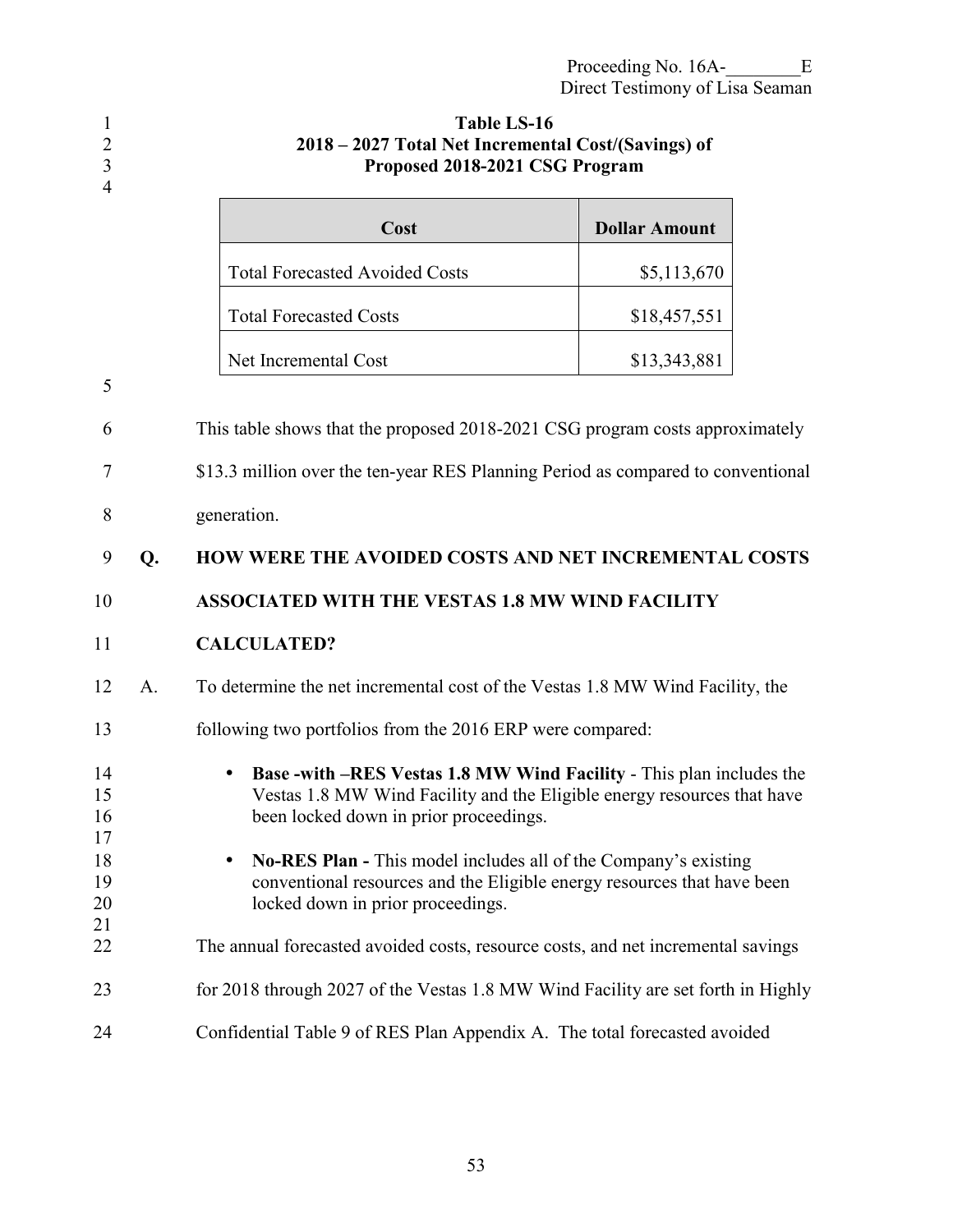|    |                                                                                 | Proceeding No. 16A-<br>Ε<br>Direct Testimony of Lisa Seaman                                                                                                                                                                                                                                                                                                                                                                                                                                                                                                                                                                                                                                                    |  |
|----|---------------------------------------------------------------------------------|----------------------------------------------------------------------------------------------------------------------------------------------------------------------------------------------------------------------------------------------------------------------------------------------------------------------------------------------------------------------------------------------------------------------------------------------------------------------------------------------------------------------------------------------------------------------------------------------------------------------------------------------------------------------------------------------------------------|--|
|    |                                                                                 |                                                                                                                                                                                                                                                                                                                                                                                                                                                                                                                                                                                                                                                                                                                |  |
|    | Facility for 2018 through 2027 are shown in the table below.                    |                                                                                                                                                                                                                                                                                                                                                                                                                                                                                                                                                                                                                                                                                                                |  |
|    | <b>Table LS-17</b>                                                              | 2018 – 2027 Total Net Incremental Cost/(Savings) of the<br><b>Vestas 1.8 MW Wind Facility</b>                                                                                                                                                                                                                                                                                                                                                                                                                                                                                                                                                                                                                  |  |
|    | Cost                                                                            | <b>Dollar Amount</b>                                                                                                                                                                                                                                                                                                                                                                                                                                                                                                                                                                                                                                                                                           |  |
|    | <b>Total Forecasted Avoided Costs</b>                                           | \$1,658,673                                                                                                                                                                                                                                                                                                                                                                                                                                                                                                                                                                                                                                                                                                    |  |
|    | <b>Total Forecasted Costs</b>                                                   | \$3,102,070                                                                                                                                                                                                                                                                                                                                                                                                                                                                                                                                                                                                                                                                                                    |  |
|    | Net Incremental Cost/(Savings)                                                  | \$1,443,397                                                                                                                                                                                                                                                                                                                                                                                                                                                                                                                                                                                                                                                                                                    |  |
|    |                                                                                 |                                                                                                                                                                                                                                                                                                                                                                                                                                                                                                                                                                                                                                                                                                                |  |
|    | This table shows that the Vestas 1.8 MW Wind Facility costs approximately \$1.4 |                                                                                                                                                                                                                                                                                                                                                                                                                                                                                                                                                                                                                                                                                                                |  |
|    |                                                                                 |                                                                                                                                                                                                                                                                                                                                                                                                                                                                                                                                                                                                                                                                                                                |  |
|    | generation.                                                                     |                                                                                                                                                                                                                                                                                                                                                                                                                                                                                                                                                                                                                                                                                                                |  |
| Q. |                                                                                 |                                                                                                                                                                                                                                                                                                                                                                                                                                                                                                                                                                                                                                                                                                                |  |
|    |                                                                                 |                                                                                                                                                                                                                                                                                                                                                                                                                                                                                                                                                                                                                                                                                                                |  |
|    |                                                                                 |                                                                                                                                                                                                                                                                                                                                                                                                                                                                                                                                                                                                                                                                                                                |  |
| A. |                                                                                 |                                                                                                                                                                                                                                                                                                                                                                                                                                                                                                                                                                                                                                                                                                                |  |
|    |                                                                                 |                                                                                                                                                                                                                                                                                                                                                                                                                                                                                                                                                                                                                                                                                                                |  |
|    | for the period $2018-2024$ .                                                    |                                                                                                                                                                                                                                                                                                                                                                                                                                                                                                                                                                                                                                                                                                                |  |
| Q. |                                                                                 |                                                                                                                                                                                                                                                                                                                                                                                                                                                                                                                                                                                                                                                                                                                |  |
|    | <b>END OF 2015?</b>                                                             |                                                                                                                                                                                                                                                                                                                                                                                                                                                                                                                                                                                                                                                                                                                |  |
| A. |                                                                                 |                                                                                                                                                                                                                                                                                                                                                                                                                                                                                                                                                                                                                                                                                                                |  |
|    |                                                                                 |                                                                                                                                                                                                                                                                                                                                                                                                                                                                                                                                                                                                                                                                                                                |  |
|    |                                                                                 | costs, resource costs, and net incremental savings for the Vestas 1.8 MW Wind<br>million over the ten-year RES Planning Period as compared to conventional<br>WHAT LOCK-DOWN PERIOD IS THE COMPANY REQUESTING FOR<br>THE PROPOSED 2018-2021 ON-SITE SOLAR AND CSG PROGRAMS<br>AND THE VESTAS 1.8 MW WIND FACILITY?<br>The Company is requesting that the net incremental cost of the proposed on-site<br>solar and CSG programs and the Vestas 1.8 MW Wind Facility be locked down<br>WHAT IS THE STATUS OF THE COMPANY'S RESA FUND AS OF THE<br>As of the end of 2015, the Company had a negative balance of \$4,043,450. This<br>means that Black Hills has paid more for its renewables programs, including |  |

21 RECs, than it has collected through the RESA.

 $10$ 

 $18\,$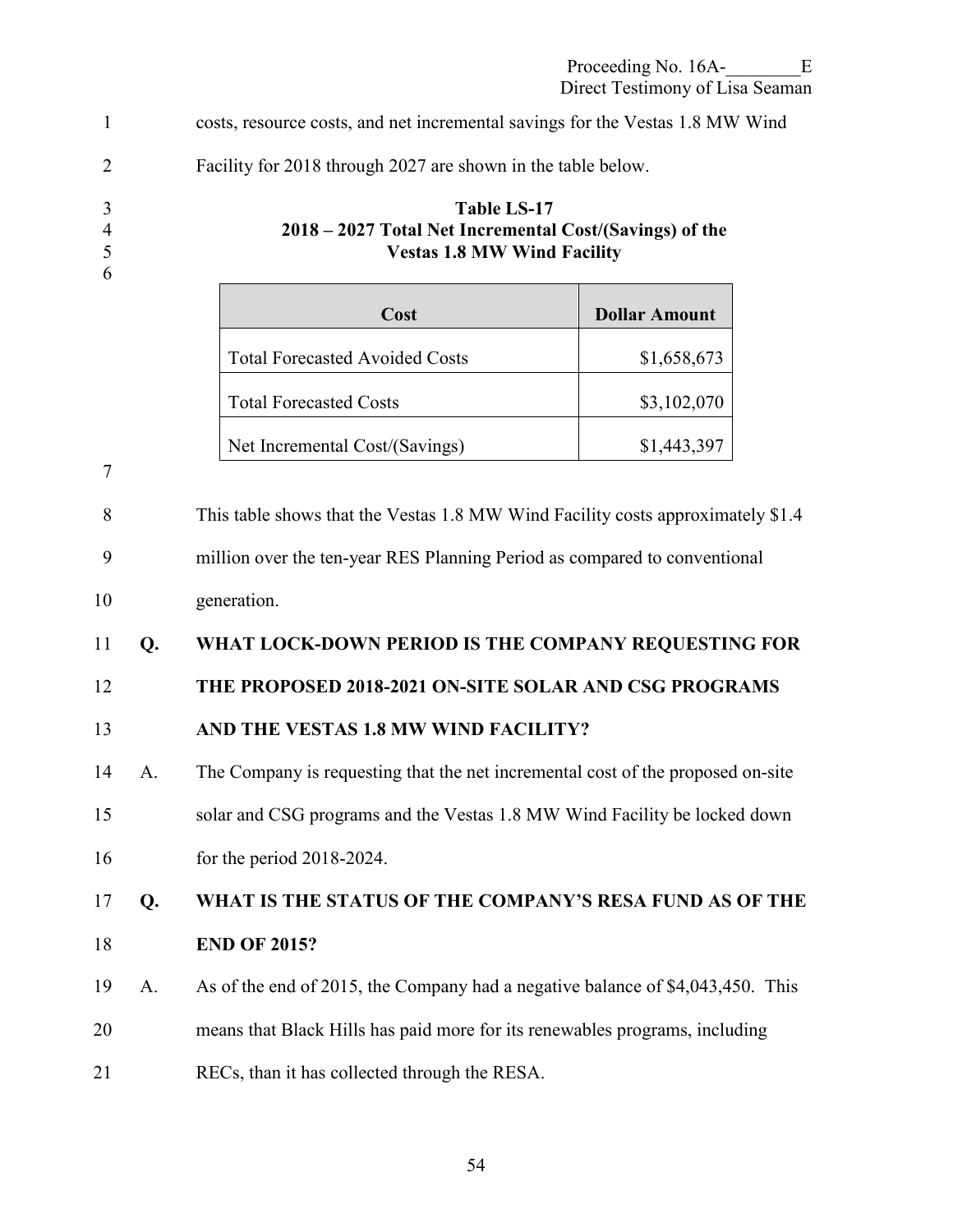| $\mathbf{1}$   |    | XIX. COMPLIANCE WITH THE ERS REQUIREMENTS                                        |
|----------------|----|----------------------------------------------------------------------------------|
| $\overline{2}$ | Q. | WILL THE COMPANY BE ABLE TO MEET THE RETAIL                                      |
| 3              |    | RENEWABLE DG REQUIREMENT FOR THE RES PLANNING                                    |
| $\overline{4}$ |    | <b>PERIOD?</b>                                                                   |
| 5              | A. | Yes. As shown in the retail DG section of Table 3, column 1 (Appendix A to the   |
| 6              |    | RES Plan), Black Hills will be able to meet the retail renewable DG requirement  |
| 7              |    | of the RES Rules through 2027. It will do so using its carried-forward retail    |
| 8              |    | renewable DG (solar) RECs, Vestas 1.8 MW RECs, and the on-going RECs from        |
| 9              |    | existing and authorized solar REC obligations and the proposed 2018-2021 on-     |
| 10             |    | site solar and CSG programs                                                      |
| 11             | Q. | WILL THE COMPANY BE ABLE TO MEET THE WHOLESALE                                   |
| 12             |    | RENEWABLE DG REQUIREMENT FOR THE RAP OF THE 2016 ERP?                            |
| 13             | A. | Yes. As shown in the wholesale DG section of Table 3, column p (Appendix A to    |
| 14             |    | the RES Plan), Black Hills will be able to meet the remaining renewable DG       |
| 15             |    | requirement of the RES Rules through 2027 and beyond with the RECs generated     |
| 16             |    | by Busch Ranch.                                                                  |
| 17             | Q. | WILL THE COMPANY BE ABLE TO MEET THE TOTAL RES                                   |
| 18             |    | REQUIREMENTS FOR 2018 THROUGH 2021 WITHOUT ACQUIRING                             |
| 19             |    | THE RESOURCES PROPOSED IN THE RES PLAN?                                          |
| 20             | A. | No. The Company will not have sufficient carried-forward RECs and RECs           |
| 21             |    | generated from existing and authorized Eligible energy resources to meet the RES |
| 22             |    | requirements beginning in 2020 when the RES requirement increases to 30          |
| 23             |    | percent. Without the acquisition of additional Eligible energy resources or      |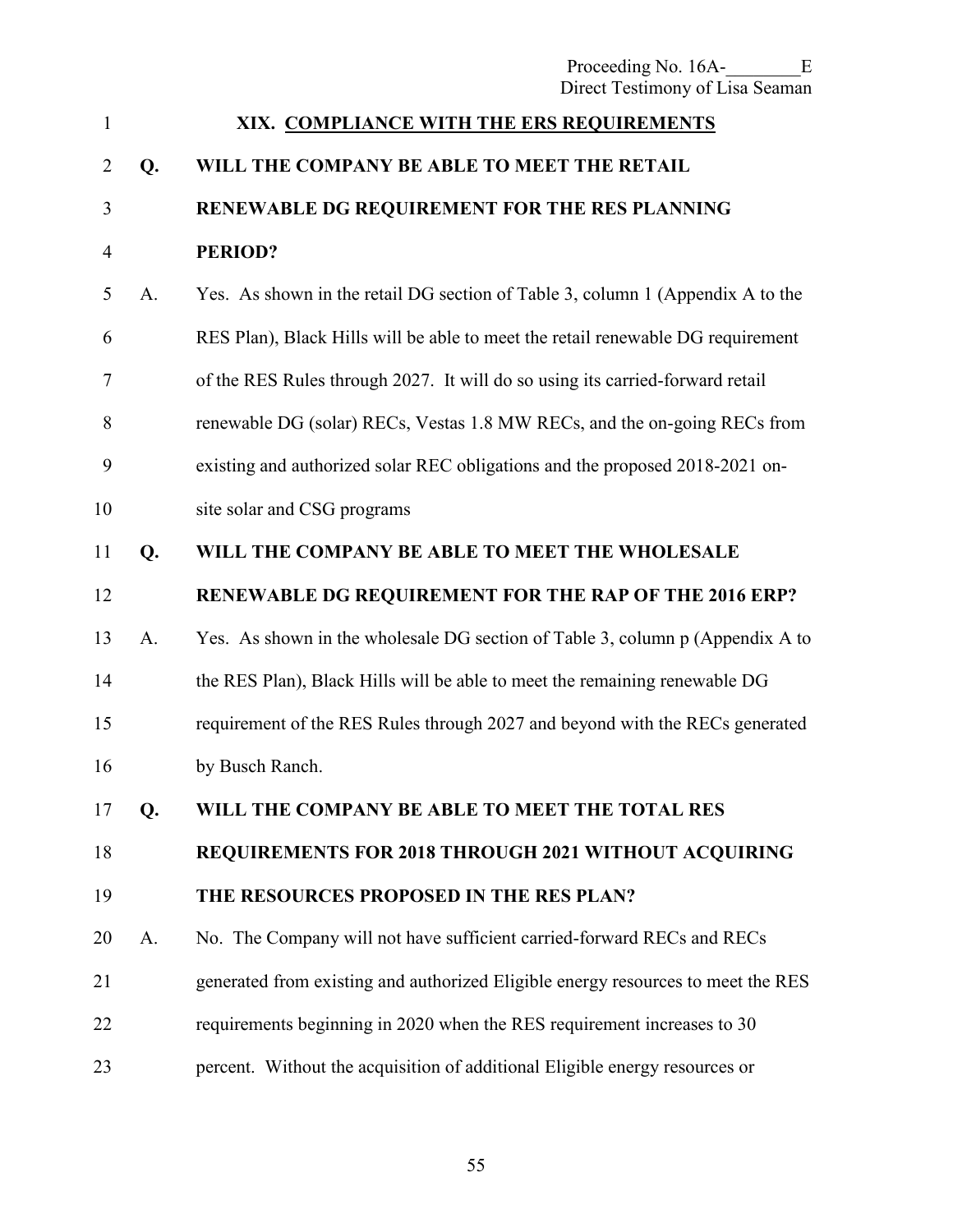| $\mathbf{1}$   |             | standalone RECs, Black Hills will only be able to provide 24 percent of its total   |
|----------------|-------------|-------------------------------------------------------------------------------------|
| $\overline{2}$ |             | energy from Eligible energy resources in 2020. This falls short of the 30 percent   |
| 3              |             | required in 2020. In 2021, the percentage of energy that Black Hills will be able   |
| 4              |             | to provide from existing and authorized Eligible energy resources is projected to   |
| 5              |             | be 19 percent.                                                                      |
| 6              | Q.          | WHAT ANALYSIS HAS THE COMPANY COMPLETED THAT                                        |
| 7              |             | <b>EVALUATES HOW THE COMPANY CAN MEET THE 30 PERCENT</b>                            |
| 8              |             | <b>ERS WHICH STARTS IN 2020?</b>                                                    |
| 9              | A.          | As discussed earlier in my testimony, the Company's RES compliance was              |
| 10             |             | evaluated in the 2016 ERP.                                                          |
| 11             | Q.          | HOW WAS THE ADDITION OF MORE WIND ENERGY RESOURCES                                  |
| 12             |             | <b>EVALUATED?</b>                                                                   |
| 13             | $A_{\cdot}$ | The addition of more wind energy resources was evaluated in the modeling for        |
| 14             |             | the Company's 2016 ERP. Rule 3604(k) requires that the ERP include the              |
| 15             |             | descriptions of at least three alternative plans that can be used to model the cost |
| 16             |             | and benefits of the resources necessary to meet the resource need. One of the       |
| 17             |             | three plans must represent a baseline case that complies with the RES Rules as      |
| 18             |             | well as with the demand side resource requirements under C.R.S. § 40-3.2-104.       |
| 19             |             | This is the "Base-with-RES Plan" discussed in the 2016 ERP. To meet the RES         |
| 20             |             | requirements over the RAP the capacity expansion modeling in the 2016 ERP           |
| 21             |             | selected 60 MW of wind energy in 2019.                                              |
| 22             | Q.          | <b>DID THE COMPANY PERFORM A RETAIL RATE IMPACT ANALYSIS</b>                        |
| 23             |             | OF THE 60 MW WIND RESOURCE IN 2019?                                                 |
|                |             |                                                                                     |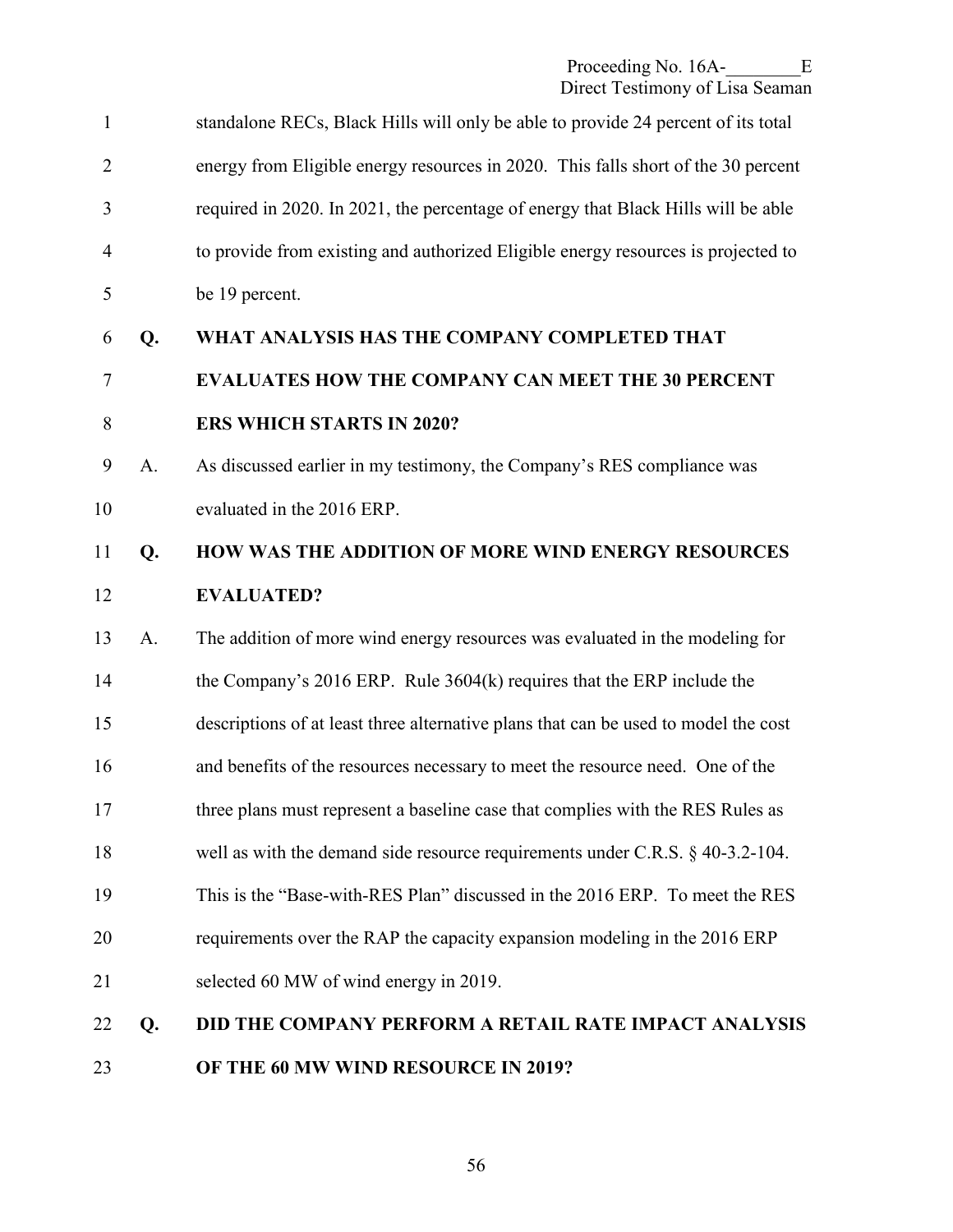| $\mathbf{1}$                                           | A. | Yes. The retail rate impact of the Base-with-RES Plan was determined as part of                                                                                                                                                                                                                                                                                                                      |
|--------------------------------------------------------|----|------------------------------------------------------------------------------------------------------------------------------------------------------------------------------------------------------------------------------------------------------------------------------------------------------------------------------------------------------------------------------------------------------|
| $\overline{2}$                                         |    | the ERP process. The net incremental cost of the 60 MW wind resource in 2019                                                                                                                                                                                                                                                                                                                         |
| 3                                                      |    | was determined by comparing two scenarios in the same manner as discussed                                                                                                                                                                                                                                                                                                                            |
| $\overline{4}$                                         |    | earlier in my testimony. To determine the net incremental cost of the 60 MW                                                                                                                                                                                                                                                                                                                          |
| 5                                                      |    | wind project in 2019 in the Base-with-RES Plan, the following two portfolios                                                                                                                                                                                                                                                                                                                         |
| 6                                                      |    | were compared:                                                                                                                                                                                                                                                                                                                                                                                       |
| $\overline{7}$<br>8<br>9<br>10<br>11<br>12<br>13<br>14 |    | Base-with-RES Plan and 2019 60 MW Wind Resource - This plan<br>includes the 60 MW Wind resource in 2019 and the Eligible energy<br>resources that have been locked down in prior proceedings.<br><b>No-RES Plan - This model includes all of the Company's existing</b><br>$\bullet$<br>conventional resources and the Eligible energy resources that have been<br>locked down in prior proceedings. |
| 15                                                     |    | The annual forecasted avoided costs, resource costs and net incremental                                                                                                                                                                                                                                                                                                                              |
| 16                                                     |    | savings for 2018 through 2027 of the proposed 60 MW wind resource in 2019 are                                                                                                                                                                                                                                                                                                                        |
| 17                                                     |    | set forth in Table 10 of RES Plan Appendix A. The total forecasted avoided                                                                                                                                                                                                                                                                                                                           |
| 18                                                     |    | costs, resource cost, and net incremental cost of these programs for 2018 through                                                                                                                                                                                                                                                                                                                    |
| 19                                                     |    | 2027 are shown in the table below.                                                                                                                                                                                                                                                                                                                                                                   |
| 20<br>21<br>22<br>23                                   |    | <b>Table LS-18</b><br>2018 through 2027 Total Net Incremental Cost/(Savings) of the proposed 60<br><b>MW Wind Resource in 2019</b>                                                                                                                                                                                                                                                                   |

| Cost                                  | <b>Dollar Amount</b> |
|---------------------------------------|----------------------|
| <b>Total Forecasted Avoided Costs</b> | \$74,619,576         |
| <b>Total Forecasted Costs</b>         | \$76,725,280         |
| Net Incremental Cost                  | \$2,105,704          |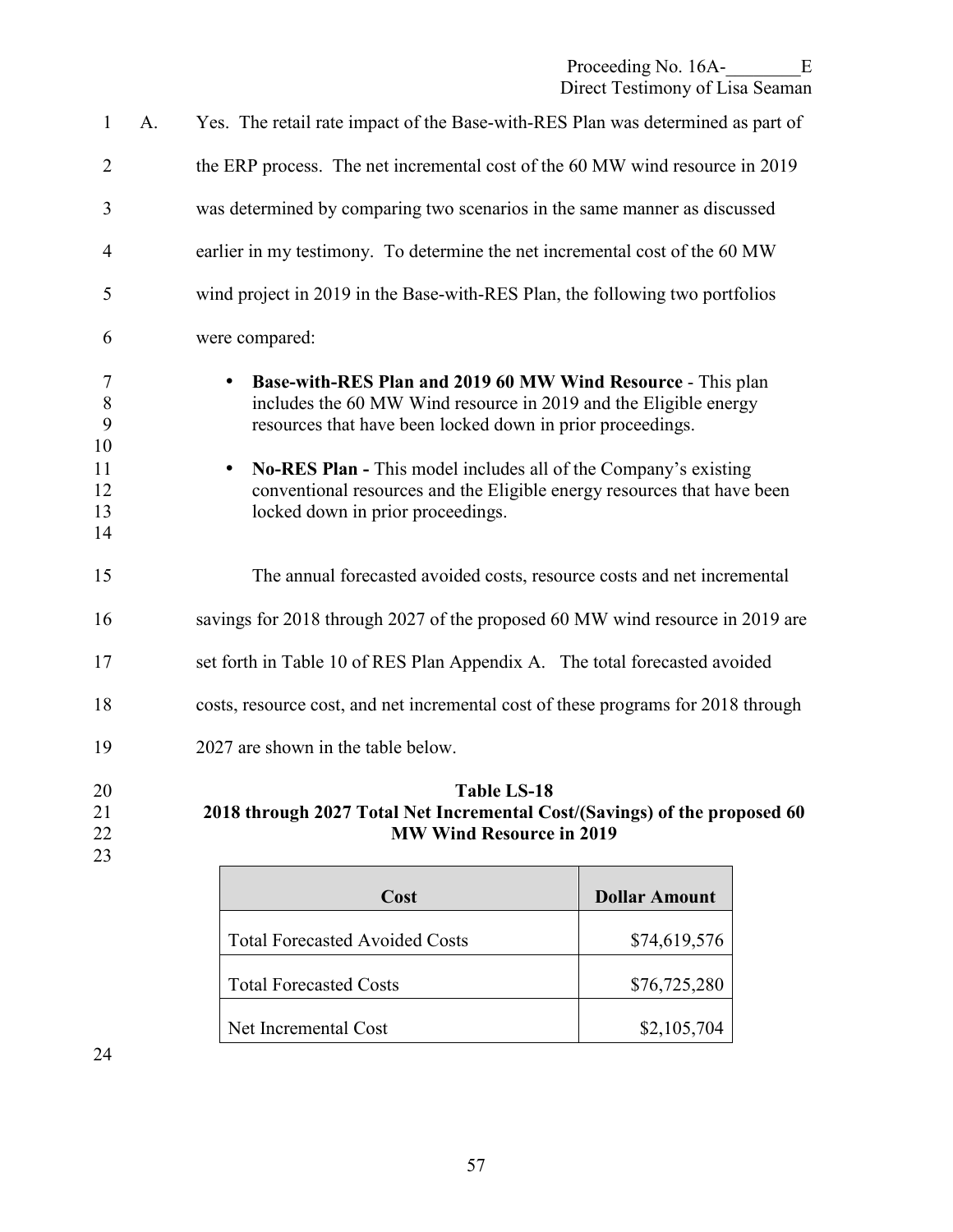| 12             | Q. | DOES THIS CONCLUDE YOUR TESTIMONY?                                              |
|----------------|----|---------------------------------------------------------------------------------|
| 11             |    | \$69.3 million.                                                                 |
| 10             |    | Planning Period, the 60 MW wind resource, as modeled, will save approximately   |
| 9              |    | result of this resource acquisition. Importantly, over the 25 year 2016 ERP     |
| 8              |    | Company forecasts that no funds would need to be advanced to the RESA as a      |
| 7              |    | forecasted to have a positive balance in 2020 and begin accumulating funds, the |
| 6              |    | million over the RES Planning Period. Because the Company's RESA balance is     |
| 5              |    | 2019 would therefore result in a net incremental cost of approximately \$2.1    |
| $\overline{4}$ |    | million over that same time period. The addition of 60 MW of wind energy in     |
| 3              |    | savings from 2019 through 2027. However, this resource would cost \$76.7        |
| $\overline{2}$ |    | energy in 2019 would provide approximately \$74.6 million of avoided cost       |
| $\mathbf{1}$   |    | The RES/No-RES Comparison showed that the addition of 60 MW of wind             |

13 A. Yes.